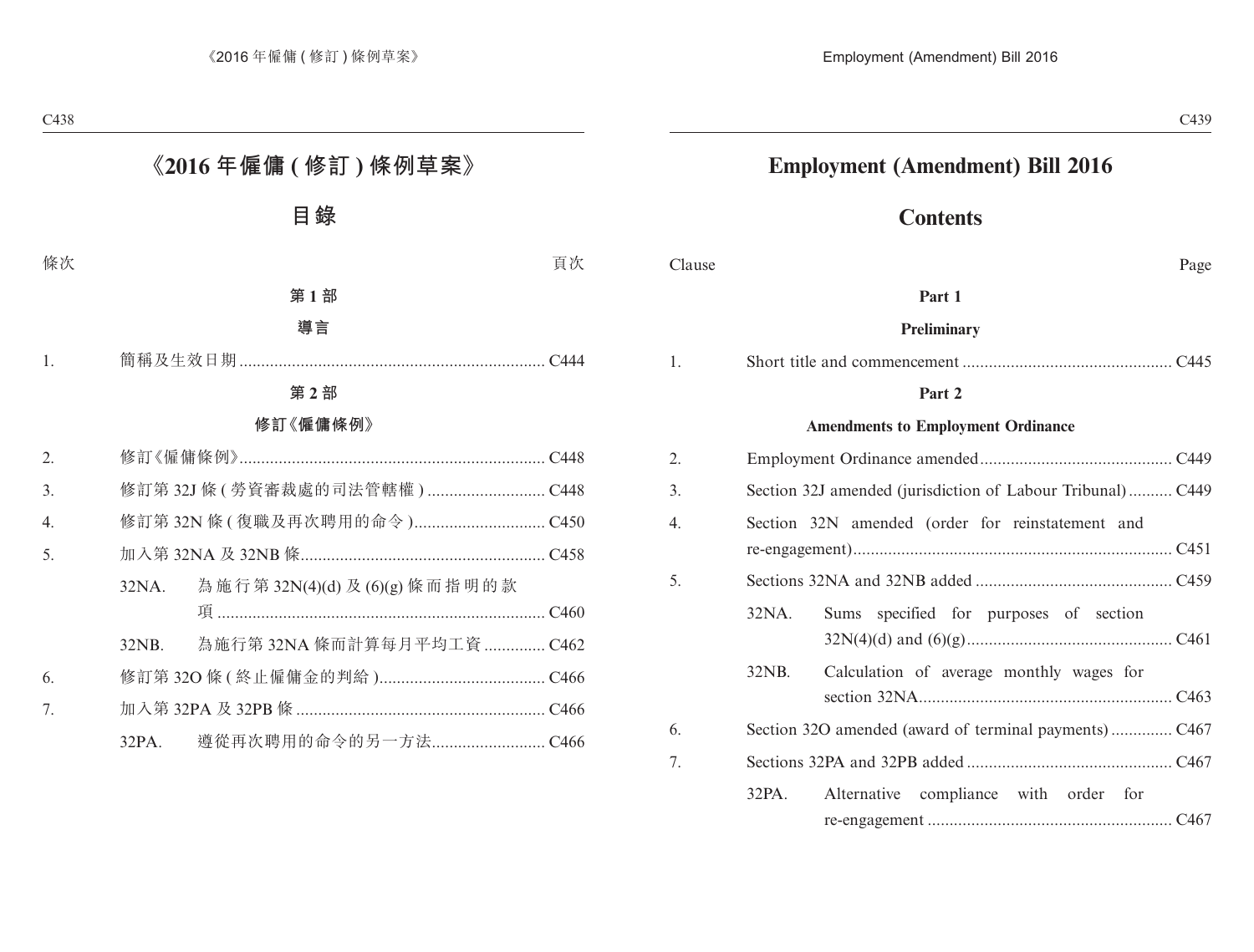|              | C441                                                                                                                                                                                                                                                                                           |
|--------------|------------------------------------------------------------------------------------------------------------------------------------------------------------------------------------------------------------------------------------------------------------------------------------------------|
|              | Page                                                                                                                                                                                                                                                                                           |
|              |                                                                                                                                                                                                                                                                                                |
|              |                                                                                                                                                                                                                                                                                                |
|              |                                                                                                                                                                                                                                                                                                |
|              |                                                                                                                                                                                                                                                                                                |
|              |                                                                                                                                                                                                                                                                                                |
|              |                                                                                                                                                                                                                                                                                                |
|              |                                                                                                                                                                                                                                                                                                |
|              |                                                                                                                                                                                                                                                                                                |
|              |                                                                                                                                                                                                                                                                                                |
|              |                                                                                                                                                                                                                                                                                                |
|              |                                                                                                                                                                                                                                                                                                |
| Transitional | relating<br>to                                                                                                                                                                                                                                                                                 |
|              |                                                                                                                                                                                                                                                                                                |
|              | 32PB.<br>Legal consequences following from alternative<br>32PC.<br>Relief from paying sum mentioned in section<br>Section 43P amended (offence of employer's failure to<br>Section 43R amended (proof of certain matters in<br>77.<br>provisions<br>Employment (Amendment) Ordinance 2016 C493 |

#### **Related Amendment to Labour Tribunal Ordinance**

| 13 <sup>1</sup> |      |                                            |  |
|-----------------|------|--------------------------------------------|--|
| 14 <sub>1</sub> |      |                                            |  |
|                 | 30A. | Applications for purposes of sections 32PA |  |

#### **Part 4**

#### **Related Amendment to Labour Tribunal (General) Rules**

15. Labour Tribunal (General) Rules amended ............................. C503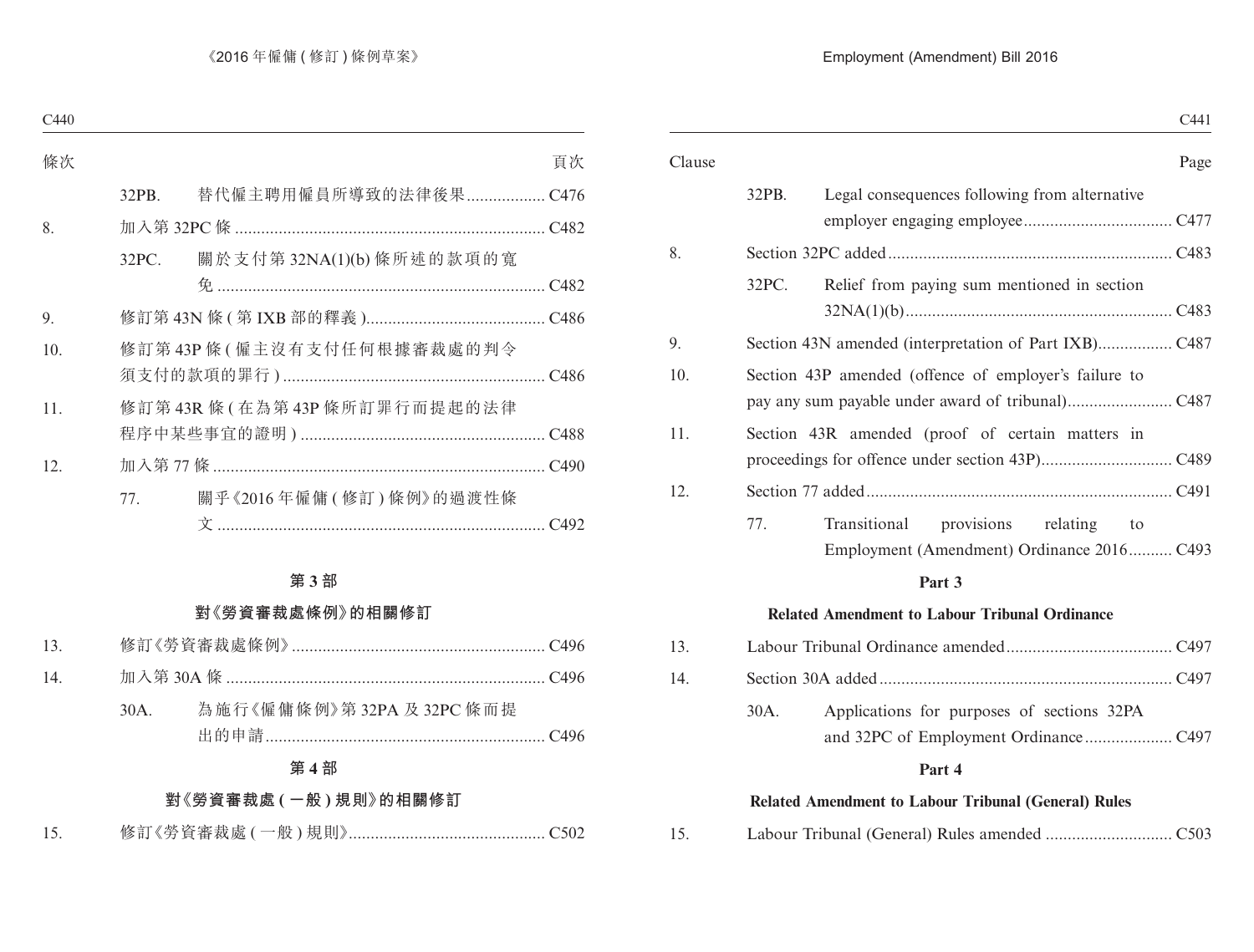| C443 |                                                            |        |
|------|------------------------------------------------------------|--------|
| Page |                                                            | Clause |
|      | Rule 12 amended (registration of award or order in         | 16.    |
|      |                                                            |        |
|      | Part 5                                                     |        |
|      | <b>Related Amendments to Labour Tribunal (Forms) Rules</b> |        |
|      |                                                            | 17.    |
|      |                                                            | 18.    |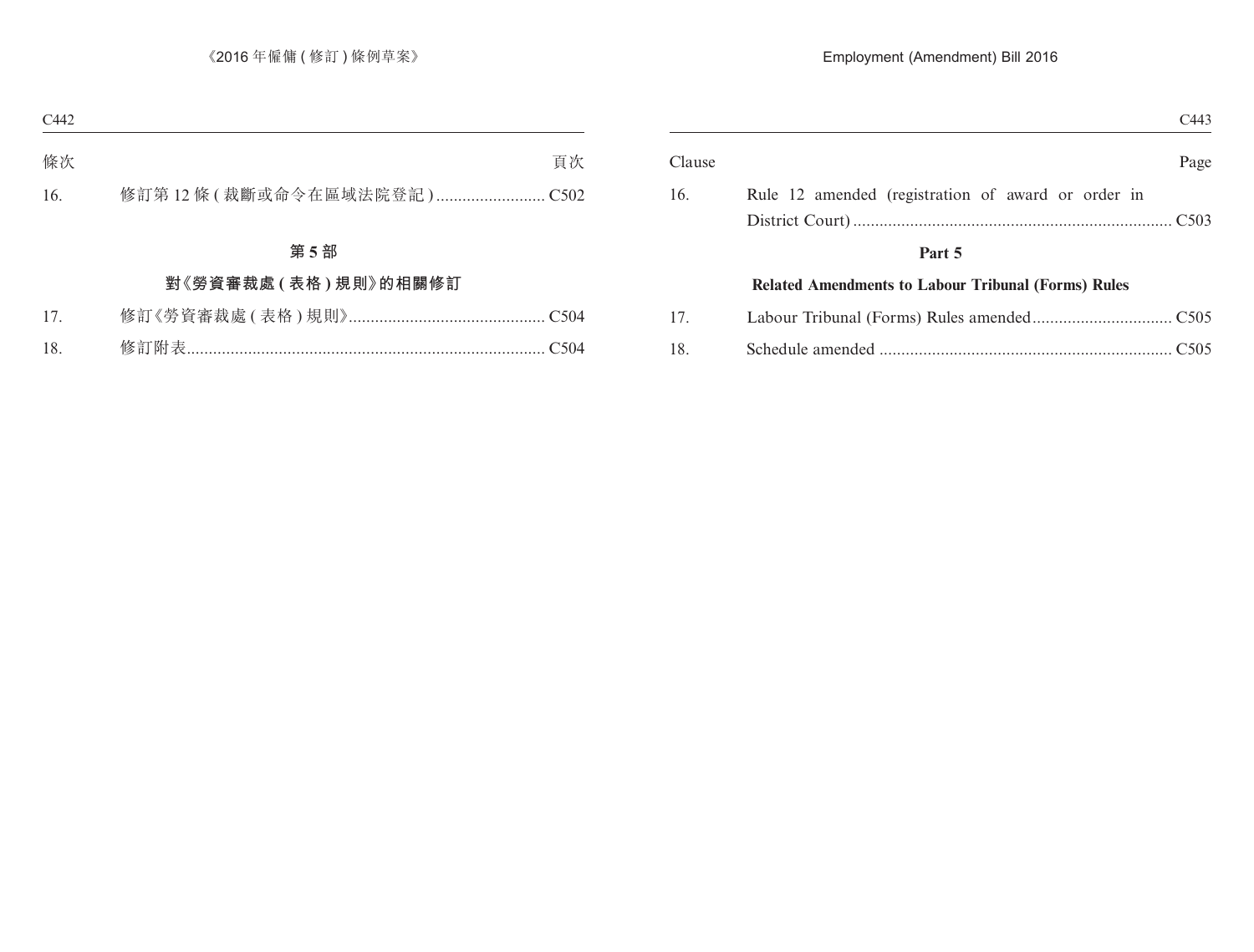# A BILL

# To

Amend Parts VIA and IXB of the Employment Ordinance so that, for a dismissal in any of the circumstances mentioned in its section  $32A(1)(c)$ , the employer's agreement is not a pre-requisite for ordering reinstatement or re-engagement, a failure to comply with the order entails an additional liability to pay a further sum and a failure to pay the sum is covered by the offence under its section 43P; to clarify, and supplement as necessary, provisions on engagement by the employer's successor or associated company under an order for re-engagement; and to provide for incidental and connected matters.

Enacted by the Legislative Council.

# **Part 1**

# **Preliminary**

## **1. Short title and commencement**

(1) This Ordinance may be cited as the Employment (Amendment) Ordinance 2016.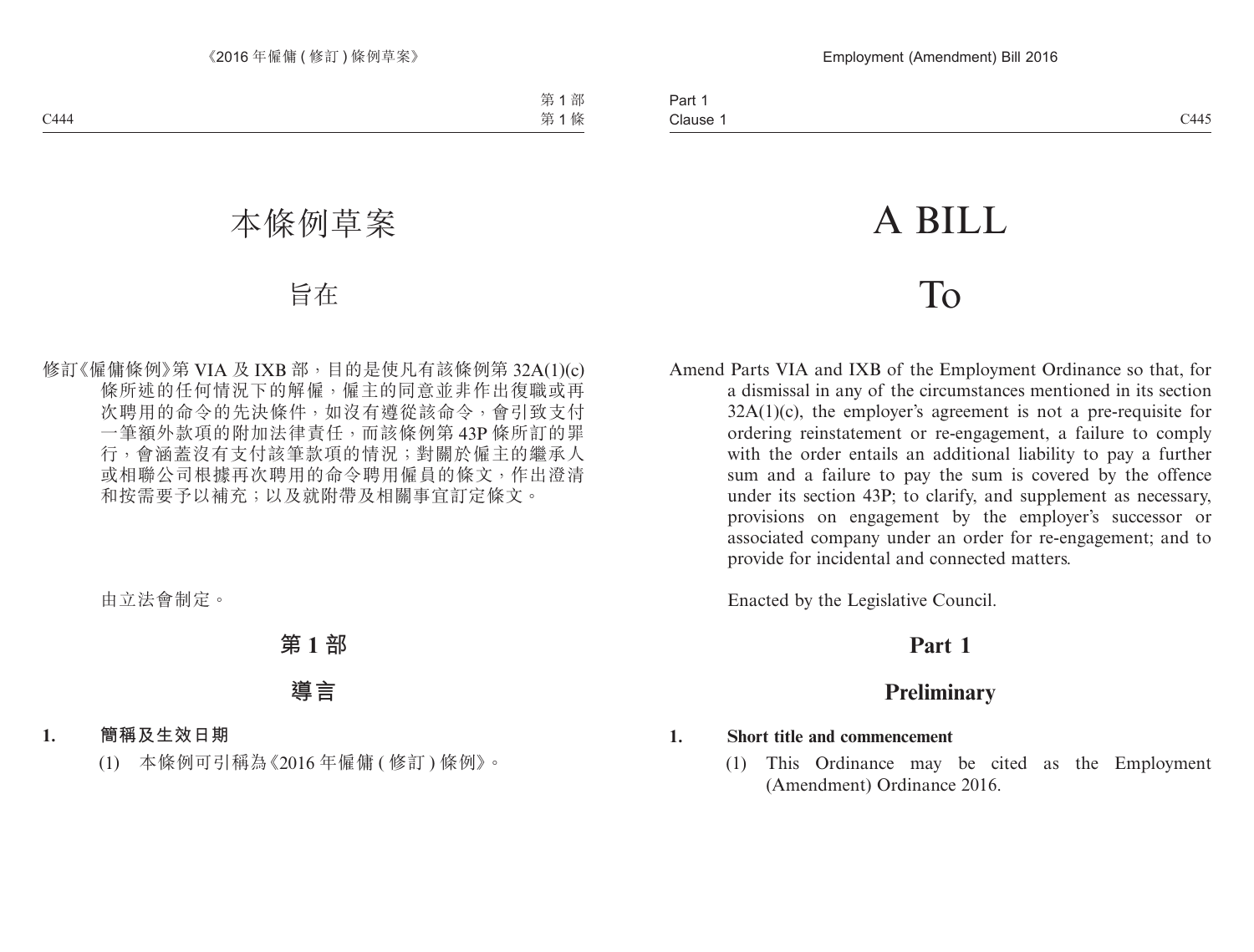| Part,    |      |
|----------|------|
| Clause 1 | C447 |

(2) This Ordinance comes into operation on a day to be appointed by the Secretary for Labour and Welfare by notice published in the Gazette.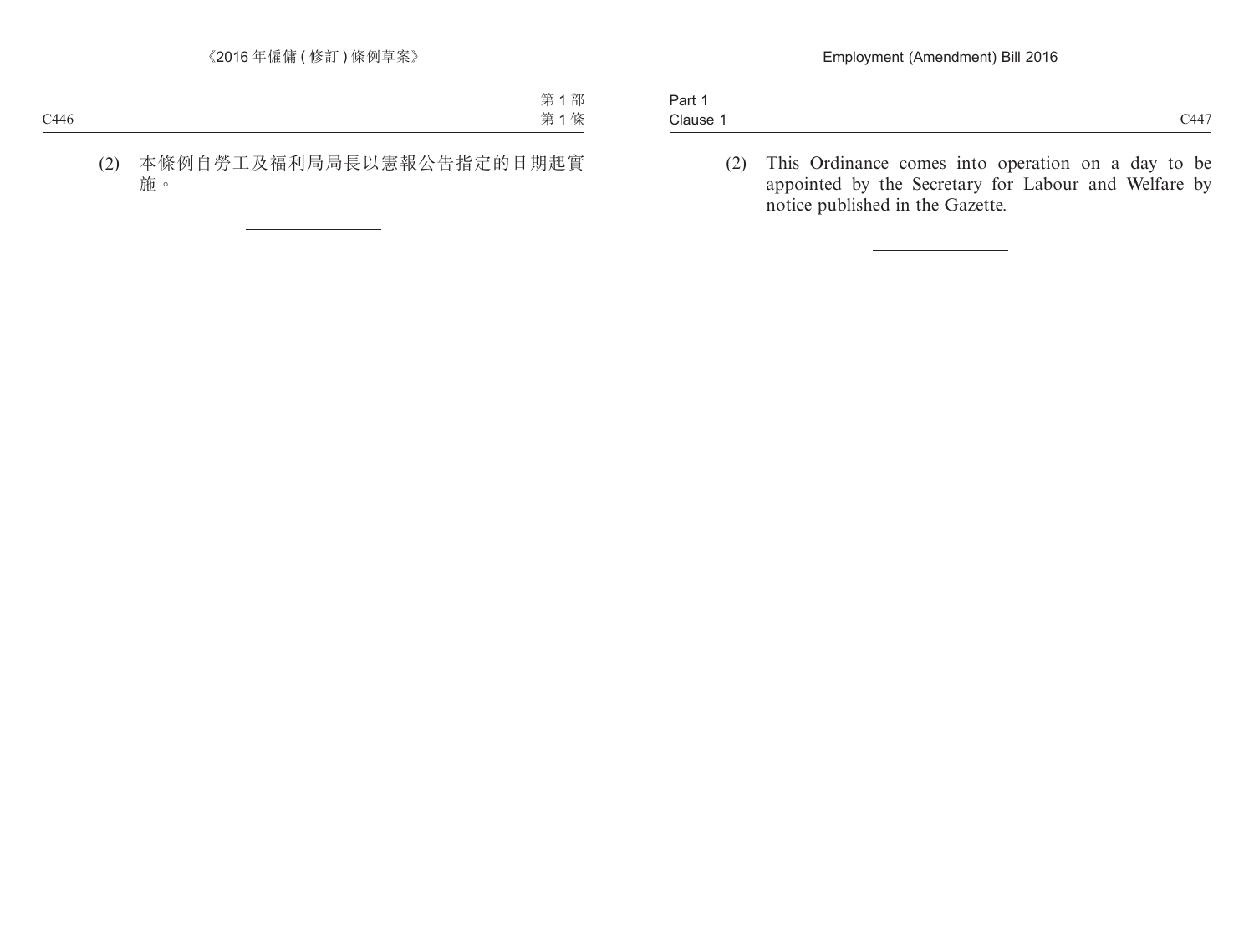# **Amendments to Employment Ordinance**

#### **2. Employment Ordinance amended**

The Employment Ordinance (Cap. 57) is amended as set out in sections 3 to 12.

## **3. Section 32J amended (jurisdiction of Labour Tribunal)**

(1) Section 32J(2)—

## **Repeal**

everything before "under this Part"

# **Substitute**

- "(2) The Labour Tribunal does not have jurisdiction to inquire into, hear or determine a claim".
- (2) Section 32J—

## **Repeal subsection (3)**

## **Substitute**

- "(3) A claim under this Part over which the Labour Tribunal has jurisdiction may be transferred under section 10 of the Labour Tribunal Ordinance (Cap. 25) but may be so transferred only to the Court of First Instance or the District Court.
	- (4) The Court of First Instance or the District Court may, for a claim so transferred to it, make all or any of the orders and awards provided for under sections 32N, 32O, 32P, 32PA and 32PC.
	- (5) Apart from a transfer under subsection (3), neither the Court of First Instance nor the District Court has jurisdiction over a claim under this Part.".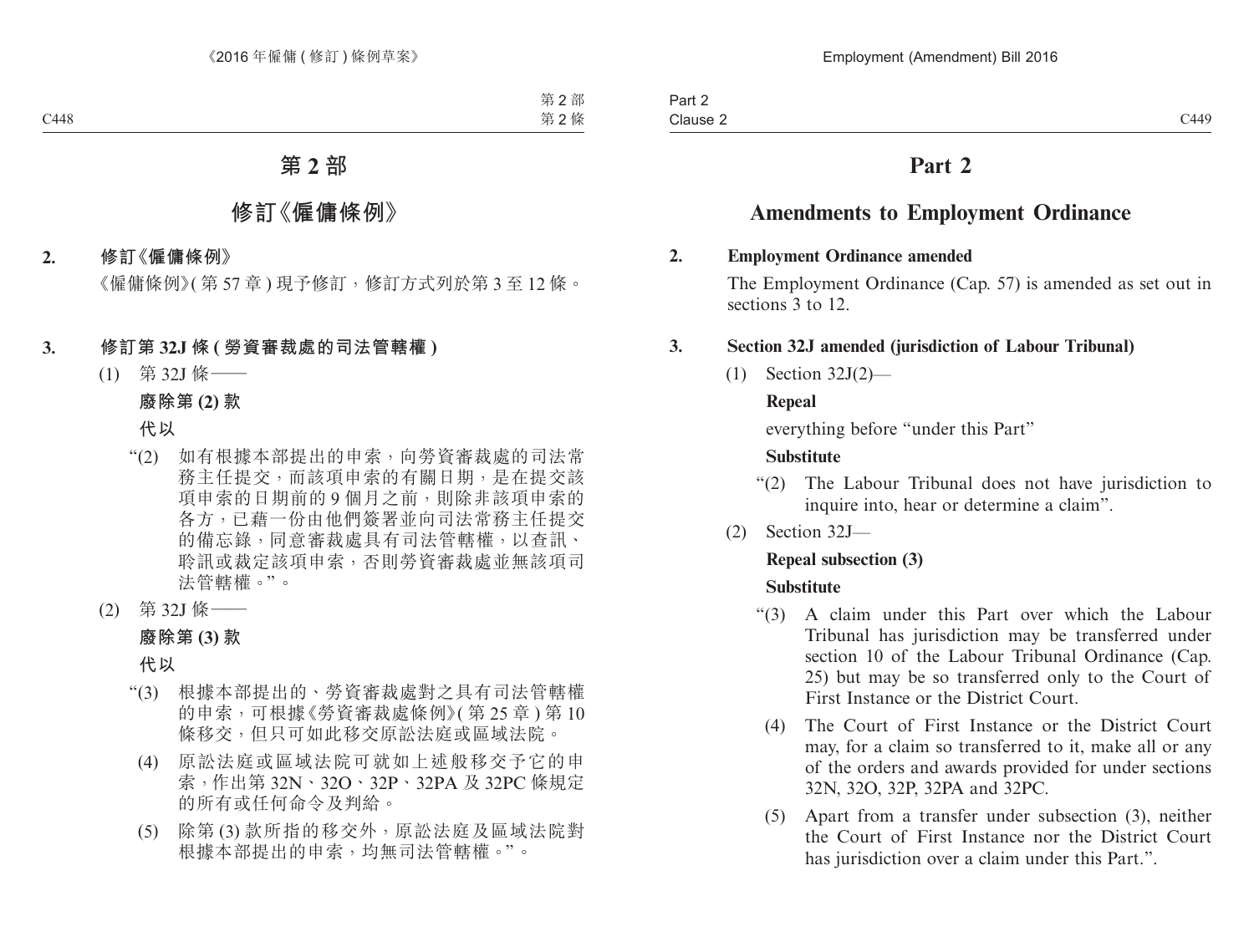| $\sim$ $\sim$ $\sim$<br>U 1 J 1 | Part $\geq$ |  |
|---------------------------------|-------------|--|
|                                 | Clause 4    |  |

## **4. Section 32N amended (order for reinstatement and re-engagement)**

(1) Section 32N—

## **Repeal subsection (3) Substitute**

- "(3) If the court or Labour Tribunal finds that an order for reinstatement or re-engagement is appropriate—
	- (a) it must explain to the employer and the employee what order for reinstatement or re-engagement may be made; and
	- (b) it must ask the employer and the employee whether they agree to the making of such an order.
- (3A) If the employer and the employee express agreement, the court or Labour Tribunal must make an order for reinstatement or re-engagement pursuant to the agreement.
- (3B) For a dismissal of an employee in any of the circumstances mentioned in section 32A(1)(c), even though only the employee expresses agreement, the court or Labour Tribunal must make an order for reinstatement or re-engagement if it finds that reinstatement or re-engagement of the employee by the employer is reasonably practicable.
- (3C) Before making a finding for the purposes of subsection (3B), the court or Labour Tribunal—
	- (a) must give an opportunity to the employer and the employee to present each of their cases in respect of the making of an order for reinstatement or re-engagement; and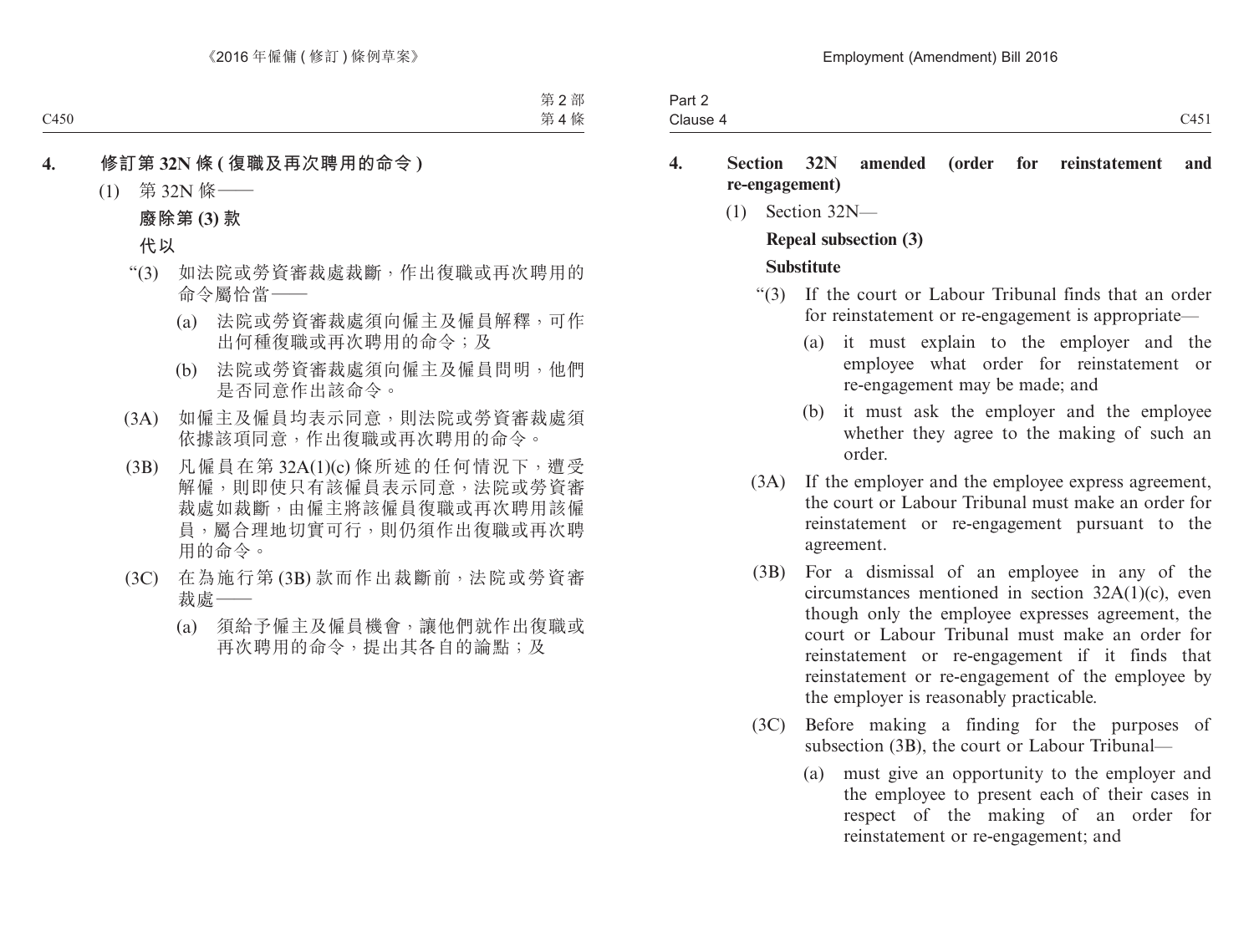| C453                                                                                                         |       | Clause 4 |
|--------------------------------------------------------------------------------------------------------------|-------|----------|
| must take into account the circumstances of the<br>claim, including—                                         | (b)   |          |
| the circumstances of the employer and of<br>the employee;                                                    | (i)   |          |
| surrounding<br>circumstances<br>the<br>the<br>dismissal;                                                     | (11)  |          |
| any difficulty that the employer might face<br>in the reinstatement or re-engagement of<br>the employee; and | (111) |          |
| the relationship between the employer and                                                                    | (1V)  |          |

- the employee, and between the employee and other persons with whom the employee has connection in relation to the employment.
- (3D) Before making a finding for the purposes of subsection (3B), the court or Labour Tribunal may, with the agreement of the employer and the employee, request the Commissioner to provide to it a report containing information that—
	- (a) relates to the circumstances of the claim; and
	- (b) was obtained in connection with the conciliation held under the Labour Tribunal Ordinance (Cap. 25).
- (3E) On receiving the request, the Commissioner must prepare the report, seek the agreement of the employer and the employee to the contents of the report and—
	- (a) if the employer and the employee agree to the contents of the report—provide the report to the court or Labour Tribunal; or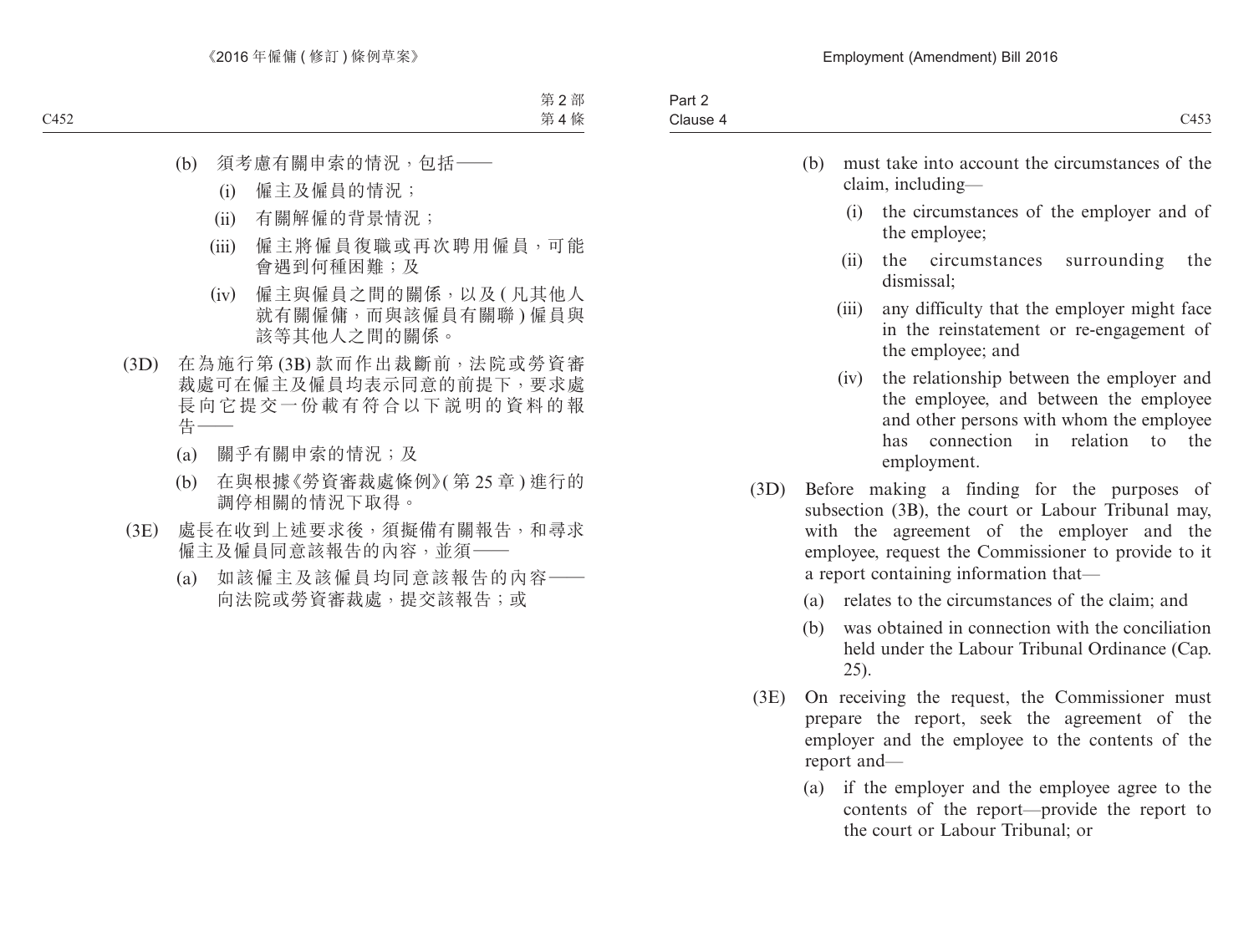- (b) if the employer or the employee fails to agree to the contents of the report—inform the court or Labour Tribunal of the failure and the fact that the report cannot be provided to it.".
- (2) Section 32N(4)—

# **Repeal**

everything from "employment, and on making" to "take place"

# **Substitute**

"employment. On making the order, the court or Labour Tribunal must specify the terms on which the employee must be reinstated,".

(3) Section 32N(4)—

# **Repeal paragraphs (b), (c) and (d)**

# **Substitute**

- "(b) a term to the effect that, for reckoning the employee's existing and future entitlements under this Ordinance and the employee's contract of employment, the continuity of the employee's period of employment is not to be treated as broken by—
	- (i) if the contract was terminated by the employer by payment in lieu of notice—the employee's absence from work between the last date on which the employee rendered services to the employer and the date of reinstatement; or
	- (ii) in any other case—the employee's absence from work between the relevant date and the date of reinstatement;
	- (c) the date by which the employee must be reinstated; and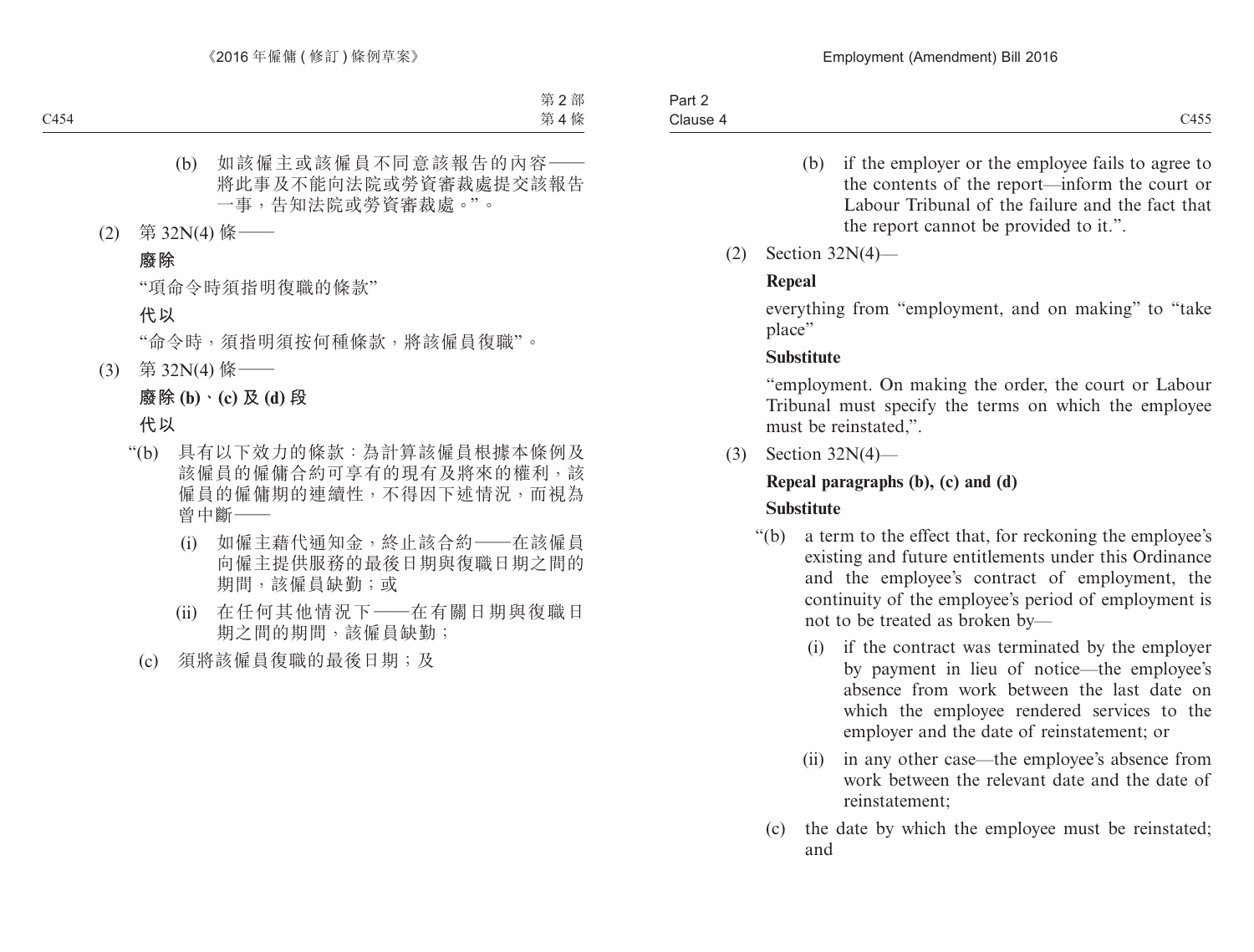- (d) a term to the effect that, if the employee is not reinstated on the terms specified in the order by the date so specified, the employer must pay to the employee the sums mentioned in section 32NA(1) by the date specified for that purpose in the order.".
- (4) Section 32N(6)—

# **Repeal**

"the employee shall be engaged by the employer, or by a successor of the employer or by an associated company,"

# **Substitute**

"the employer must re-engage the employee".

(5) Section 32N(6)—

# **Repeal**

everything from "employment, and on making" to "take place"

# **Substitute**

"employment. On making the order, the court or Labour Tribunal must specify the terms on which the employee must be re-engaged,".

(6) Section 32N(6)—

# **Repeal paragraph (a).**

(7) Section 32N(6)—

# **Repeal paragraphs (e), (f) and (g)**

# **Substitute**

"(e) a term to the effect that, for reckoning the employee's existing and future entitlements under this Ordinance and the employee's contract of employment, the continuity of the employee's period of employment is not to be treated as broken by—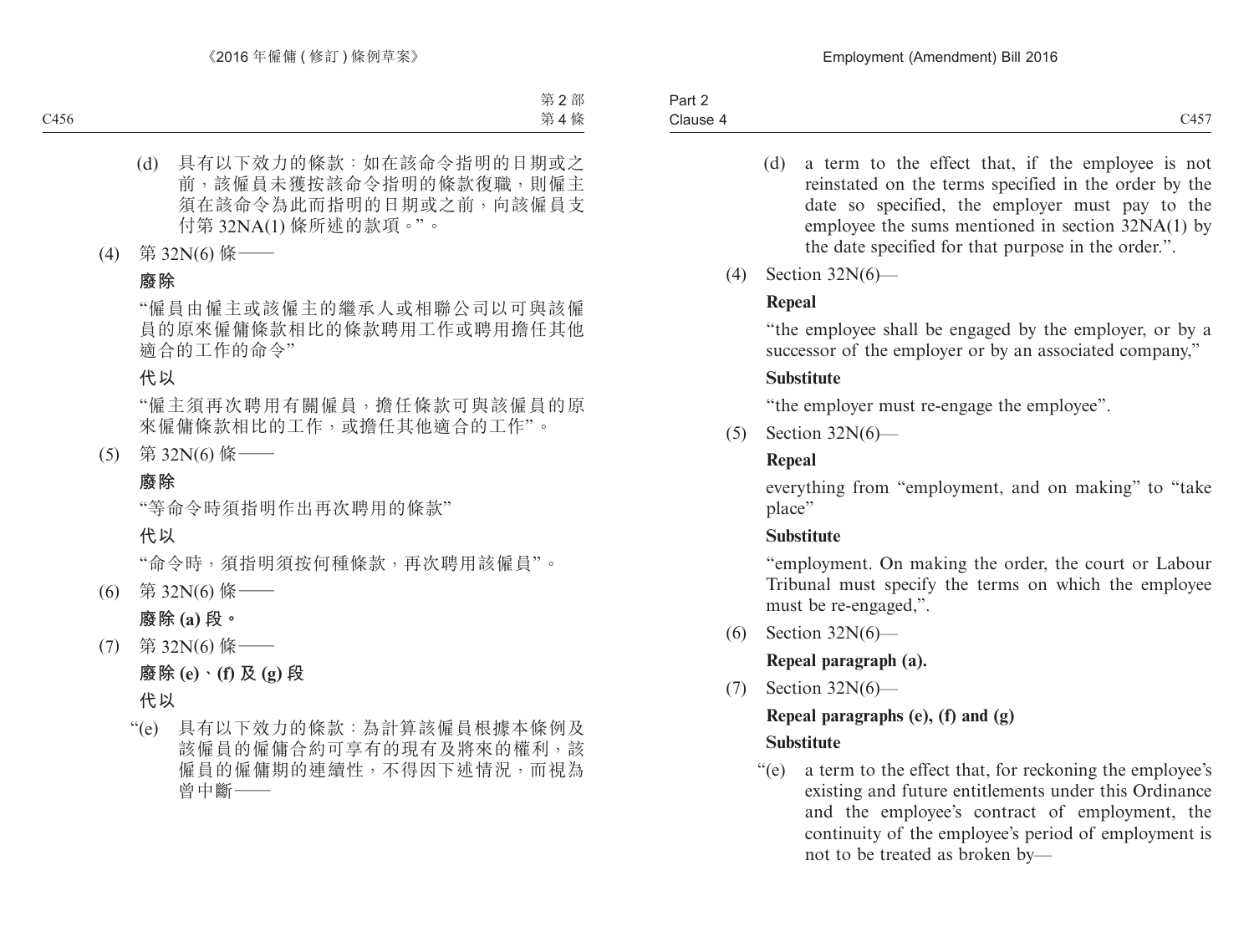- (i) if the contract was terminated by the employer by payment in lieu of notice—the employee's absence from work between the last date on which the employee rendered services to the employer and the date of re-engagement; or
- (ii) in any other case—the employee's absence from work between the relevant date and the date of re-engagement;
- (f) the date by which the employee must be re-engaged; and
- (g) a term to the effect that, if the employee is not re-engaged on the terms specified in the order by the date so specified, the employer must pay to the employee the sums mentioned in section 32NA(1) by the date specified for that purpose in the order.".
- (8) Section 32N—

## **Repeal subsection (8).**

(9) At the end of section 32N—

# **Add**

- "(9) This section has effect subject to sections 32PA, 32PB and 32PC.
- (10) If the employer pays the sums mentioned in section 32NA(1) by the date specified for that purpose in an order for reinstatement or re-engagement (as varied under section 32PA or 32PC, if applicable), the employee is not entitled to enforce the other terms of the order (as so varied, if applicable).".

# **5. Sections 32NA and 32NB added**

After section 32N—

**Add**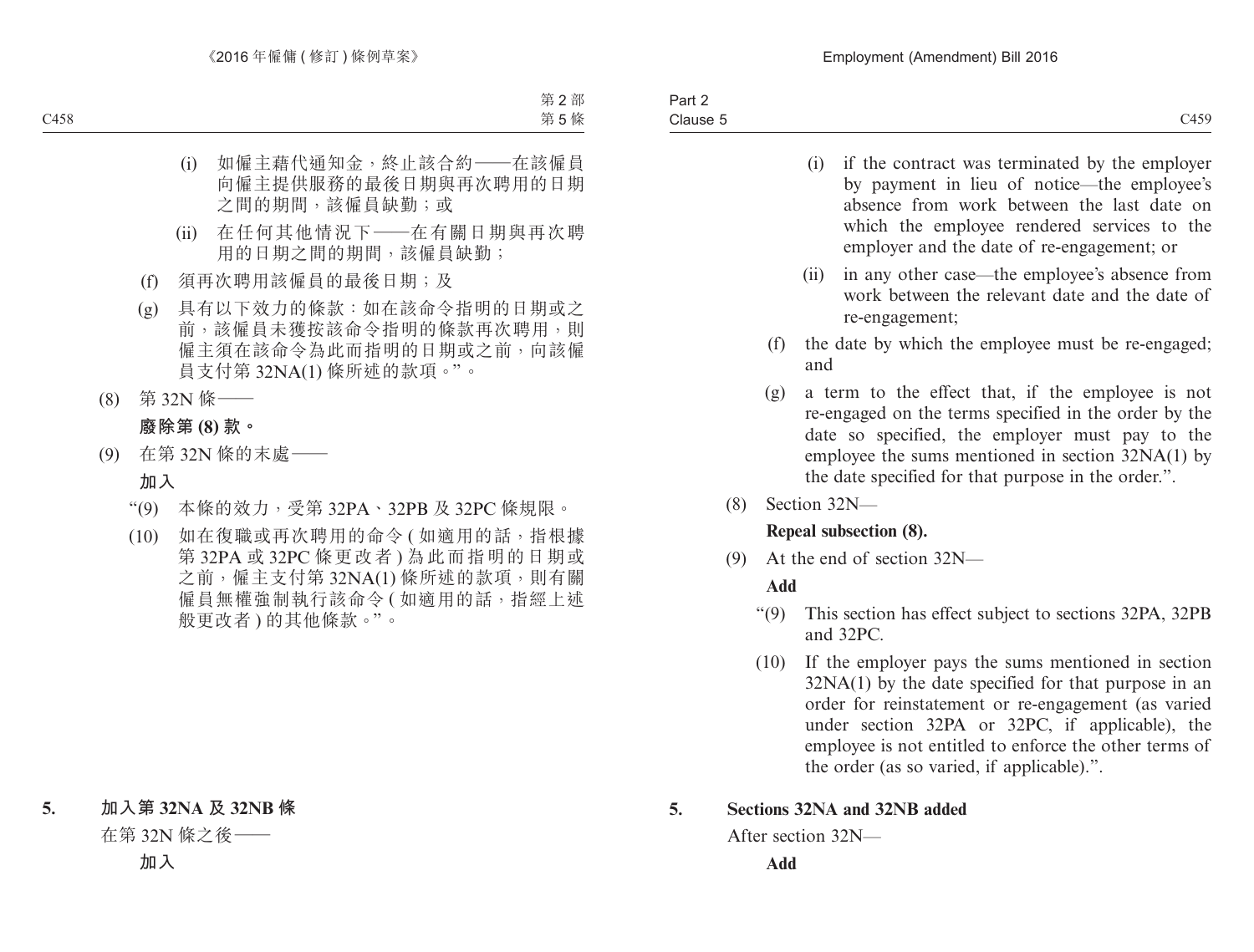| $\sim$<br>Part 2<br>. |     |
|-----------------------|-----|
| Clause 5              | C46 |

#### "**32NA. Sums specified for purposes of section 32N(4)(d) and (6)(g)**

- (1) For the purposes of section  $32N(4)(d)$  and  $(6)(g)$ , the following sums are payable by the employer to the employee—
	- (a) the sums that would have been awarded if neither an order for reinstatement nor an order for re-engagement had been made, namely—
		- (i) the amount of terminal payments that would have been awarded under section 32O; and
		- (ii) if the employee has been dismissed in any of the circumstances mentioned in section 32A(1)(c)—the amount of compensation that would have been awarded under section 32P; and
	- (b) if the employee has been dismissed in any of the circumstances mentioned in section  $32A(1)(c)$ , a sum that is the lesser of the following—
		- (i) \$50,000;
		- (ii) 3 times the employee's average monthly wages as calculated in accordance with section 32NB
- (2) In determining the amounts mentioned in subsection  $(1)(a)(i)$  and  $(ii)$ , the court or Labour Tribunal must not take into account the sum mentioned in subsection  $(1)(b)$ .
- (3) The Commissioner may, by notice published in the Gazette, amend subsection  $(1)(b)(i)$  by substituting another amount for the amount specified in that subsection.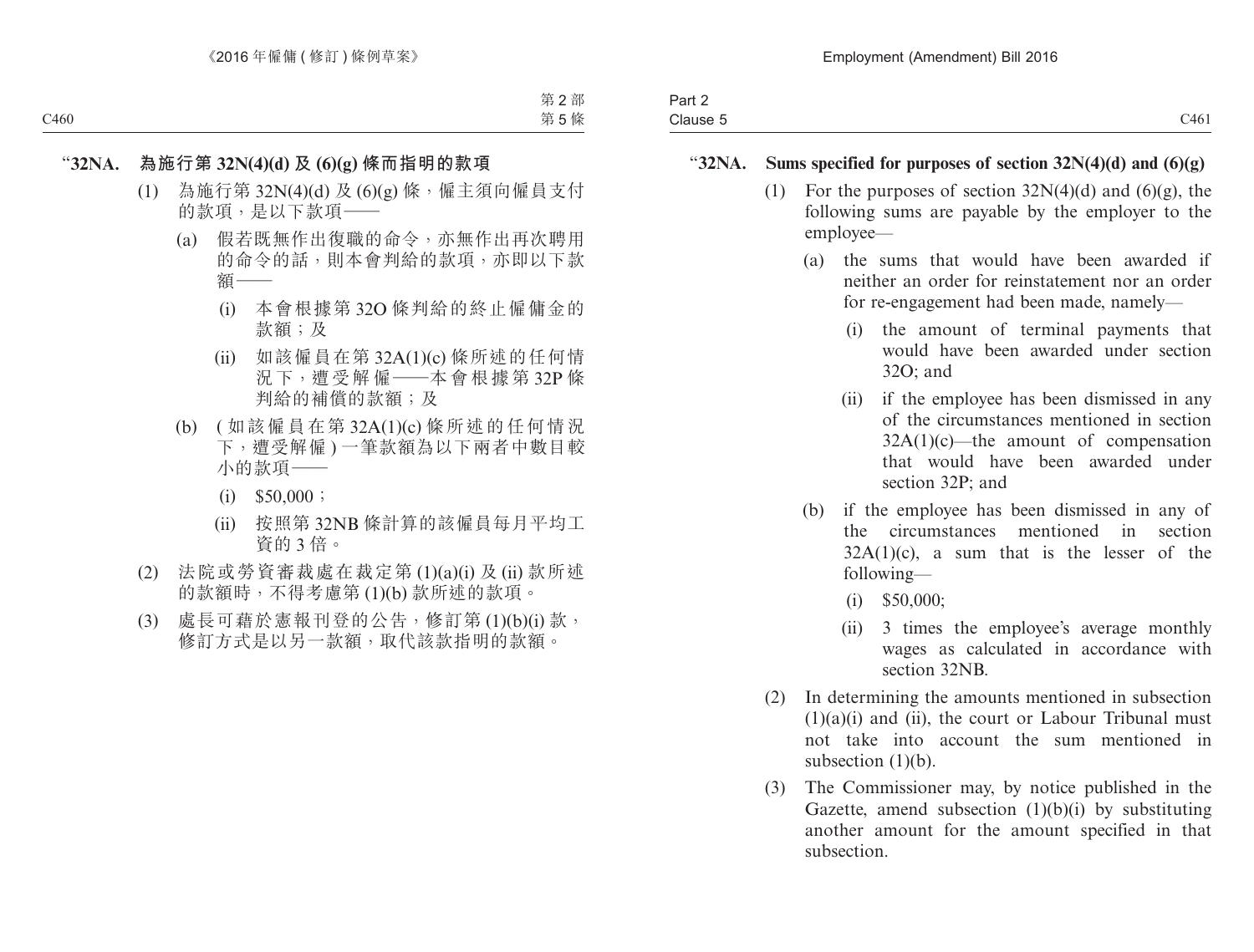| -<br>Part 2    |      |
|----------------|------|
| Clause<br>____ | C463 |

#### **32NB. Calculation of average monthly wages for section 32NA**

- (1) This section applies in calculating an employee's average monthly wages for the purposes of section 32NA(1)(b)(ii).
- (2) In subsections  $(3)$ ,  $(4)$  and  $(5)$ —
- *wages* (工資) includes a sum of money paid by an employer in respect of any of the following days—
	- (a) a day of maternity leave, a day of paternity leave, a rest day, a sickness day, a holiday or a day of annual leave taken by the employee;
	- (b) a day of leave taken by the employee with the agreement of the employer;
	- (c) a normal working day on which the employee is not provided with work by the employer;
	- (d) a day of absence from work of the employee due to temporary incapacity for which compensation is payable under section 10 of the Employees' Compensation Ordinance (Cap. 282).
- (3) The employee's average monthly wages are the average monthly wages earned by the employee during—
	- (a) the period of 12 months immediately before the date of termination of the contract of employment; or
	- (b) if the employee has been employed by the employer for a period shorter than 12 months immediately before the date of termination of the contract of employment—the shorter period.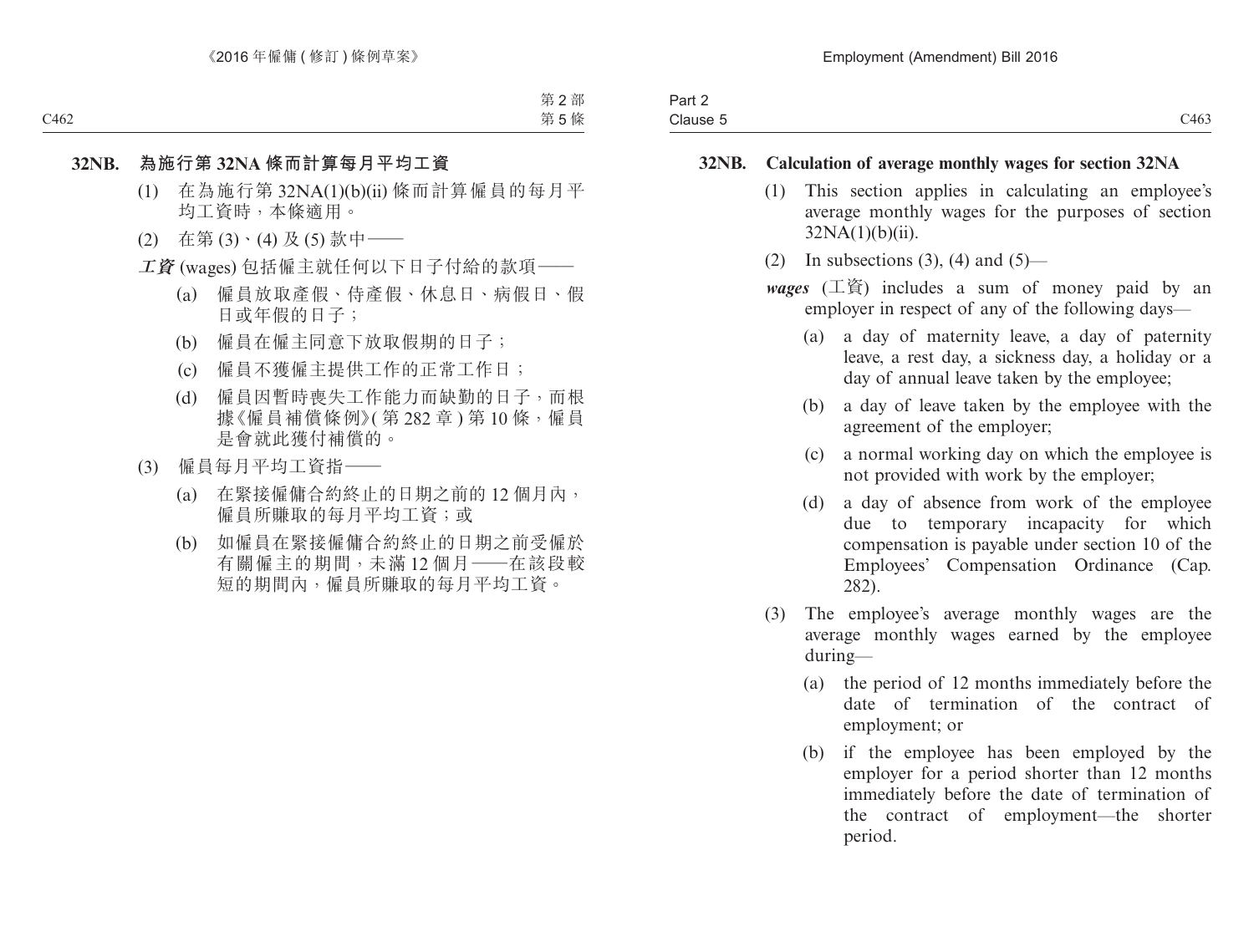| Part.                 |               |
|-----------------------|---------------|
| r.<br>`la⊔se<br><br>. | .14CT<br>.463 |
|                       |               |

- (4) The average monthly wages are to be calculated without regard to—
	- (a) any period (*excluded period*) during the 12-month period or shorter period for which the employee was not paid wages or full wages because of—
		- (i) any maternity leave, paternity leave, rest day, sickness day, holiday or annual leave taken by the employee;
		- (ii) any leave taken by the employee with the agreement of the employer;
		- (iii) the employee's not being provided with work by the employer on a normal working day; or
		- (iv) the employee's absence from work due to temporary incapacity for which compensation is payable under section 10 of the Employees' Compensation Ordinance (Cap. 282); and
	- (b) any wages paid to the employee for the excluded period.
- (5) To avoid doubt, if the amount of the wages paid to an employee in respect of a day covered by the definition of *wages* in subsection (2) is only a fraction of the amount earned by the employee on a normal working day, the employee's average monthly wages are to be calculated without regard to the wages and the day.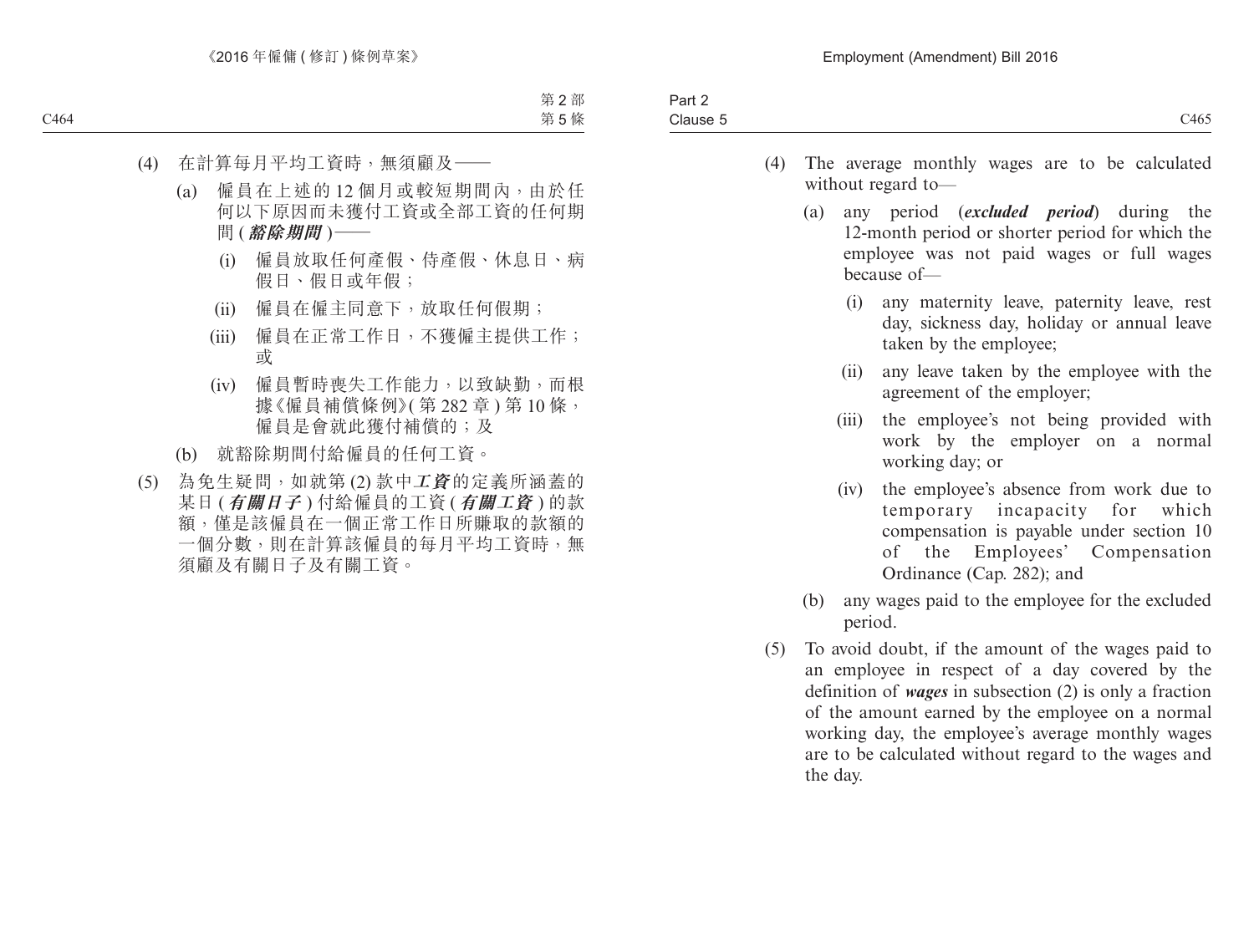- (6) Despite subsection (3), if for any reason it is impracticable to calculate an employee's average monthly wages in the manner provided in that subsection, the amount may be calculated by reference to—
	- (a) the wages earned by a person who was employed at the same work by the same employer during the period of 12 months immediately before the date of termination of the employee's contract of employment; or
	- (b) if there is no such person—the wages earned by a person who was employed in the same trade or occupation and at the same work in the same district during the period of 12 months immediately before the date of termination of the employee's contract of employment.".
- **6. Section 32O amended (award of terminal payments)** Section 32O(6)—

## **Repeal**

everything after "terminal payments" **Substitute a full stop.**

# **7. Sections 32PA and 32PB added**

After section 32P—

## **Add**

## "**32PA. Alternative compliance with order for re-engagement**

(1) For the purposes of this section—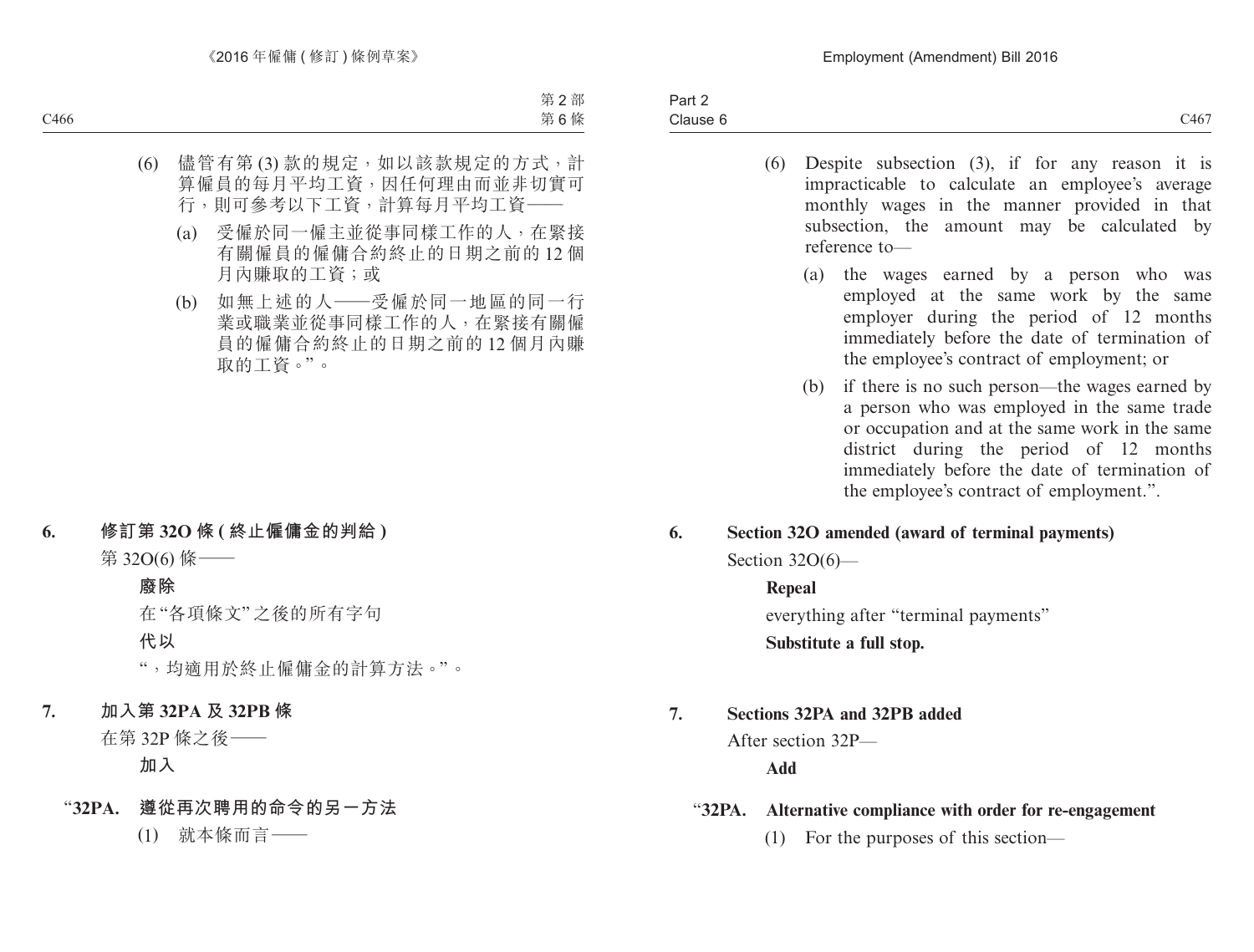Part 2 Clause 7 Clause 7 and 2008 C469 C469

- (a) *order for re-engagement* (再次聘用的命令) means an order for re-engagement made under
- section 32N and includes such an order as varied under this section or section 32PC; (b) *successor* (繼承人), in relation to an employer who employed an employee for the purposes of an undertaking or part of an undertaking,
	- means (subject to paragraph (c)) a person who, in consequence of a change in the ownership of that undertaking or part (whether the change occurred by virtue of a sale or other disposition or by operation of law), has become the owner of that undertaking or part;
- (c) the definition of *successor* in paragraph (b) has effect (subject to the necessary modifications) in relation to a case where—
	- (i) the person who owned an undertaking or part of an undertaking immediately before a change is one of the persons who own it immediately after the change (whether as partners, trustees or otherwise); or
	- (ii) the persons who owned an undertaking or part of an undertaking immediately before a change (whether as partners, trustees or otherwise) include the persons, or one or more of the persons, who own it immediately after the change,

as it has effect where the previous owner and the new owner are wholly different persons; and

(d) *associated company* is to be construed in accordance with section 32E(3) and (4).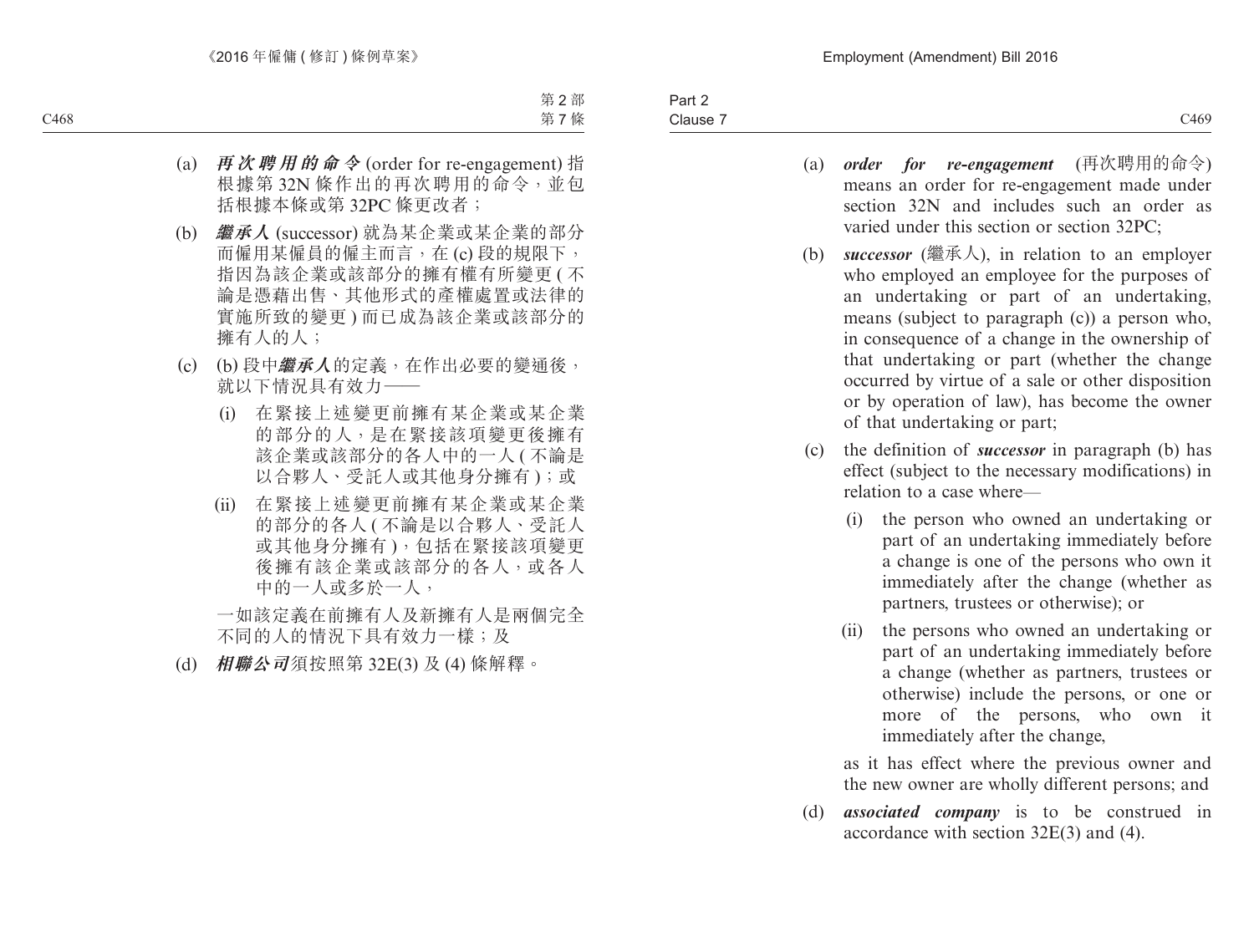Part 2 Clause 7 Clause 7 CATE CONTROLLER CONTROL CONTROL CONTROL CATE CATE CONTROL CATE CATE CONTROLLER CONTROLLER CONTROLLER

- (2) If the court or Labour Tribunal made an order for re-engagement (*principal order*) against an employer (*original employer*), it may, on application, order variation of the principal order to the effect that engagement of the employee by a successor or associated company of the original employer (*alternative employer*) is to be treated as re-engagement by the original employer in compliance with the principal order.
- (3) An application for the purposes of subsection (2) may only be made if—
	- (a) there is a written agreement among—
		- (i) the original employer;
		- (ii) the employee; and
		- (iii) the alternative employer;
	- (b) the agreement states the parties' agreement that engagement of the employee by the alternative employer is to be treated as re-engagement in compliance with the principal order;
	- (c) the agreement states the terms on which the alternative employer is to engage the employee in order for the engagement to be treated as re-engagement in compliance with the principal order, including—
		- (i) the nature of the employment;
		- (ii) the remuneration for the employment;
		- (iii) any rights and privileges, including seniority and pension rights, that must be given to the employee;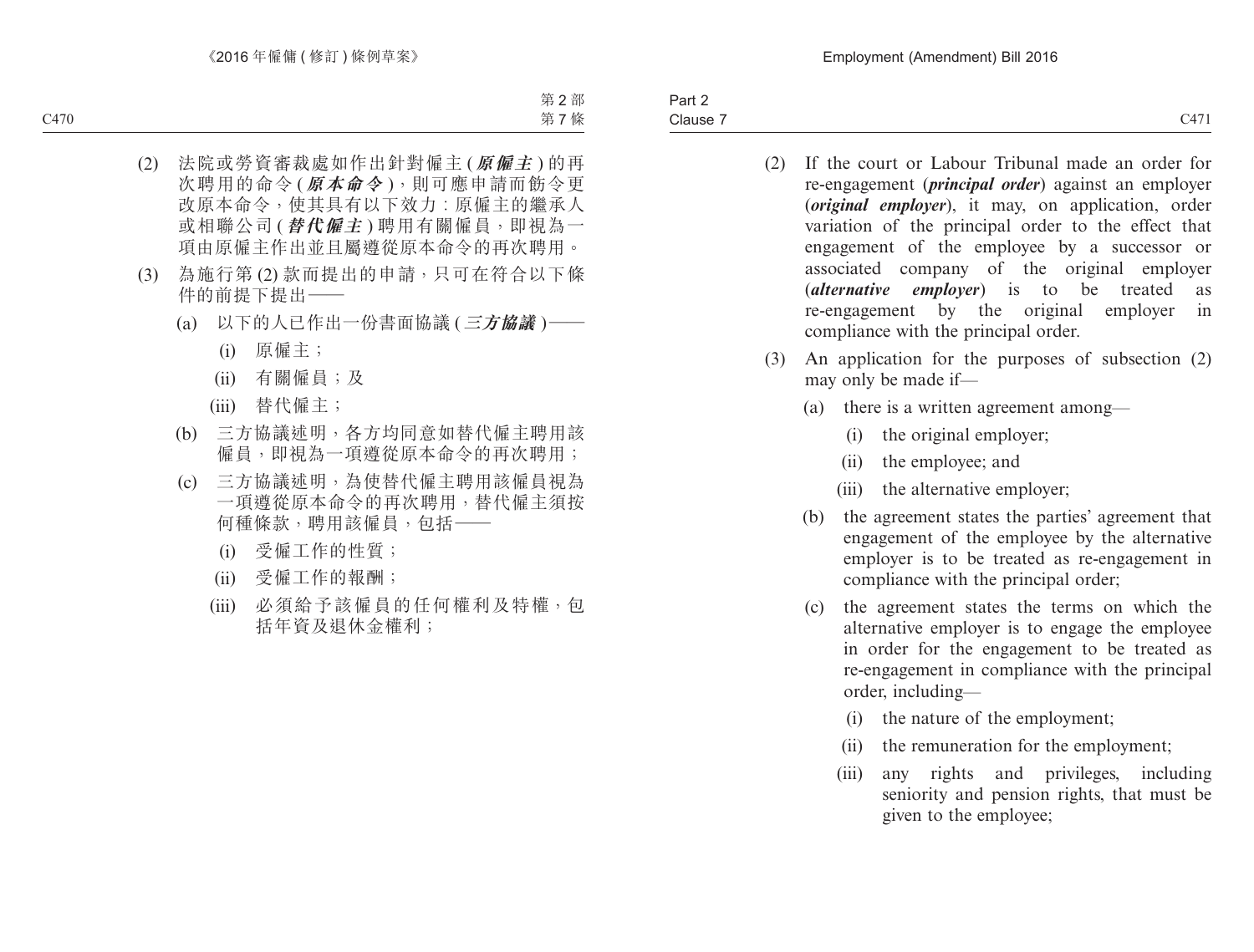| (iv)<br>(v) | contract |      | a term to the effect that the employee's<br>period of employment with the original<br>employer is to be counted as a period of<br>employment of the employee with the<br>alternative employer for reckoning<br>the<br>employee's existing and future entitlements<br>under this Ordinance and the employee's<br>of employment<br>with<br>the<br>alternative employer; and<br>a term to the effect that the continuity of |
|-------------|----------|------|--------------------------------------------------------------------------------------------------------------------------------------------------------------------------------------------------------------------------------------------------------------------------------------------------------------------------------------------------------------------------------------------------------------------------|
|             |          |      | the employee's period of employment—                                                                                                                                                                                                                                                                                                                                                                                     |
|             | (A)      | and  | is not to be treated as broken by the<br>change of employer from the original<br>employer to the alternative employer;                                                                                                                                                                                                                                                                                                   |
|             | (B)      |      | is not to be treated as broken by—                                                                                                                                                                                                                                                                                                                                                                                       |
|             |          | (I)  | if the employee's contract of<br>employment with the original<br>employer was terminated by the<br>original employer by payment in<br>lieu of notice—the employee's<br>absence from work between the<br>last date on which the employee<br>rendered services to the original<br>employer and the<br>date<br>of<br>engagement of the employee by<br>the alternative employer; or                                          |
|             |          | (II) | any other case—the<br>in<br>employee's absence from work<br>between the relevant date and<br>the date of engagement of the<br>employee by the alternative<br>employer; and                                                                                                                                                                                                                                               |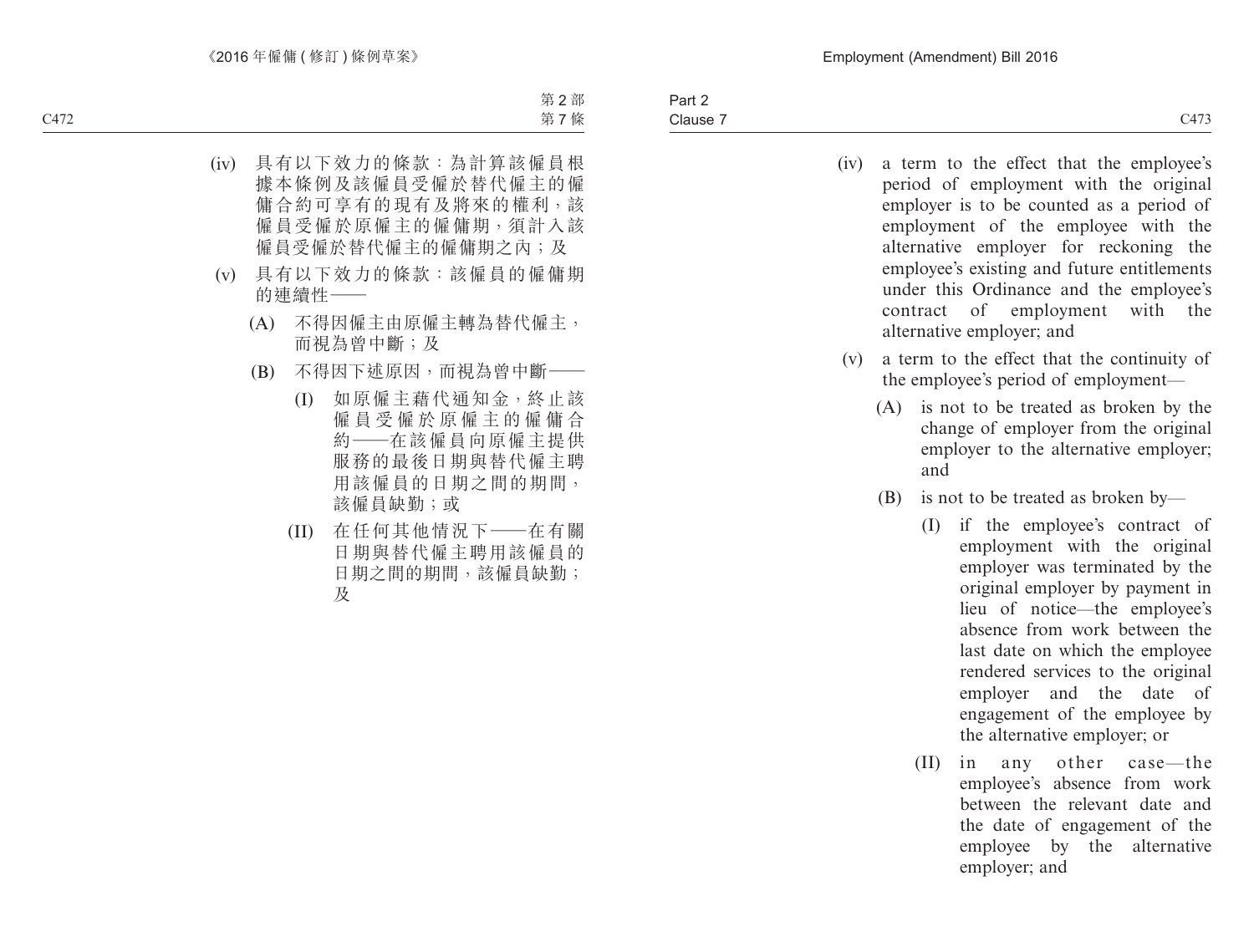- (d) the agreement states that the parties agree that, if the alternative employer engages the employee, the terms mentioned in paragraph (c) are to form part of the employee's contract of employment with the alternative employer.
- (4) The application may only be made by the employee, and must be accompanied by the agreement or a copy of the agreement.
- (5) The application may only be made—
	- (a) not later than the date by which the employee must be re-engaged under the principal order; or
	- (b) within such extended time as may be allowed by the court or Labour Tribunal.
- (6) An order of variation may only be made under this section if the court or Labour Tribunal is satisfied that the terms on which the alternative employer is to engage the employee, as specified in the agreement, are comparable to the terms on which the original employer is to re-engage the employee under the principal order, except the terms mentioned in section  $32N(6)$ (f) and (g).
- (7) An order of variation made in relation to an application under this section—
	- (a) must specify that, in order for the engagement to be treated as re-engagement in compliance with the principal order, the alternative employer must engage the employee on the terms specified in the agreement by the date specified for that purpose in the order of variation;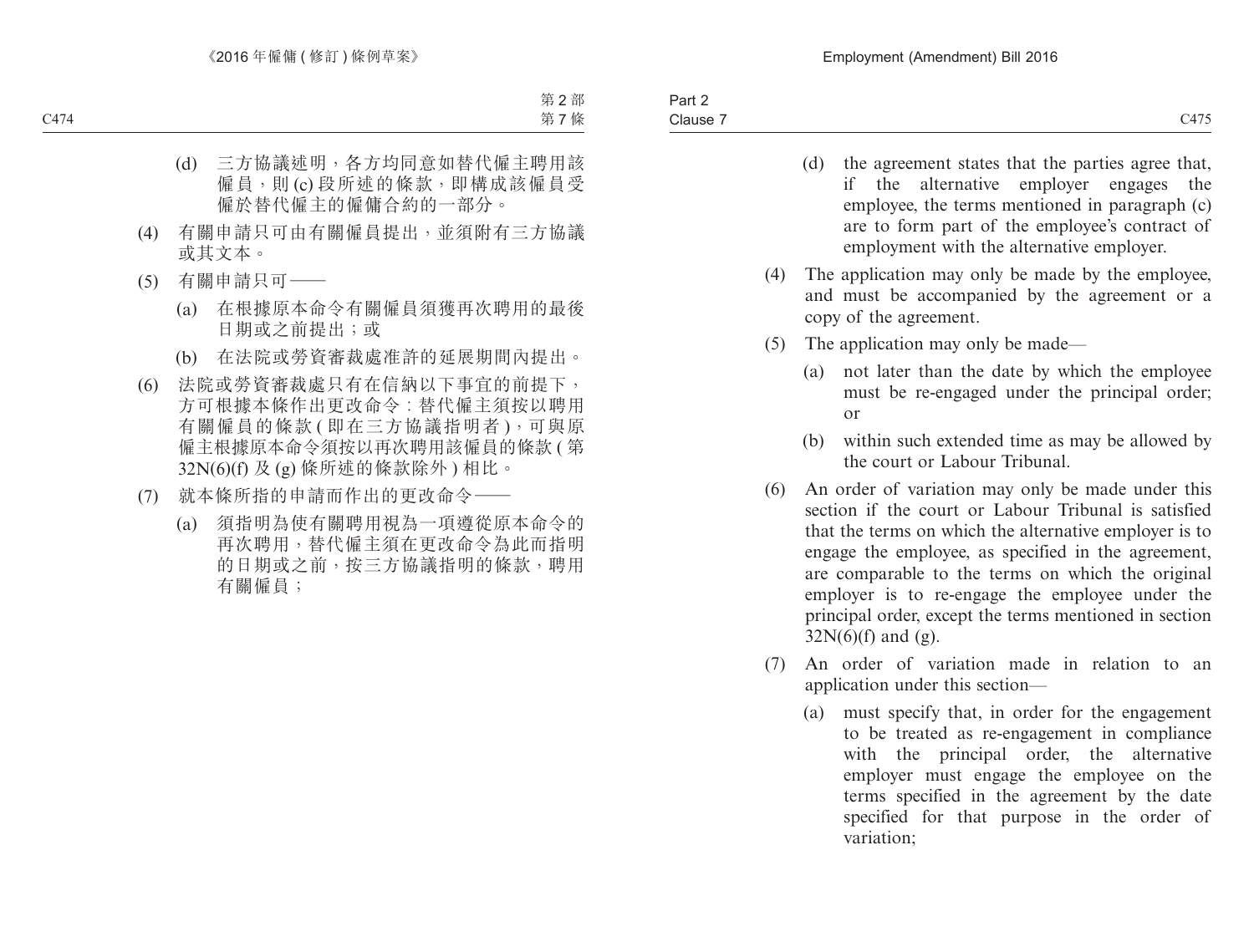Part 2 Clause 7 Clause 7 and 2011 and 2012 and 2014 and 2017 and 2017 and 2017 and 2017 and 2017 and 2017 and 2017 and 2017 and 2017

- 
- (b) must specify the legal consequences following from the alternative employer engaging the employee, as provided under section 32PB;
- (c) must specify that, subject to paragraphs (a) and (b), the principal order remains in full force and the original employer must re-engage the employee, except that the date by which the employee must be re-engaged by the original employer is also the date mentioned in paragraph (a); and
- (d) must specify that the original employer must pay to the employee the sums mentioned in section 32NA(1) by the date specified for that purpose in the order of variation if, by the date mentioned in paragraph (a), the employee is not re-engaged in accordance with the order (which means neither actually so re-engaged nor treated as so re-engaged).
- (8) Each of the following dates as specified under subsection (7) in an order of variation may be the same as or different from that date as specified in the principal order—
	- (a) the date by which the employee must be engaged;
	- (b) the date by which the original employer must pay the sums mentioned in section 32NA(1).

#### **32PB. Legal consequences following from alternative employer engaging employee**

(1) This section applies if—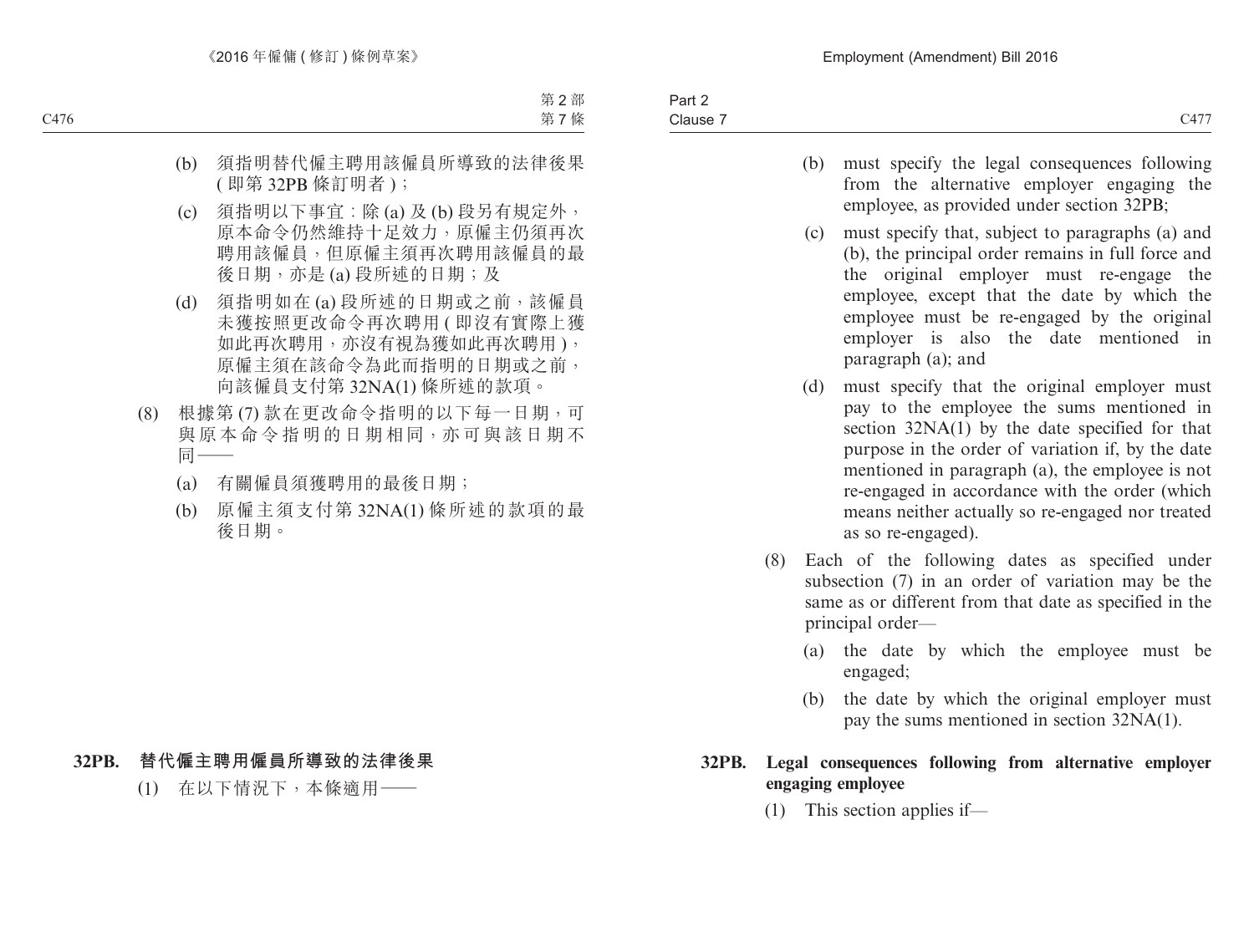- (a) an order of variation is made under section 32PA to the effect that engagement of the employee by the alternative employer is to be treated as re-engagement by the original employer in compliance with the principal order; and
- (b) the alternative employer engages the employee on or before the date by which the employee must be re-engaged, as specified in the order of variation,

and an expression in this section that also appears in section 32PA has the same meaning as it has in that section.

- (2) The terms on which the alternative employer is to engage the employee, as specified under section  $32PA(7)(a)$  in the order of variation, form part of the employee's contract of employment with the alternative employer.
- (3) The following applies for reckoning the existing and future entitlements of the employee under this Ordinance and the employee's contract of employment with the alternative employer—
	- (a) the employee's period of employment with the original employer is to be counted as a period of employment of the employee with the alternative employer; and
	- (b) the continuity of the employee's period of employment—
		- (i) is not to be treated as broken by the change of employer from the original employer to the alternative employer; and
		- (ii) is not to be treated as broken by—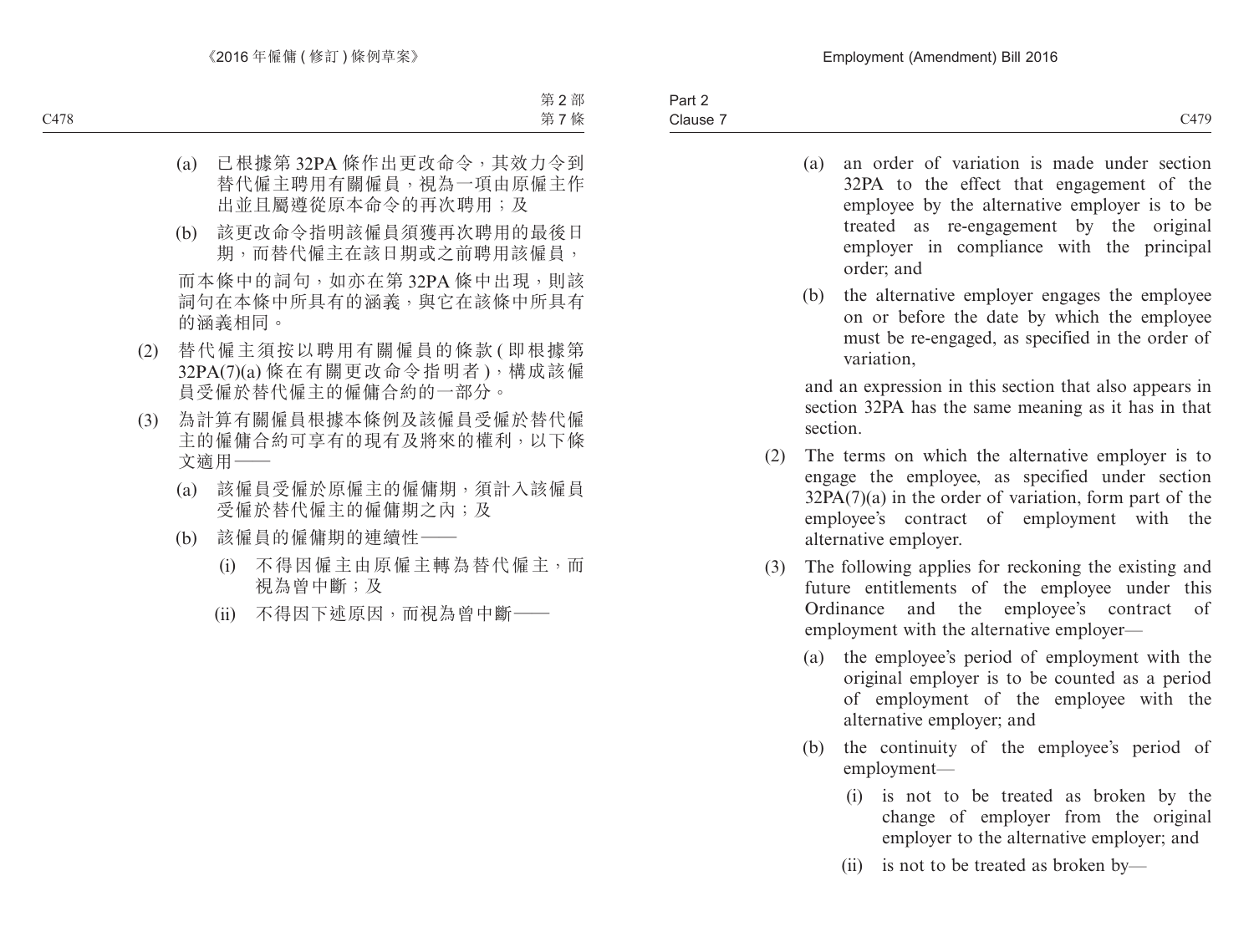- (A) if the employee's contract of employment with the original employer was terminated by the original employer by payment in lieu of notice—the employee's absence from work between the last date on which the employee rendered services to the original employer and the date of engagement of the employee by the alternative employer; or
- (B) in any other case—the employee's absence from work between the relevant date and the date of engagement of the employee by the alternative employer.
- (4) In subsection  $(3)(a)$ , a reference to the employee's period of employment with the original employer is a reference to the period of employment of the employee with the original employer that, had the original employer re-engaged the employee in accordance with the principal order, would have been counted for reckoning the employee's existing and future entitlements under this Ordinance and the employee's contract of employment with the original employer.
- (5) The engagement of the employee by the alternative employer is treated as re-engagement by the original employer in compliance with the principal order.
- (6) Any amount specified under section 32N(7) in the principal order as payable by the employer to the employee remains payable by the original employer to the employee. Any amount specified under that section in that order as required to be restored by the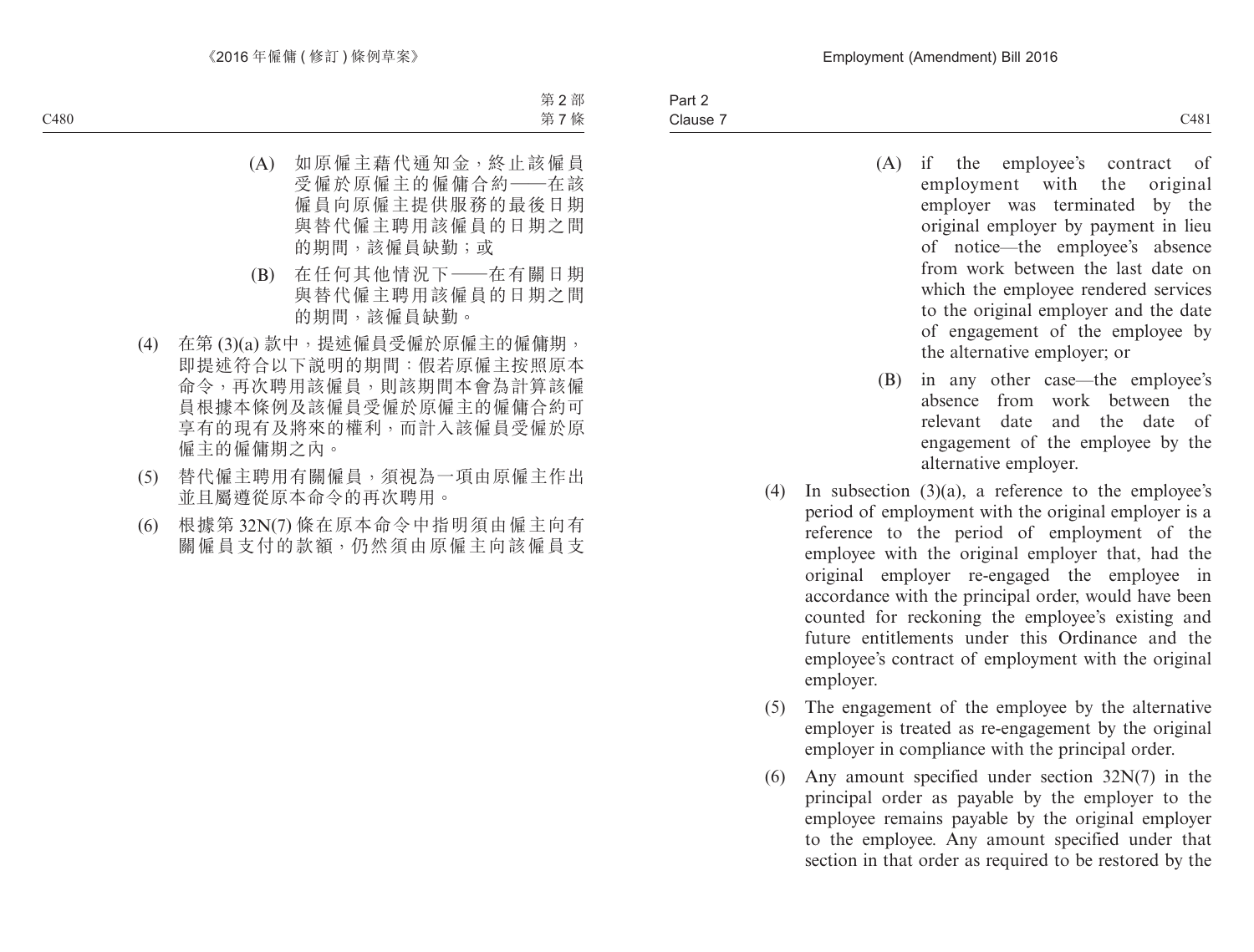employee to the employer remains required to be restored by the employee to the original employer.

(7) For calculating an amount specified in the principal order under section 32N(7), references in the principal order to re-engagement and to the date of re-engagement are respectively treated as references to the engagement of the employee by the alternative employer and to the date of the engagement.".

# **8. Section 32PC added**

Before section 32Q—

**Add**

# "**32PC. Relief from paying sum mentioned in section 32NA(1)(b)**

- (1) This section applies if an order for reinstatement or re-engagement is made under section 32N in respect of an employee dismissed in any of the circumstances mentioned in section 32A(1)(c), whether or not the order is varied under this section or section 32PA (which order (as so varied, if applicable) is referred to in this section as the *principal order*).
- (2) The employer against whom the principal order is made may apply for it to be varied to the effect that the employer is relieved from the liability to pay the sum mentioned in section 32NA(1)(b).
- (3) An application under subsection (2) may only be made on the ground that it is no longer reasonably practicable for the employer to reinstate or re-engage the employee in accordance with the principal order—
	- (a) because of reasons attributable to the employee; or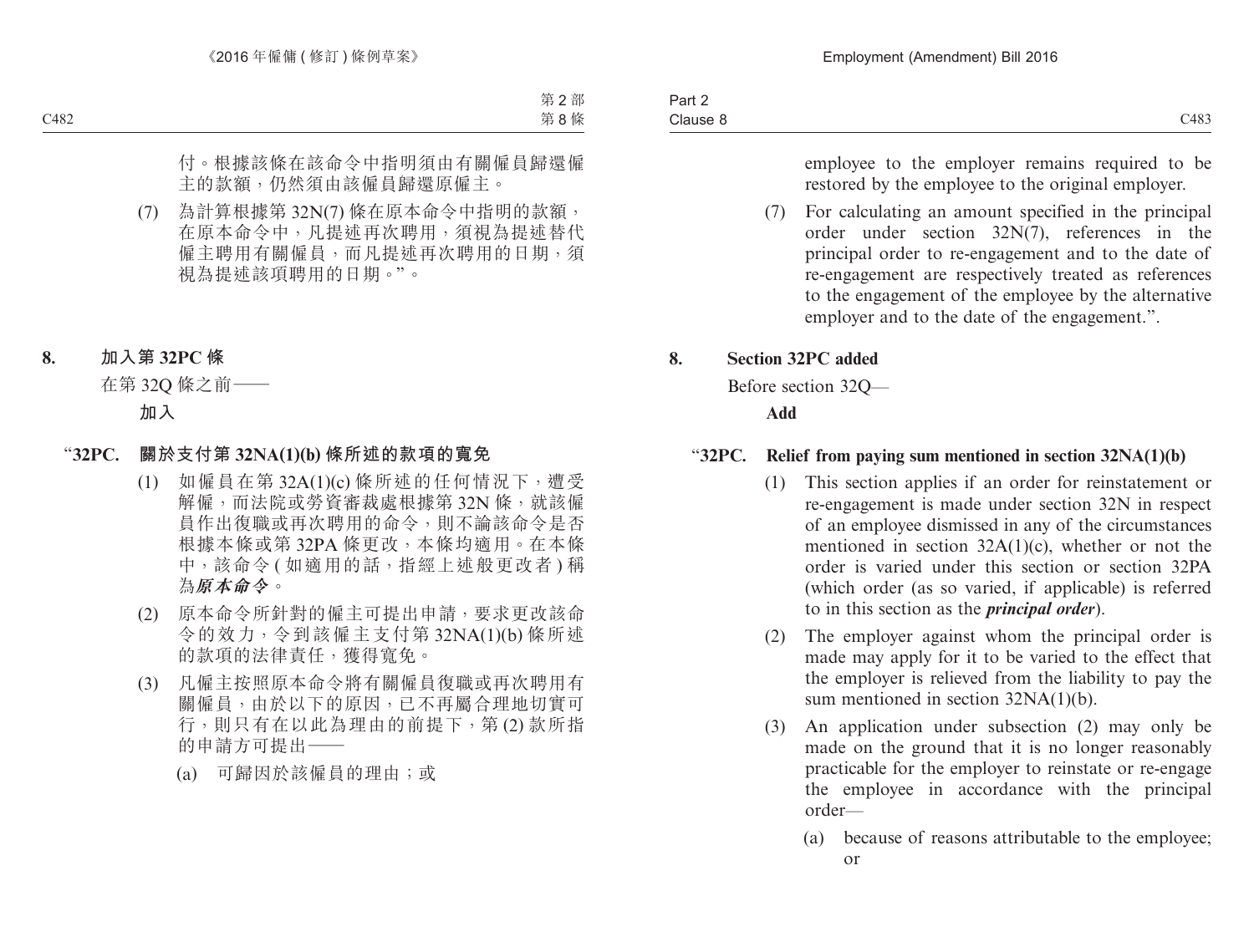- (b) because, since the court or Labour Tribunal last found that reinstatement or re-engagement of the employee is reasonably practicable, a change of circumstances has occurred beyond the employer's control.
- (4) The application may only be made to the court, or the Labour Tribunal, that made the principal order.
- (5) The application may only be made—
	- (a) not later than 7 days after the date by which the employee must be reinstated or re-engaged under the principal order; or
	- (b) within such extended time as may be allowed by the court or Labour Tribunal.
- (6) Before determining the application, the court or Labour Tribunal must give an opportunity to the employer and the employee to present each of their cases in respect of the application.
- (7) In determining the application, the court or Labour Tribunal may take into account any relevant considerations.
- (8) The court or Labour Tribunal may—
	- (a) refuse the application;
	- (b) order that the principal order be varied to the effect that the employer be relieved, wholly or partly, from the liability to pay the sum mentioned in section 32NA(1)(b); or
	- (c) make any order that it considers just and appropriate in the circumstances, including specifying a later date as the date by which the employee must be reinstated or re-engaged.".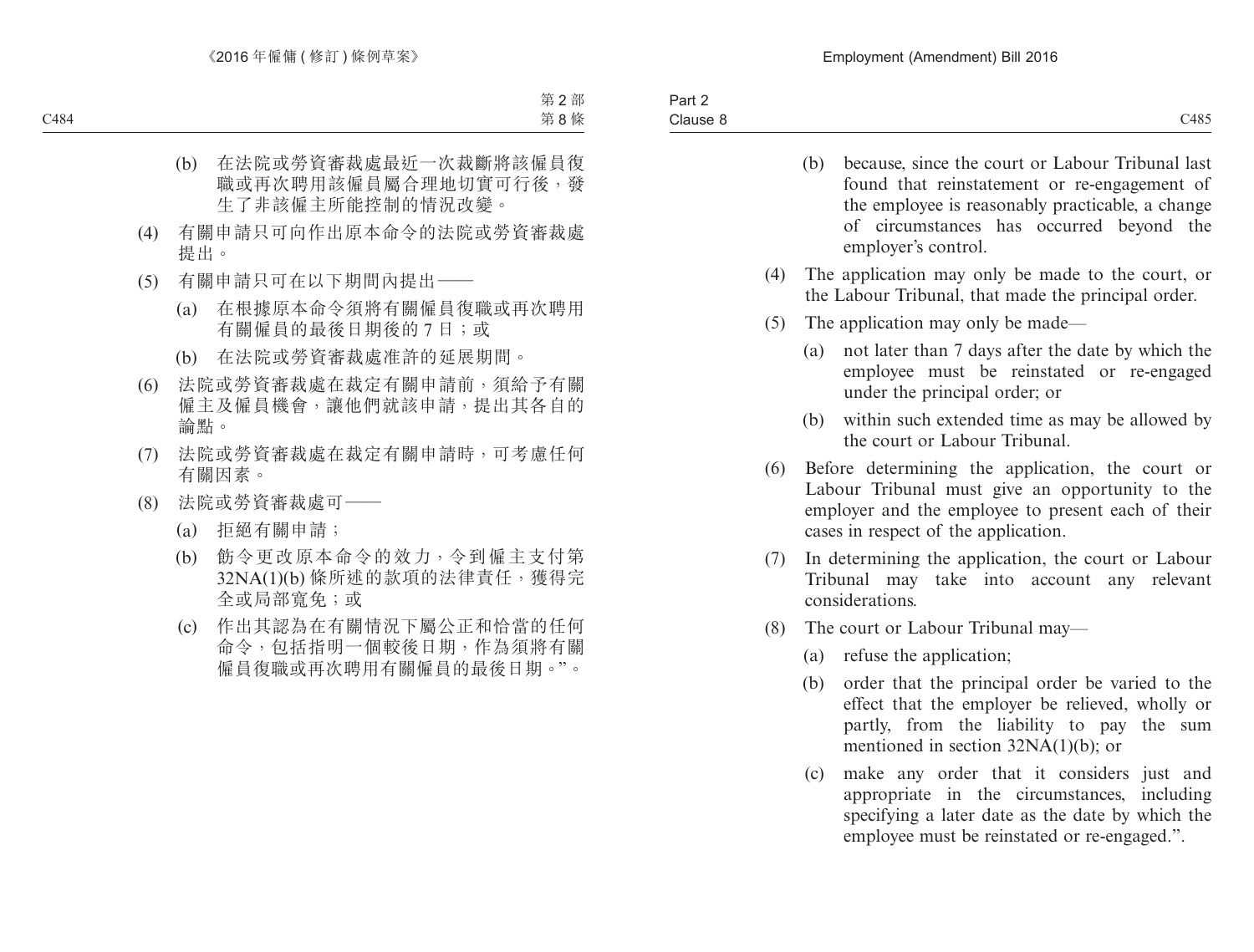| $\overline{\phantom{a}}$<br>າ~~+<br>−ail 4 |                             |
|--------------------------------------------|-----------------------------|
| 212.12<br>Jiduse.                          | $3.40 -$<br>$\cdots$<br>___ |

# **9. Section 43N amended (interpretation of Part IXB)**

(1) Section 43N(1), definition of *specified entitlement*, paragraph  $(i)(ii)$ —

**Repeal**

 $\cdots$  or"

## **Substitute a semicolon.**

(2) Section 43N(1), definition of *specified entitlement*, paragraph (k)—

**Repeal the semicolon**

## **Substitute**

":  $or$ ".

(3) Section 43N(1), definition of *specified entitlement*, after paragraph (k)—

**Add**

- "(l) any of the following sums payable under an order for reinstatement or re-engagement made under section 32N (as varied under section 32PA or 32PC, if applicable)—
	- (i) the sum mentioned in section  $32NA(1)(a)(i)$ , to the extent that the sum would have been awarded as entitlements falling within paragraph (j) if neither an order for reinstatement nor an order for re-engagement had been made;
	- (ii) the sum mentioned in section  $32NA(1)(a)(ii)$ ;
	- (iii) the sum mentioned in section  $32NA(1)(b)$ ;".

## **10. Section 43P amended (offence of employer's failure to pay any sum payable under award of tribunal)**

(1) Section 43P(1)(a), after "entitlement"—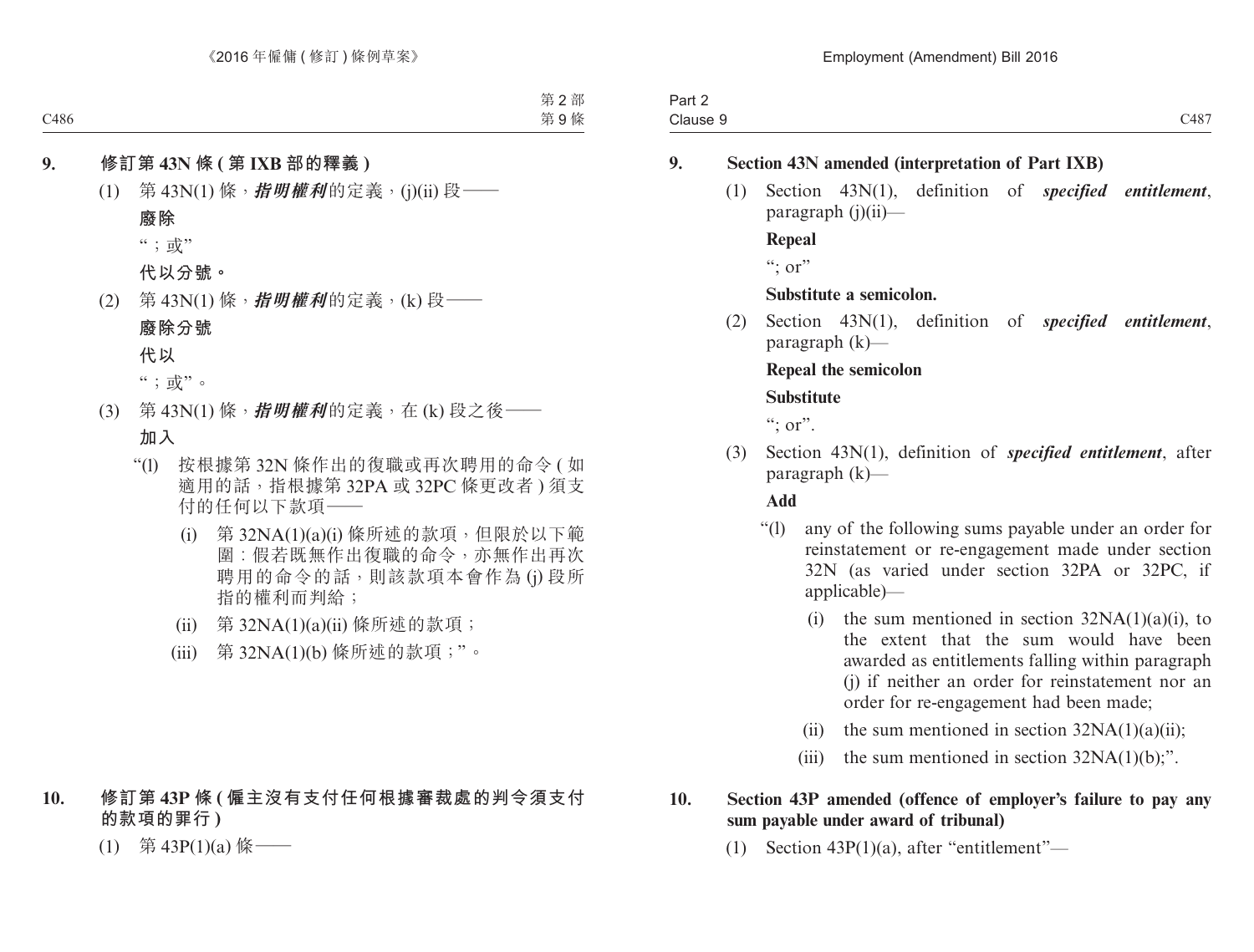Part 2 Clause 11 Clause 11 Cass and the CASS of the CASS of the CASS of the CASS of the CASS of the CASS of the CASS of the CASS of the CASS of the CASS of the CASS of the CASS of the CASS of the CASS of the CASS of the CASS of the CASS of

#### **Add**

"(whether or not the specified entitlement is payable only on any condition being met)".

(2) After section 43P(3)—

#### **Add**

- "(4) Subsection (5) applies to an award that is an order for reinstatement or re-engagement made under section 32N (as varied under section 32PA or 32PC, if applicable) (which order (as so varied, if applicable) is referred to in subsection (5) as the *order*).
	- (5) Where the order specifies a date (*specified payment date*) as the date by which the employer must pay to the employee a sum if the employer fails to reinstate or re-engage the employee on the terms specified in the order by the date so specified, the specified payment date is, on that failure, the date on which the sum is, by the terms of the award, payable for the purposes of subsection  $(1)(b)(ii)$ .".

## **11. Section 43R amended (proof of certain matters in proceedings for offence under section 43P)**

(1) After section  $43R(4)(c)$ —

## **Add**

"(ca) for proceedings relating to an award that is an order for reinstatement or order for re-engagement—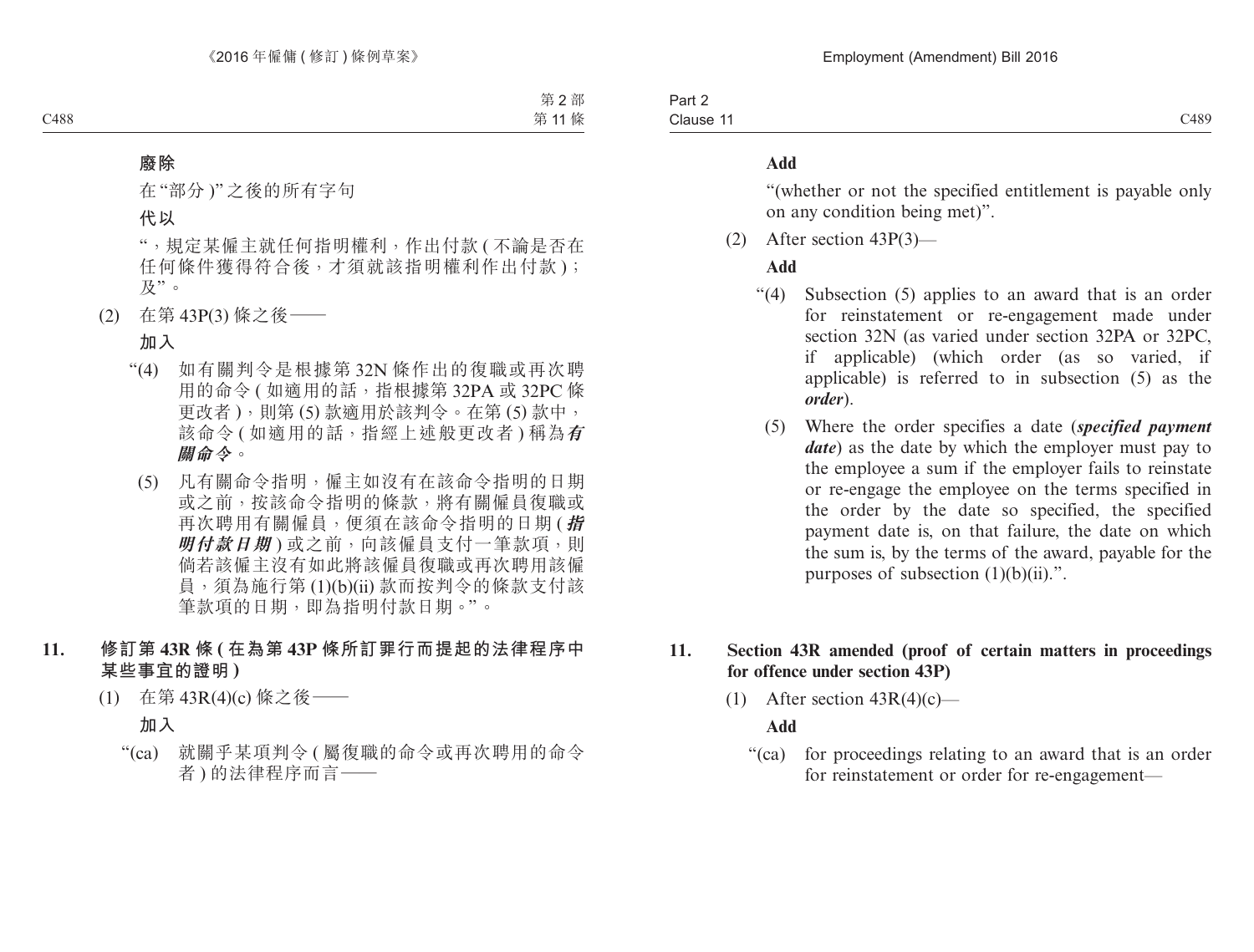- (i) whether a decision has been made in relation to an application made for the purposes of section 32PA or 32PC (if applicable) in respect of the order and, if so, the particulars of the decision; and
- (ii) whether an application made for the purposes of section 32PA or 32PC (if applicable) in respect of the order is pending and, if so, the particulars of the application;".
- (2) Section 43R—

# **Repeal subsection (6)**

# **Substitute**

- "(6) In this section
	- *order for re-engagement* (再次聘用的命令) means an order for re-engagement made under section 32N and includes such an order as varied under section 32PA or 32PC;
	- *order for reinstatement* (復職的命令) means an order for reinstatement made under section 32N and includes such an order as varied under section 32PC;

*registrar of a court* (司法常務官) means—

- (a) the Registrar of the High Court; or
- (b) the Registrar of the Court of Final Appeal.".

# **12. Section 77 added**

After section 76—

**Add**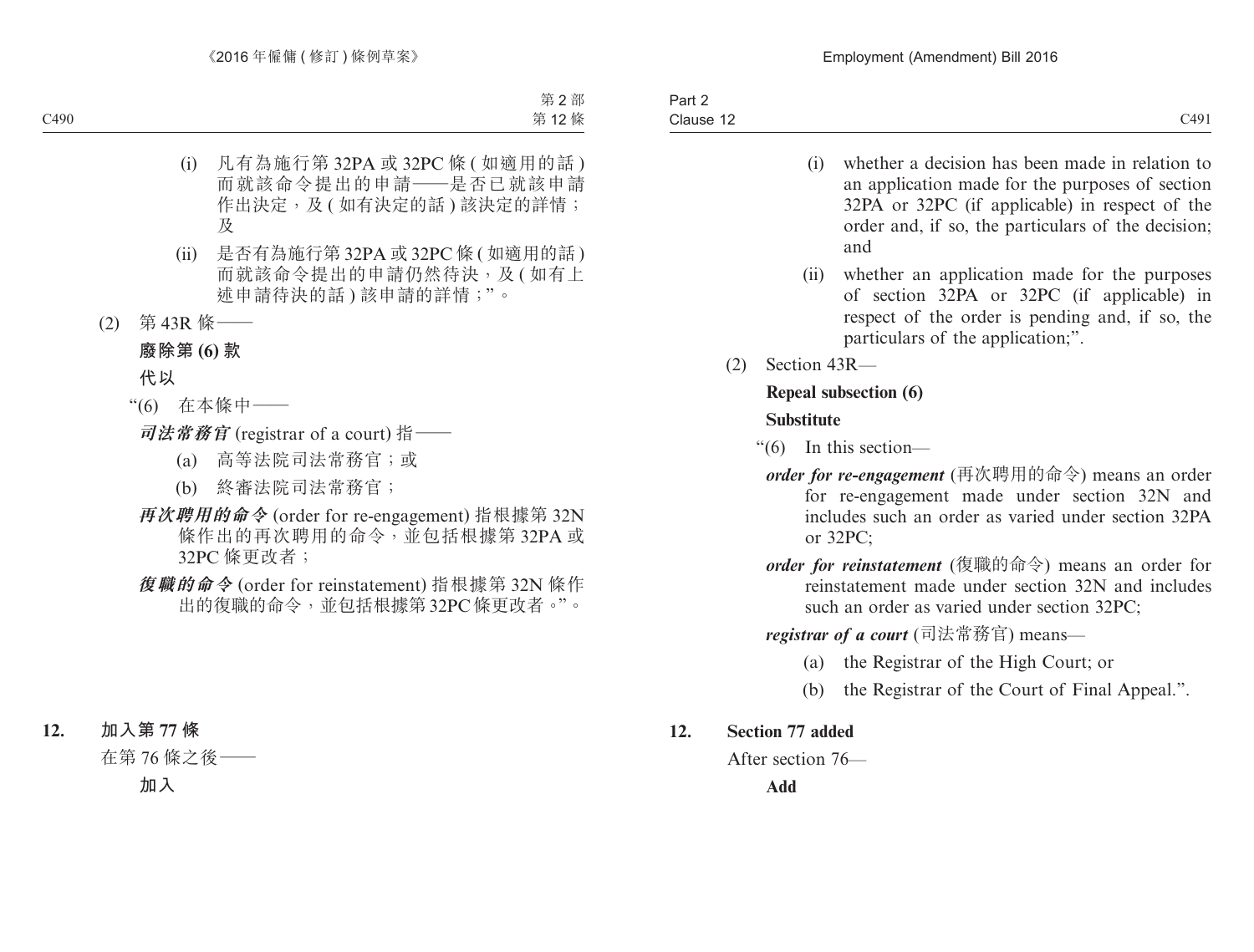| $\overline{\phantom{a}}$<br>Part 2 |      |
|------------------------------------|------|
| Clause 12                          | C493 |

#### "**77. Transitional provisions relating to Employment (Amendment) Ordinance 2016**

- (1) A specified provision applies to a claim by an employee for remedies under Part VIA if the material date for the employee falls on or after the specified date for the specified provision.
- (2) Subsection (1) applies regardless of whether or not the employee's contract of employment was entered into before that specified date.
- (3) A former provision applies to a claim by an employee for remedies under Part VIA if the material date for the employee falls before the specified date for the former provision.
- (4) Subsection (3) applies regardless of whether or not proceedings in respect of the claim have begun before that specified date.
- (5) In this section—
- *former provision* (原有條文) means section 32J, 32N, 32O, 43N, 43P or 43R, or any part of the section, as was in force immediately before it was amended by the Employment (Amendment) Ordinance 2016 ( of 2016);

*material date* (關鍵日期) means—

- (a) in relation to an employee dismissed in any of the circumstances mentioned in section  $32A(1)(a)$  or  $(c)$ —
	- (i) if the employer has notified the employee of the dismissal before it took effect—the date on which the employee was notified; or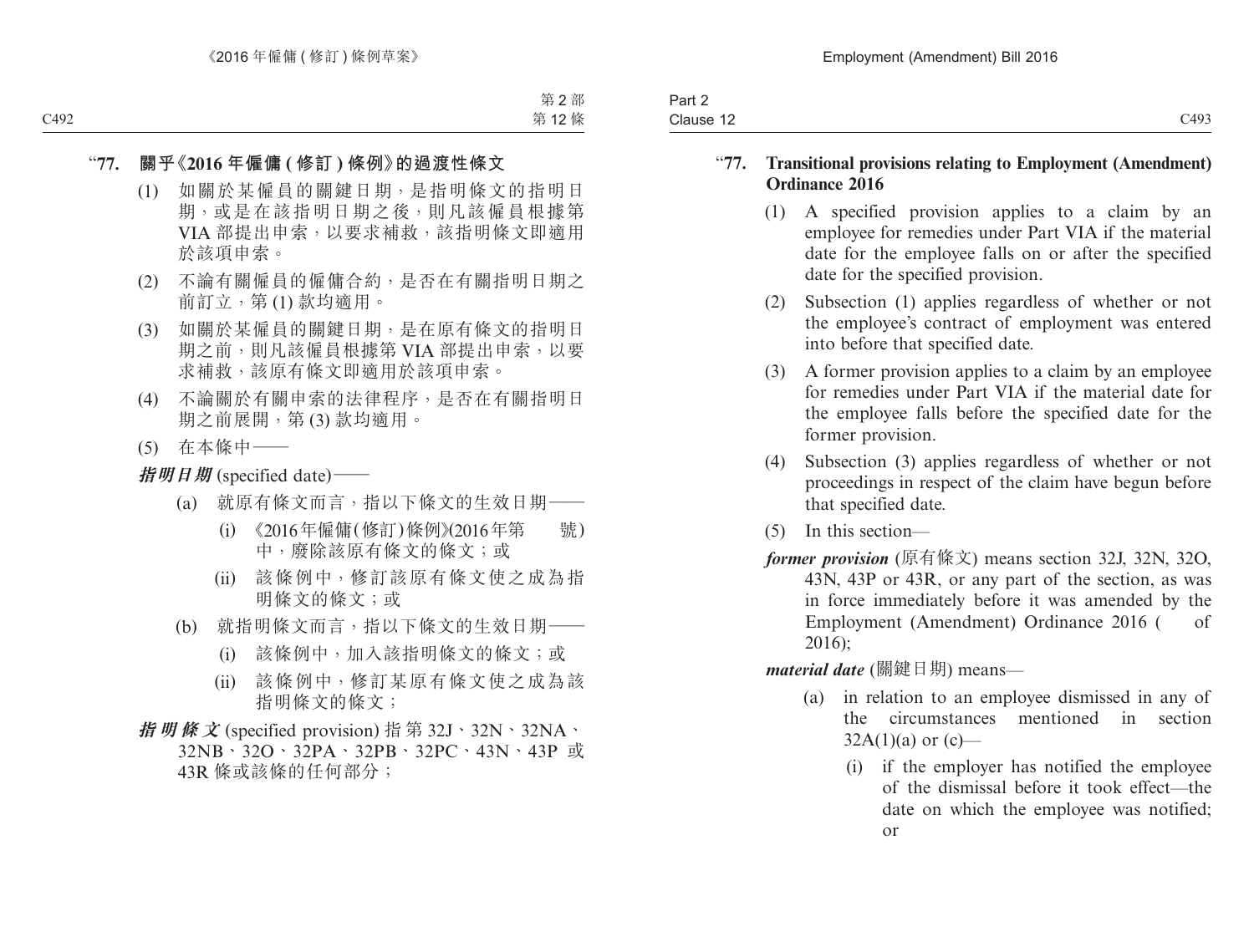- (ii) in any other case—the date on which the dismissal took effect: or
- (b) in relation to an employee the terms of whose contract of employment have been varied in the circumstances mentioned in section 32A(1)(b)—
	- (i) if the employer has notified the employee of the variation before it took effect—the date on which the employee was notified; or
	- (ii) in any other case—the date on which the variation took effect;

*specified date* (指明日期)—

- (a) in relation to a former provision, means the commencement date of the provision of the Employment (Amendment) Ordinance 2016  $\frac{\text{of } 2016 \text{ that}}{\text{of } 2016}$ 
	- (i) repeals the former provision; or
	- (ii) amends the former provision to become a specified provision; or
- (b) in relation to a specified provision, means the commencement date of the provision of that Ordinance that—
	- (i) adds the specified provision; or
	- (ii) amends a former provision to become the specified provision;

*specified provision* (指明條文) means section 32J, 32N, 32NA, 32NB, 32O, 32PA, 32PB, 32PC, 43N, 43P or 43R, or any part of the section.".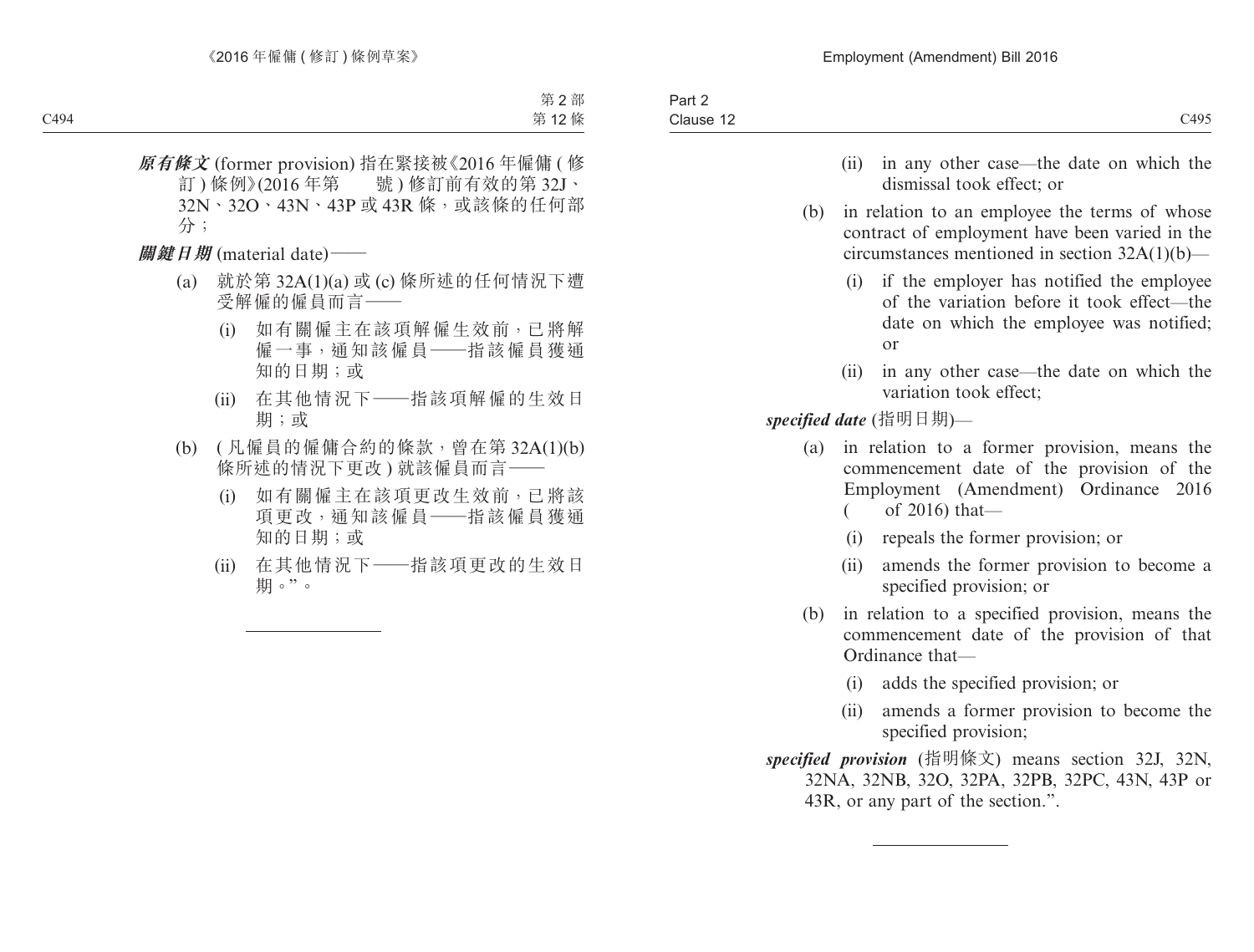# **Related Amendment to Labour Tribunal Ordinance**

## **13. Labour Tribunal Ordinance amended**

The Labour Tribunal Ordinance (Cap. 25) is amended as set out in section 14.

# **14. Section 30A added**

Part 5, after section 30—

**Add**

## "**30A. Applications for purposes of sections 32PA and 32PC of Employment Ordinance**

(1) In this section—

*alternative compliance application* (替代遵令申請) means an application to the tribunal that—

- (a) is made for the purposes of section 32PA(2) of the Employment Ordinance (Cap. 57) in relation to an order for re-engagement against an employer (*original employer*) in respect of an employee; and
- (b) seeks to vary the order to the effect that engagement of the employee by a successor or associated company of the original employer (*alternative employer*) is to be treated as re-engagement by the original employer in compliance with the order;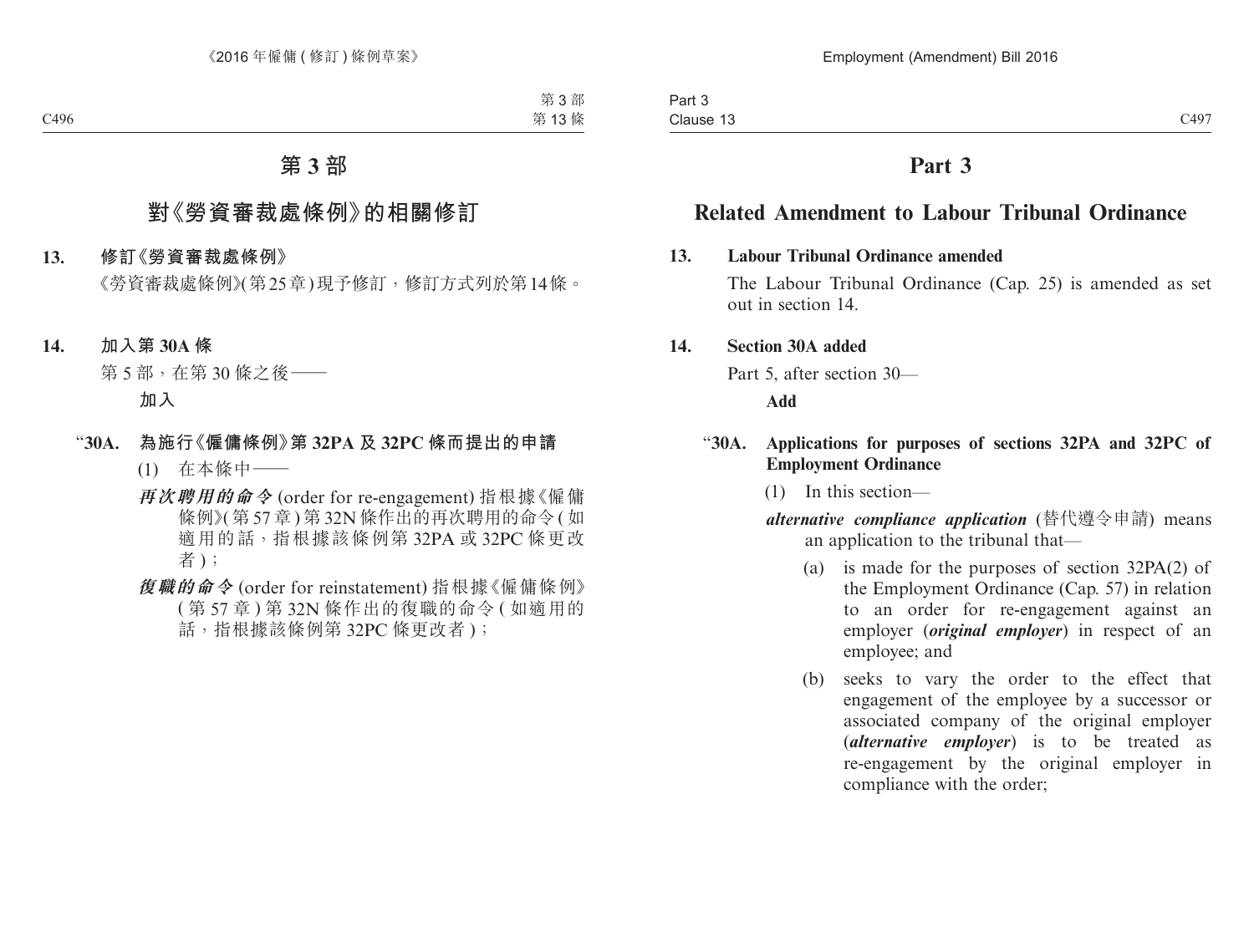- *order for re-engagement* (再次聘用的命令) means an order for re-engagement made under section 32N of the Employment Ordinance (Cap. 57) (as varied under section 32PA or 32PC of that Ordinance, if
- applicable); *order for reinstatement* (復職的命令) means an order for
- reinstatement made under section 32N of the Employment Ordinance (Cap. 57) (as varied under section 32PC of that Ordinance, if applicable);
- *relief application* (寬免申請) means an application to the tribunal that—
	- (a) is made under section 32PC(2) of the Employment Ordinance (Cap. 57) in relation to an order for reinstatement or re-engagement against an employer in respect of an employee dismissed in any of the circumstances mentioned in section 32A(1)(c) of that Ordinance; and
	- (b) seeks to vary the order to the effect that the employer is relieved from the liability to pay the sum mentioned in section 32NA(1)(b) of that Ordinance.
- (2) An alternative compliance application must be in the prescribed form.
- (3) On an alternative compliance application being made in accordance with subsection (2) and with section 32PA of the Employment Ordinance (Cap. 57), the registrar—
	- (a) must fix a place and date for hearing the application; and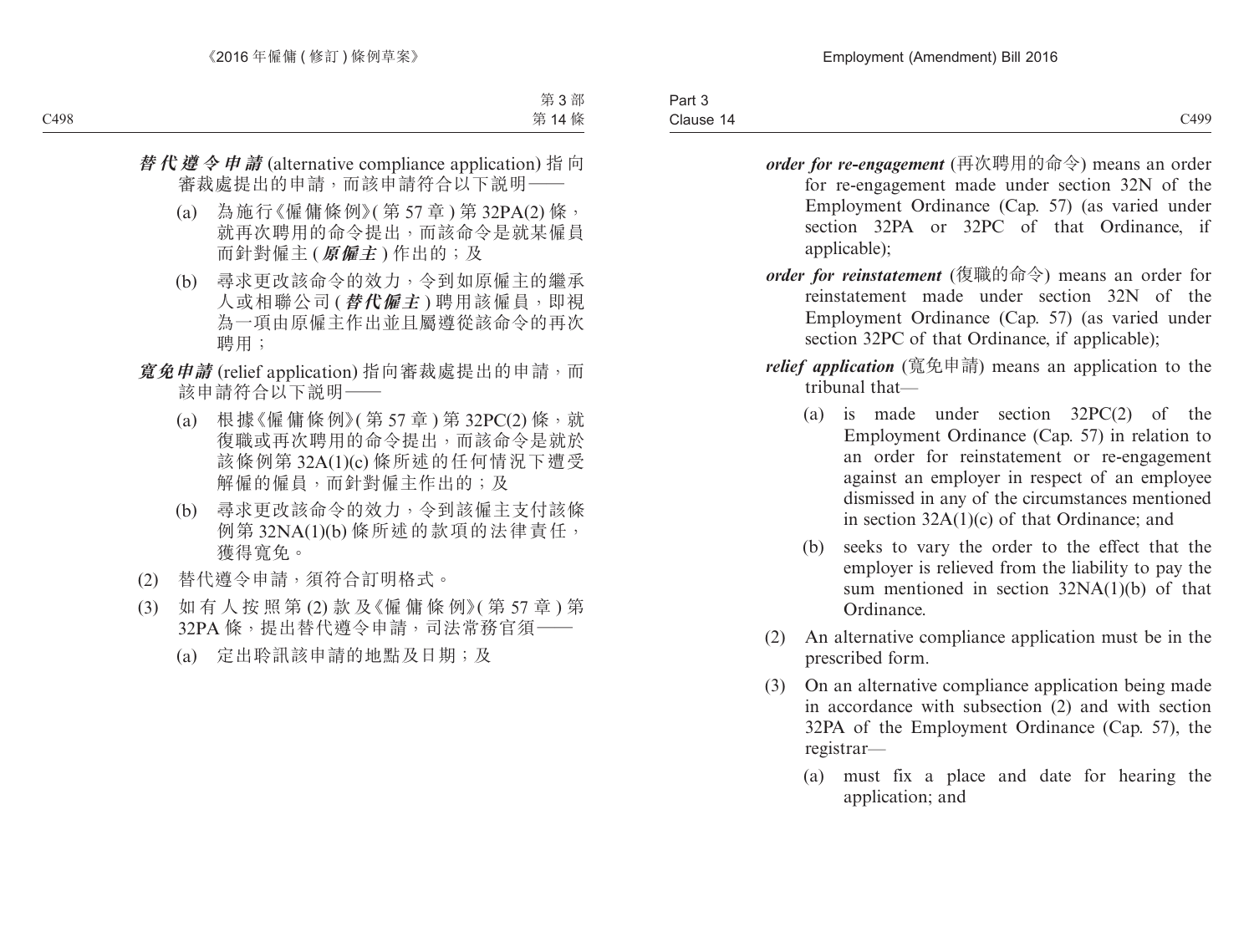- (b) must serve a notice, in the prescribed form, of the place and date of the hearing on the original employer, the alternative employer and the employee.
- (4) A relief application—
	- (a) must be in the prescribed form;
	- (b) must state the grounds for making the application and the facts relevant to the application; and
	- (c) must be accompanied by the documents relevant to the application.
- (5) On a relief application being made in accordance with subsection (4) and with section 32PC of the Employment Ordinance (Cap. 57), the registrar—
	- (a) must fix a place and date for hearing the application; and
	- (b) must serve a notice, in the prescribed form, of the place and date of the hearing on the employer and the employee.
- (6) Unless the tribunal otherwise orders, neither an alternative compliance application, nor a relief application, operates as a stay of execution of the order in relation to which the application is made.
- (7) A stay of execution because of an alternative compliance application or relief application may be subject to such conditions as to costs, payment into the tribunal, the giving of security or otherwise as the tribunal thinks fit.".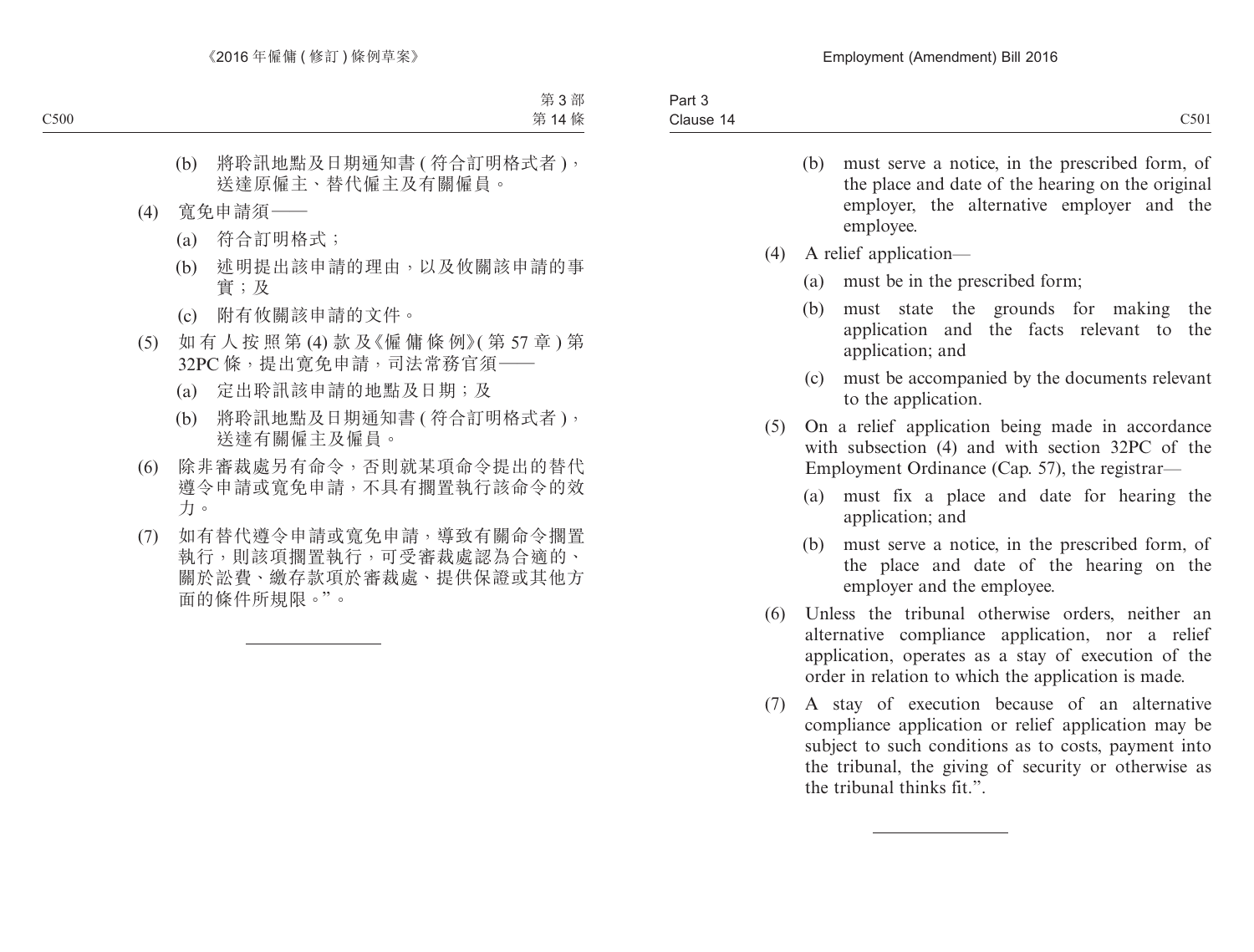# **Related Amendment to Labour Tribunal (General) Rules**

# **15. Labour Tribunal (General) Rules amended**

The Labour Tribunal (General) Rules (Cap. 25 sub. leg. A) are amended as set out in section 16.

# **16. Rule 12 amended (registration of award or order in District Court)**

Rule 12(1)—

#### **Repeal**

"stay of execution has not been ordered under section"

## **Substitute**

"no stay of execution has been ordered under section 30A or".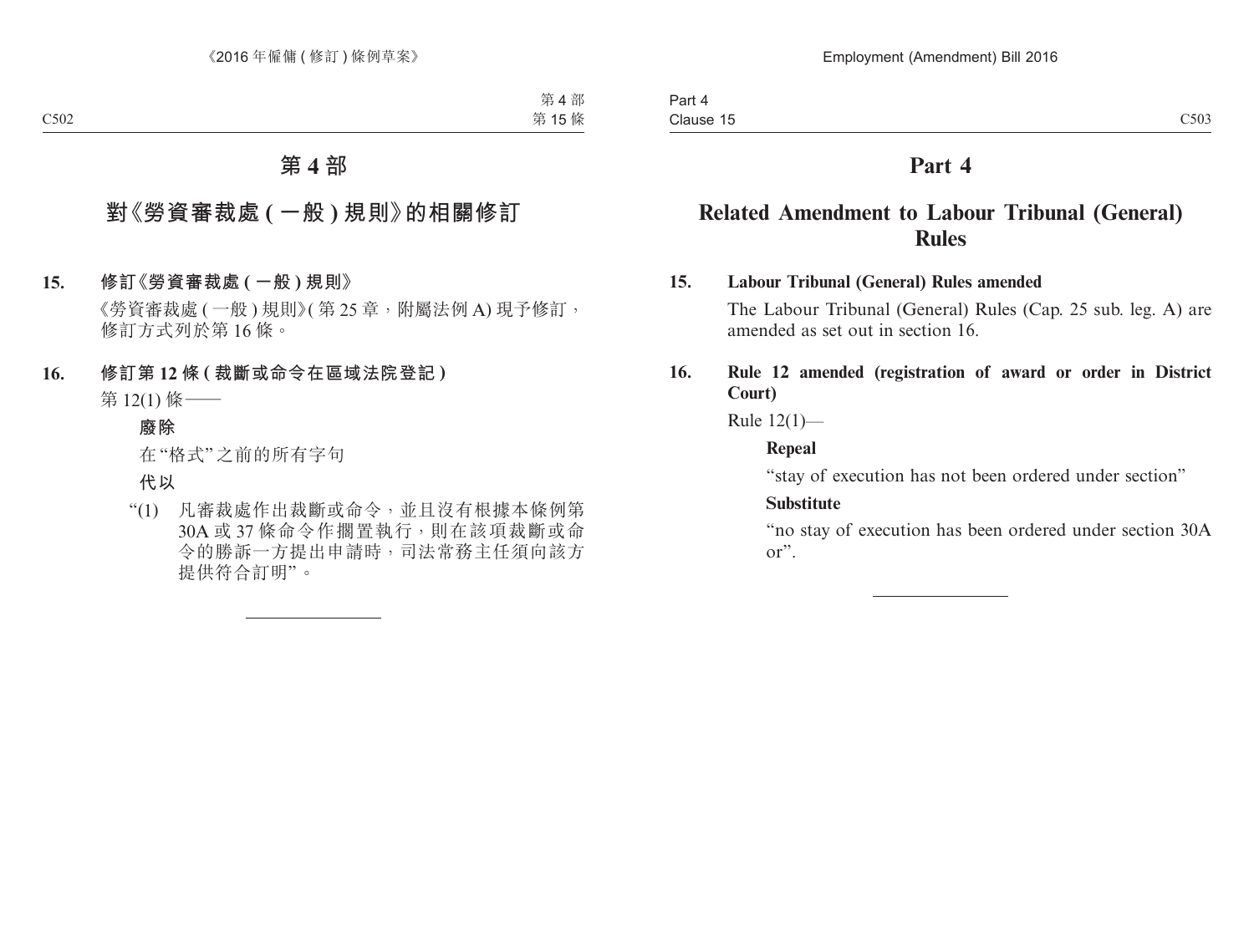# **Related Amendments to Labour Tribunal (Forms) Rules**

# **17. Labour Tribunal (Forms) Rules amended**

The Labour Tribunal (Forms) Rules (Cap. 25 sub. leg. C) are amended as set out in section 18.

#### **18. Schedule amended**

(1) The Schedule, after Form 10—

**Add**

"Form  $10A$  [s.  $30A(2)$ ]

Labour Tribunal Ordinance (Cap. 25)

# APPLICATION MADE FOR THE PURPOSES OF SECTION 32PA OF THE EMPLOYMENT ORDINANCE (CAP. 57)

[*title as in Form 1*]

To the Labour Tribunal.

This claim, made by me (a) ......................................, was heard and determined by the tribunal. The tribunal made an order for re-engagement under section 32N of the Employment Ordinance (Cap. 57) on the ................ day of ........................... 20......, for (b) ............... ....................... (*defendant*) to re-engage me by the (c) ................ day of ........................... 20...... A copy of the order accompanies this application. (d)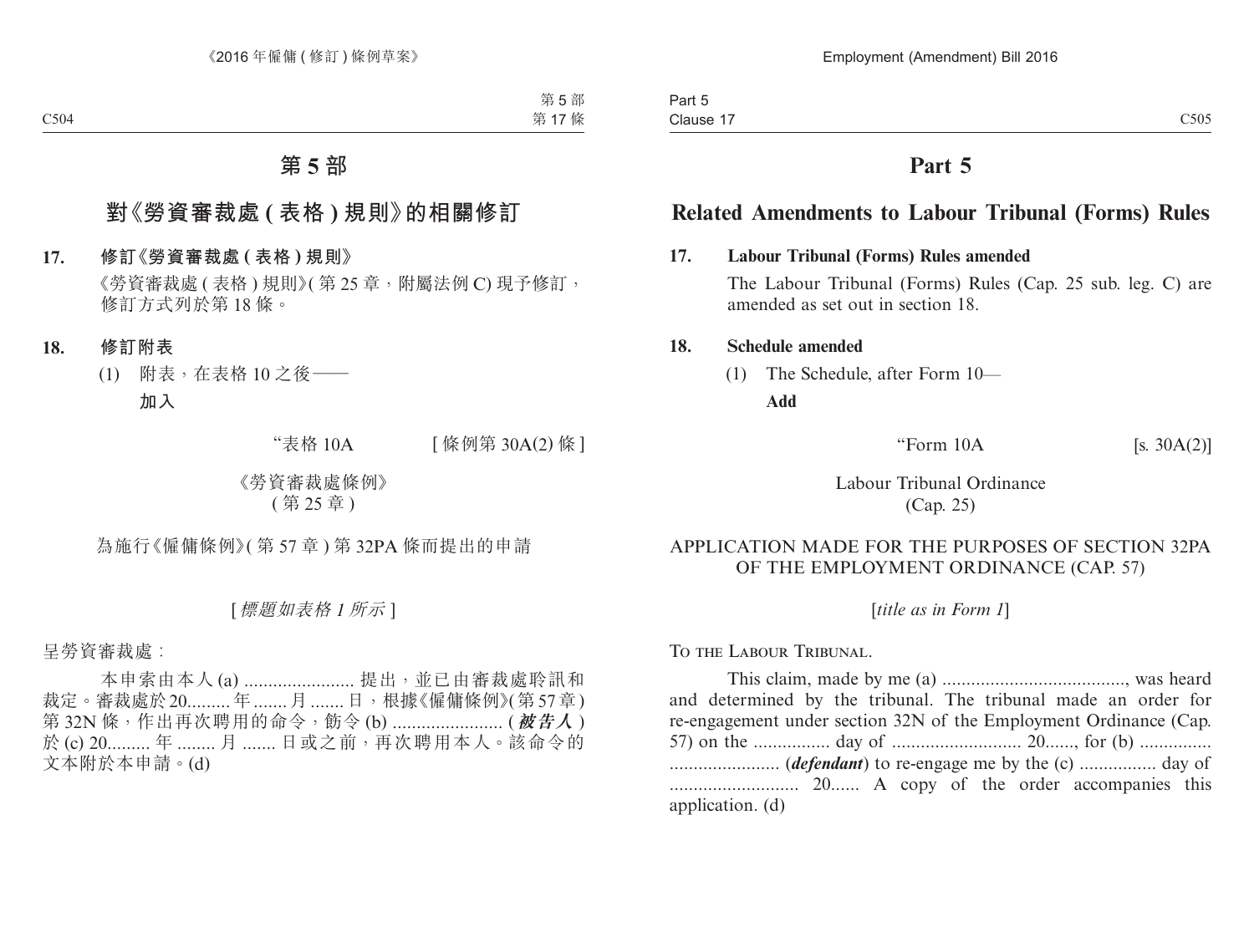Part 5 Clause 18  $C1$ ause 18  $C507$ 

> I, (a) ...................................., apply for variation of the order under section 32PA of the Employment Ordinance (Cap. 57) to the effect that engagement of me by (e) .................................... (*alternative employer*) is to be treated as re-engagement by the defendant in compliance with the order.

> \*The agreement/A copy of the agreement in respect of the proposed variation dated the ................ day of ........................... 20...... made among myself, the defendant and the alternative employer (as mentioned in section 32PA(3) of the Employment Ordinance (Cap. 57)) accompanies this application. (f)

> \*The terms on which the alternative employer is to engage me are the same as the terms on which the defendant is to re-engage me under the order./The terms on which the alternative employer is to engage me are not the same as the terms on which the defendant is to re-engage me under the order. The terms that are different are as follows: …………....................................................................................

................................................... *(Signature of claimant)*

\* Delete whichever is not applicable.

- *Note:* (a) Insert full name of the claimant making this application.
	- (b) Insert full name of the defendant.
	- (c) Insert date by which the claimant must be re-engaged.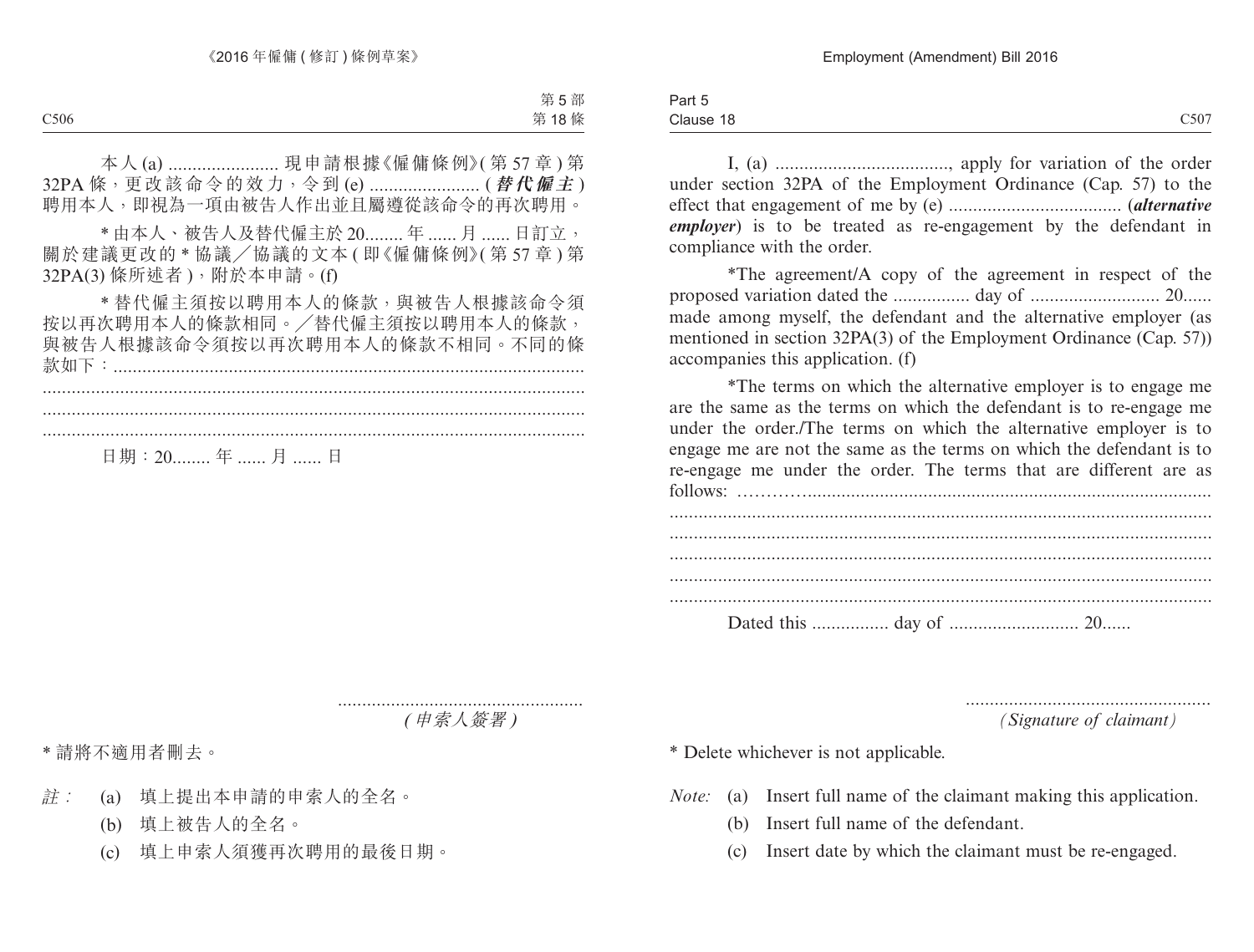Part 5 Clause 18  $\text{Clause } 18$  Clause  $\text{C509}$ 

- (d) If this application is made in relation to an order for re-engagement to which any variation has previously been made under section 32PA or 32PC of the Employment Ordinance (Cap. 57), a copy of the order made for each previous variation must also accompany this application.
- (e) Insert full name of the alternative employer. This application seeks to have the engagement of the claimant by the alternative employer to be treated as re-engagement by the defendant in compliance with the order for re-engagement.
- (f) The agreement among the claimant, the defendant and the alternative employer in respect of the proposed variation, or a copy of the agreement, must accompany this application.

Form  $10B$  [s.  $30A(4)(a)$ ]

Labour Tribunal Ordinance (Cap. 25)

# APPLICATION MADE FOR THE PURPOSES OF SECTION 32PC OF THE EMPLOYMENT ORDINANCE (CAP. 57)

[*title as in Form 1*]

To the Labour Tribunal.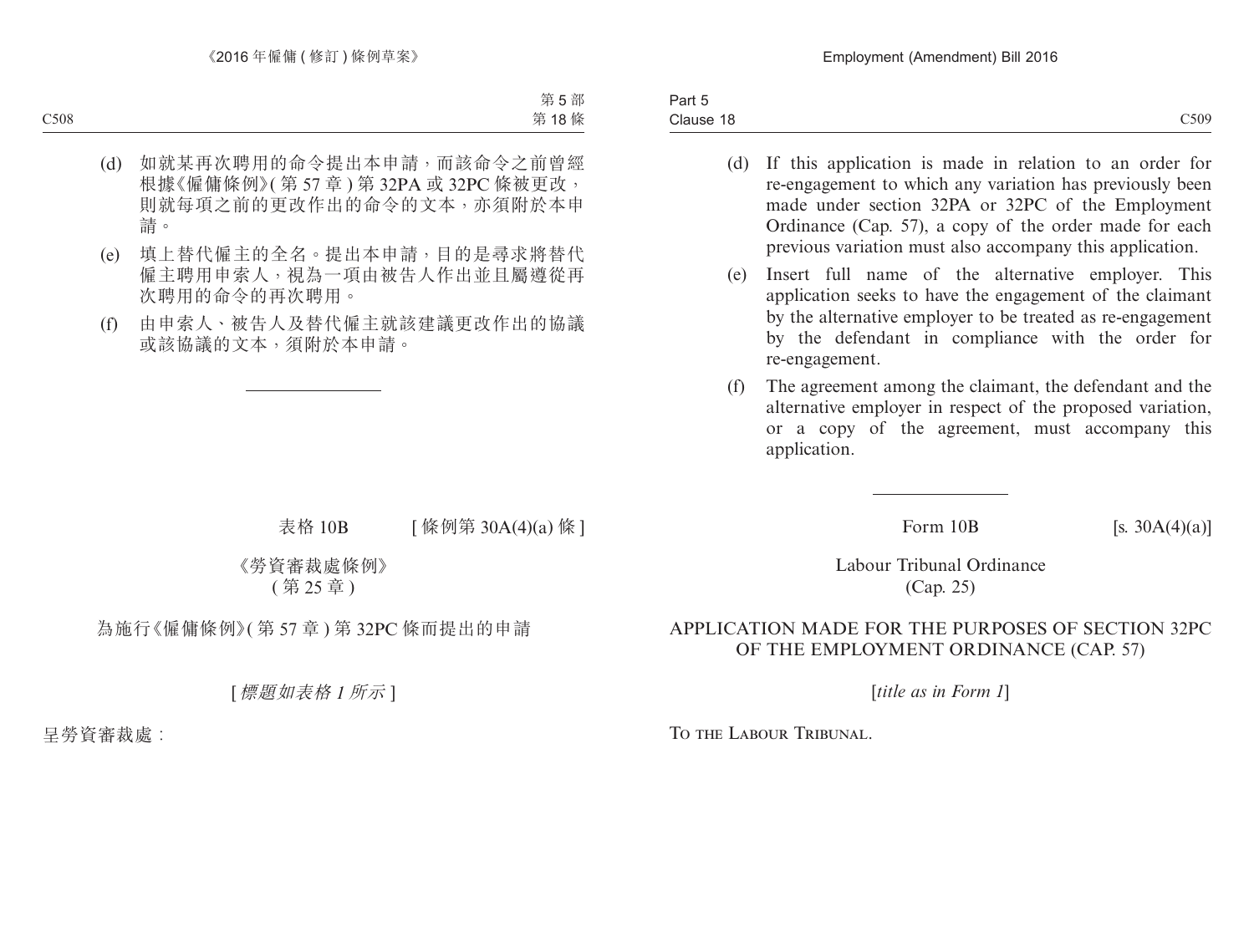| $\overline{\phantom{a}}$<br>Part 5 |              |
|------------------------------------|--------------|
| Clause 18                          | C511<br>◡◡ェェ |

In relation to the above claim in respect of a dismissal in certain circumstances mentioned in section 32A(1)(c) of the Employment Ordinance (Cap. 57), the tribunal made against \*me/us (a) ………………………..... in favour of (b) ..…………………………. (*claimant*) an order for \*reinstatement/re-engagement under section 32N of that Ordinance on the ................ day of ........................... 20...... A copy of the order accompanies this application. (c) Under section  $*32N(4)(d)/32N(6)(g)$  of the Employment Ordinance (Cap. 57), the order specifies that, if \*I/we fail to reinstate or re-engage the claimant by the (d) ................ day of ........................... 20......, \*I/we must pay to the claimant the sum of (e) \$................ by the (f) ................ day of ............................ 20...... \*I/We apply for relief from the liability to pay that sum (state the relief sought) …………………………………………………………… ………………………………………………………………………...…….. The grounds for \*my/our application are— (state the grounds for making the application) ………………..………… ……………………………...……………………………………………….. The facts relevant to \*my/our application are— (state the relevant facts) .……………………………….…………………. ……………………………...……………………………………………….. The documents relevant to \*my/our application accompany the

application. (g)

Dated this ................ day of ........................... 20......

................................................... *(\*Signature of defendant, if an individual/Signature on behalf of defendant, if an unincorporated or incorporated company or a partnership)*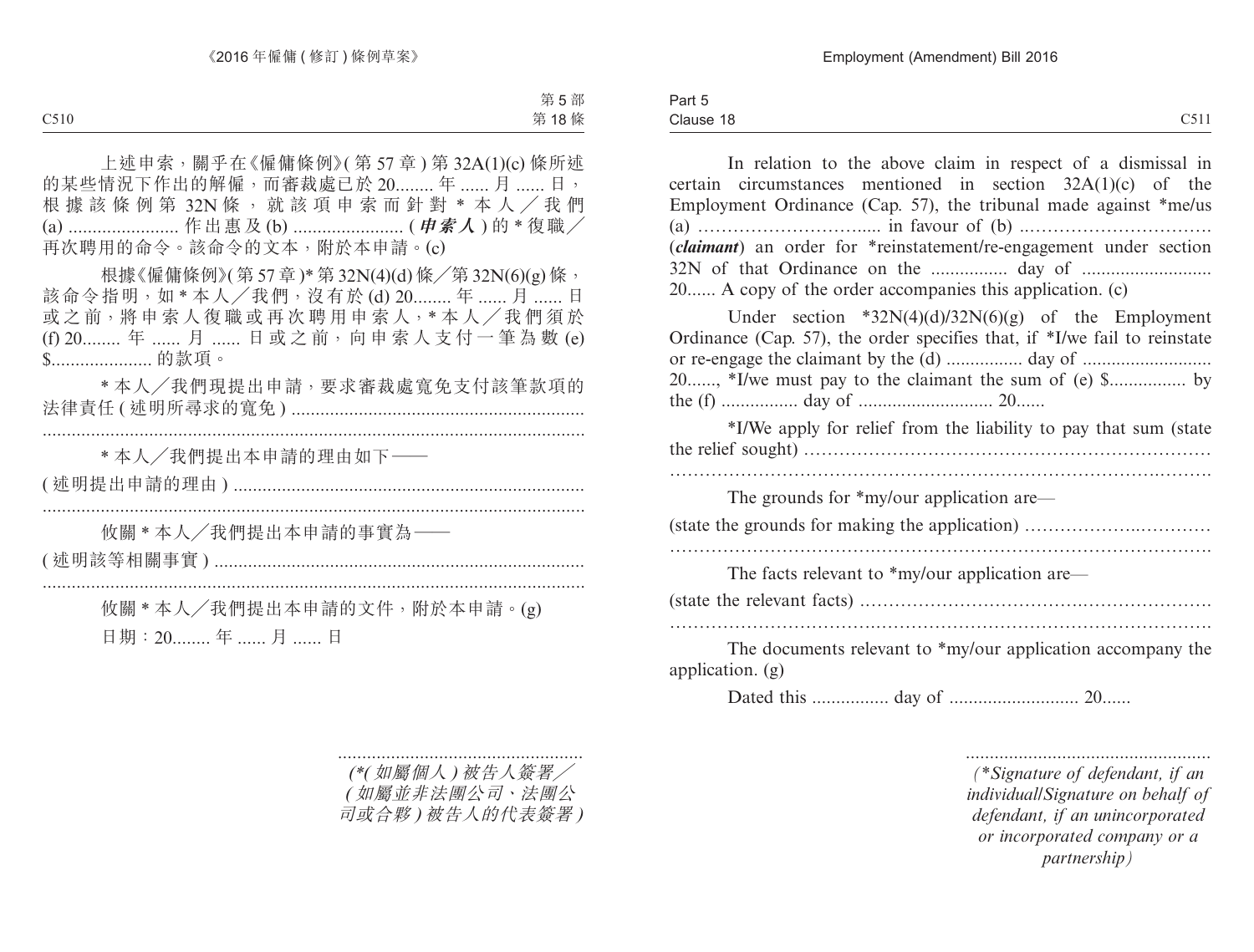If the defendant is an unincorporated or incorporated company or a partnership, please also state the name of the person or partner who signs on behalf of the defendant (in BLOCK LETTERS):

\* Delete whichever is not applicable.

- *Note:* (a) Insert full name of the defendant making this application.
	- (b) Insert full name of the claimant.
	- (c) If this application is made in relation to an order for reinstatement/re-engagement to which any variation has previously been made under section 32PA or 32PC of the Employment Ordinance (Cap. 57), a copy of the order made for each previous variation must also accompany this application.
	- (d) Insert date by which the claimant must be reinstated/ re-engaged.
	- (e) Insert amount of the sum mentioned in section 32NA(1)(b) of the Employment Ordinance (Cap. 57) that must be paid if the defendant fails to reinstate/re-engage the claimant.
	- (f) Insert date by which the sum must be paid.
	- (g) This application must state the grounds for making this application and the facts relevant to this application. The documents relevant to this application must accompany this application.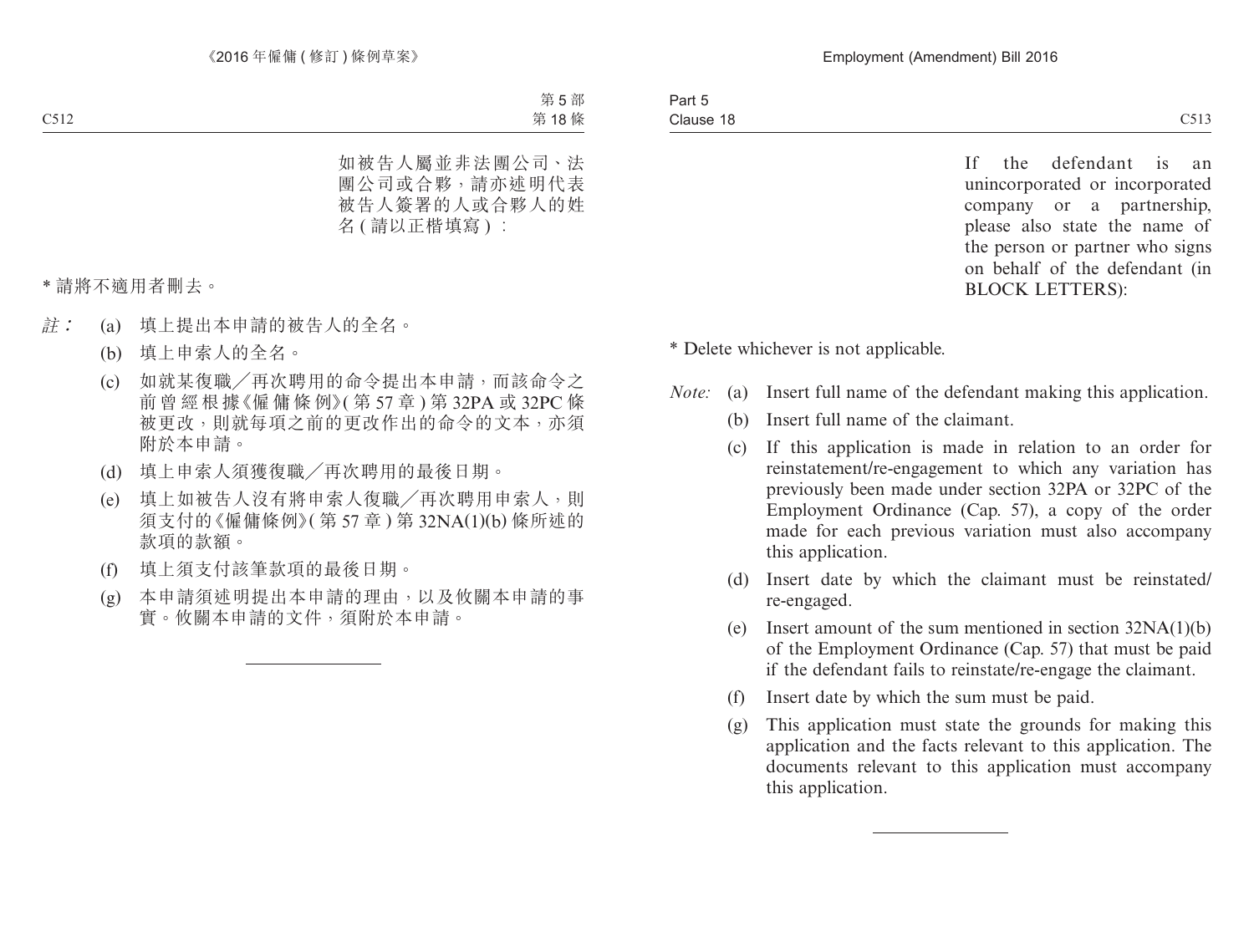Form  $10C$  [s. 30A(3)(b) &  $(5)(b)$ ]

# Labour Tribunal Ordinance (Cap. 25)

#### NOTICE OF HEARING OF AN APPLICATION MADE FOR THE PURPOSES OF SECTION \*32PA/32PC OF THE EMPLOYMENT ORDINANCE (CAP. 57)

[*title as in Form 1*]

To all Parties Interested.

The tribunal made an order for \*reinstatement/re-engagement under section 32N of the Employment Ordinance (Cap. 57) on the ................ day of ........................... 20...... in respect of this claim. \*#A copy of the order accompanies this notice. Under the order, ………………………… (*claimant*) is to be \*reinstated/re-engaged by ………………………… (*defendant*). (a)

\*The claimant has applied for variation of the order for re-engagement under section 32PA of the Employment Ordinance (Cap. 57) to the effect that engagement of the claimant by (b) ………………………… is to be treated as re-engagement by the defendant in compliance with the order.

\*#A copy of the application accompanies this notice.

\*The defendant has applied for relief under section 32PC of the Employment Ordinance (Cap. 57) from the liability under the order for \*reinstatement/re-engagement to pay to the claimant the sum of (c) \$................ (which is payable if the defendant fails to \*reinstate/re-engage the claimant by the (d) ............... day of ........................... 20......).

\*#A copy of the application accompanies this notice.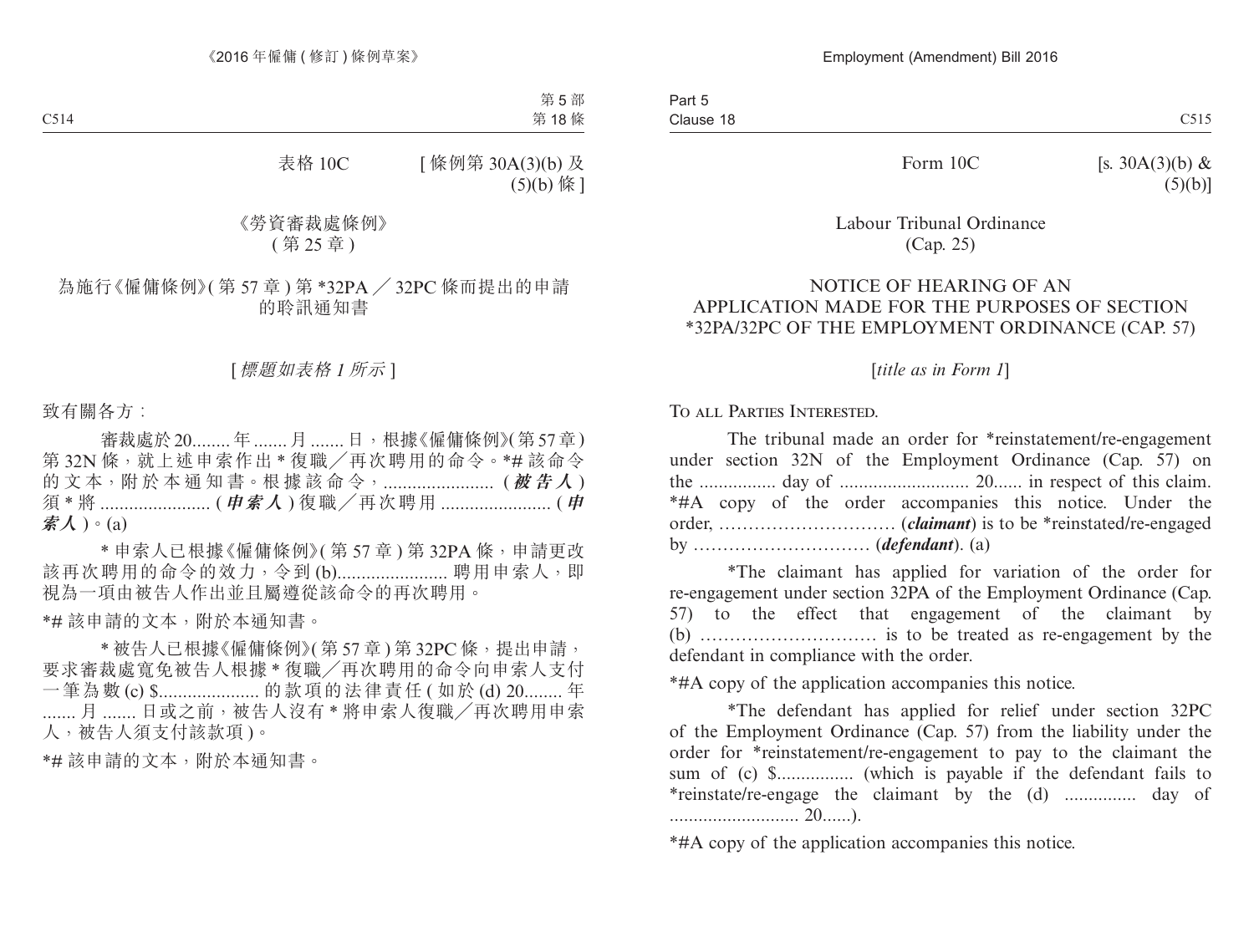|              | Part 5                                                                                                                                                                                                                                                                                           |
|--------------|--------------------------------------------------------------------------------------------------------------------------------------------------------------------------------------------------------------------------------------------------------------------------------------------------|
| $^\sim$ 517  | Clause 18                                                                                                                                                                                                                                                                                        |
|              |                                                                                                                                                                                                                                                                                                  |
|              |                                                                                                                                                                                                                                                                                                  |
|              |                                                                                                                                                                                                                                                                                                  |
| $\mathbf{A}$ | $\mathbf{D}$ and $\mathbf{D}$ and $\mathbf{D}$ and $\mathbf{D}$ and $\mathbf{D}$ and $\mathbf{D}$ and $\mathbf{D}$ and $\mathbf{D}$ and $\mathbf{D}$ and $\mathbf{D}$ and $\mathbf{D}$ and $\mathbf{D}$ and $\mathbf{D}$ and $\mathbf{D}$ and $\mathbf{D}$ and $\mathbf{D}$ and $\mathbf{D}$ and |

Dated this ................ day of ........................... 20......

...................................................

*Registrar*

*L.S.*

(e) This notice was served by me on …………… at …………… on the ................ day of ........................... 20......

................................................... *(\*Signature of recipient of notice/Signature on behalf of recipient of notice)*

Part 5

................................................... *(Signature of process server)*

\* Delete whichever is not applicable.

- # Neither a copy of the order for reinstatement/re-engagement, nor a copy of the application, needs to accompany this notice as served on the party making the application.
- *Note:* (a) If the application is made in relation to an order for reinstatement/re-engagement to which any variation has previously been made under section 32PA or 32PC of the Employment Ordinance (Cap. 57), a copy of the order made for each previous variation must also accompany this notice, except when this notice is served on the party making the application.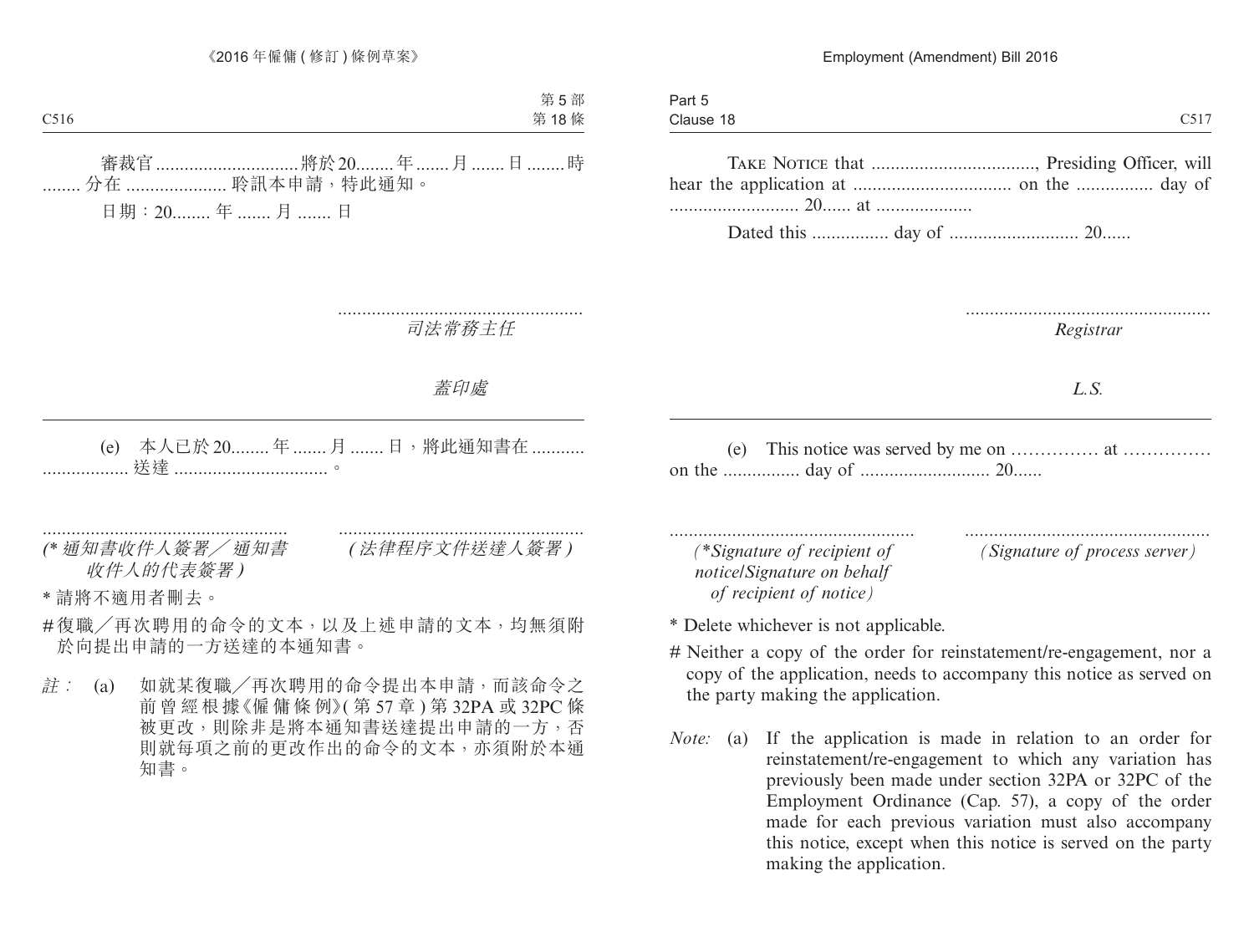| $\sim$<br>$\overline{\phantom{a}}$<br>Part 5 |      |
|----------------------------------------------|------|
| Clause 18                                    | C519 |

- (b) Insert full name of the alternative employer. The application made for the purposes of section 32PA of the Employment Ordinance (Cap. 57) seeks to have the engagement of the claimant by the alternative employer to be treated as re-engagement by the defendant in compliance with the order for re-engagement.
- (c) Insert amount of the sum mentioned in section 32NA(1)(b) of the Employment Ordinance (Cap. 57) that must be paid if the defendant fails to reinstate/re-engage the claimant.
- (d) Insert date by which the claimant must be reinstated/re-engaged.
- (e) Service to be effected in accordance with the Labour Tribunal (General) Rules (Cap. 25 sub. leg. A).".
- (2) The Schedule—

**Repeal Form 17 Substitute**

"Form  $17$  [(Gen.) rule  $12(1)$ ]

Labour Tribunal Ordinance (Cap. 25)

# CERTIFICATE OF \*AWARD/ORDER

[*title as in Form 1*]

I, ......................................, certify as follows—

1. on the ................ day of ........................... 20...... (a) ........ .......................................... obtained against (b) ................ .............................. in the tribunal—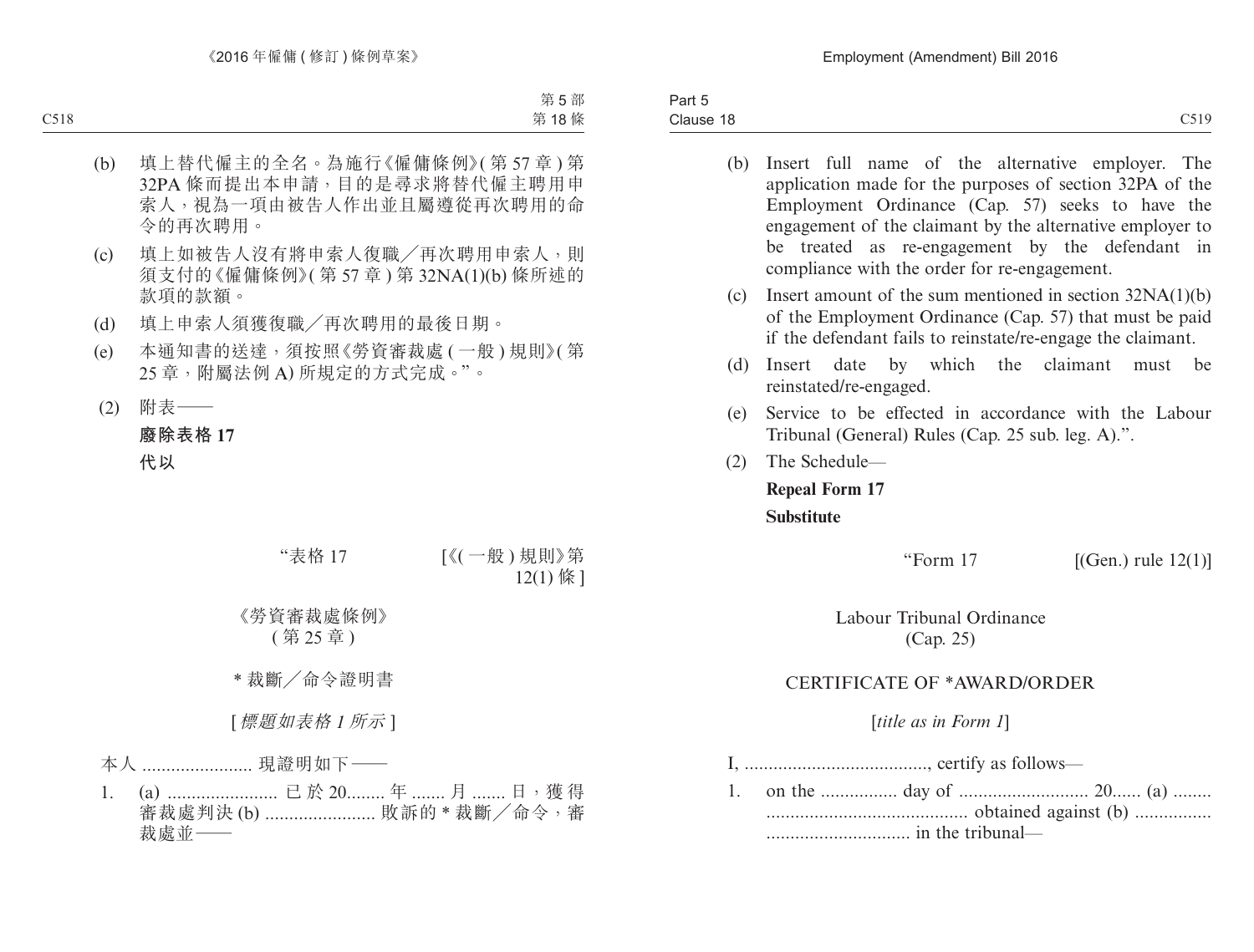| (1)                                                                                                                                                                      |
|--------------------------------------------------------------------------------------------------------------------------------------------------------------------------|
| (2)                                                                                                                                                                      |
| (3)                                                                                                                                                                      |
|                                                                                                                                                                          |
| *the order for re-engagement was varied by an order of<br>the tribunal made under section 32PA of the Employment<br>Ordinance (Cap. 57) on the  day of                   |
| [terms specified under section $32PA(7)$ of that Ordinance]                                                                                                              |
| *the order for *reinstatement/re-engagement was varied by<br>3.<br>an order of the tribunal made under section 32PC of the<br>Employment Ordinance (Cap. 57) on the  day |
|                                                                                                                                                                          |

*\*Registrar/Officer authorized by Presiding Officer under rule 12(4) of the Labour Tribunal (General) Rules*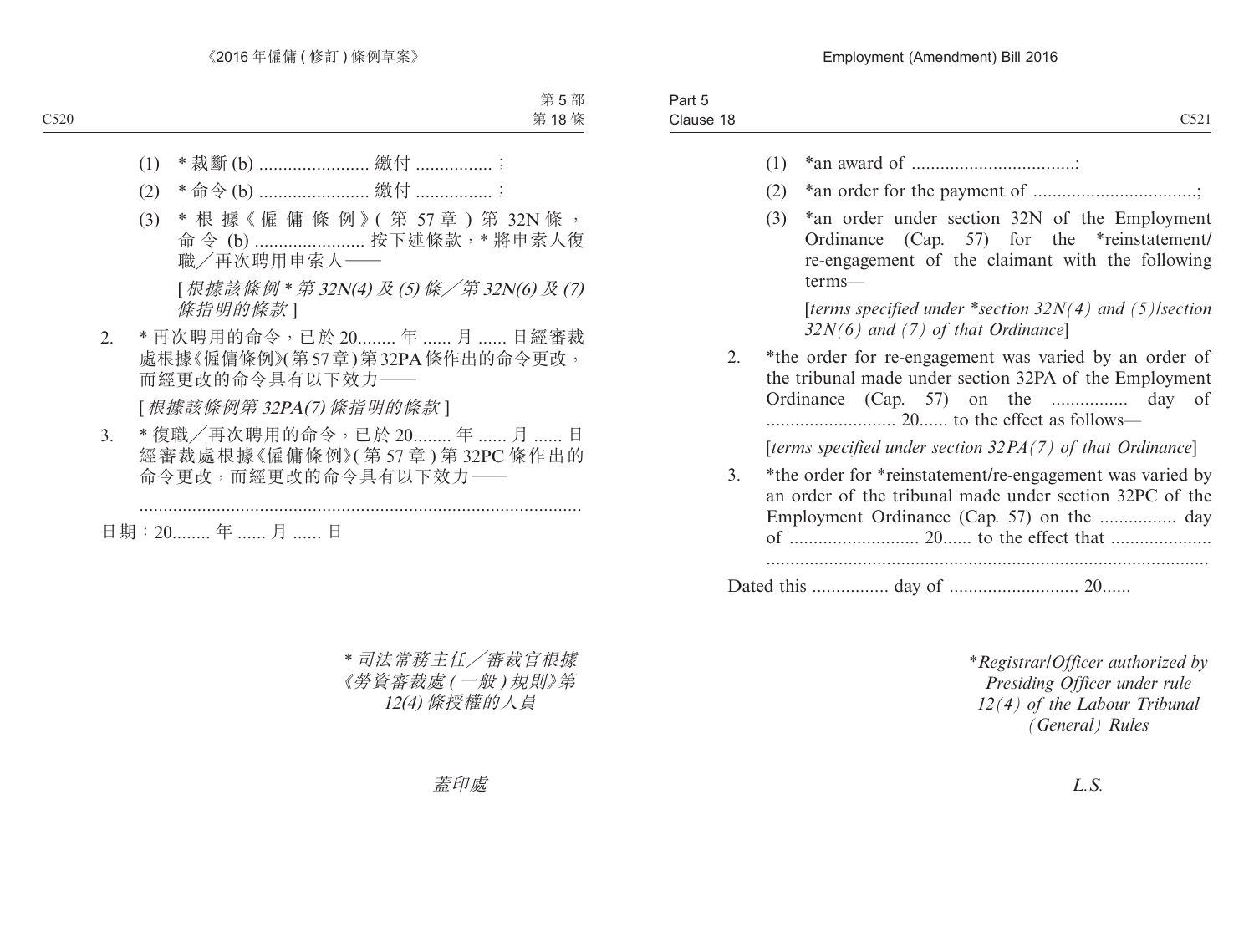| Part 5                  |                                            |
|-------------------------|--------------------------------------------|
| . .<br>- -<br>Clause 18 | $\sim$ = $\sim$ $\sim$<br>$\sim$<br>ر 22 ب |

To the Registrar, District Court.

The above certificate is presented by \*me/us for registration in accordance with rule 12(2) of the Labour Tribunal (General) Rules (Cap. 25 sub. leg. A).

Dated this ................ day of ........................... 20......

................................................... *(\*Signature of party presenting the certificate for registration, if an individual/Signature on behalf of party presenting the certificate for registration, if an unincorporated or incorporated company or a partnership)*

If the party presenting the certificate for registration is an unincorporated or incorporated company or a partnership, please also state the name of the person or partner who signs on behalf of the party (in BLOCK LETTERS):

The above certificate is registered in the District Court. Dated this ................ day of ........................... 20......

*Registrar, District Court*

*L.S.*

\* Delete whichever is not applicable.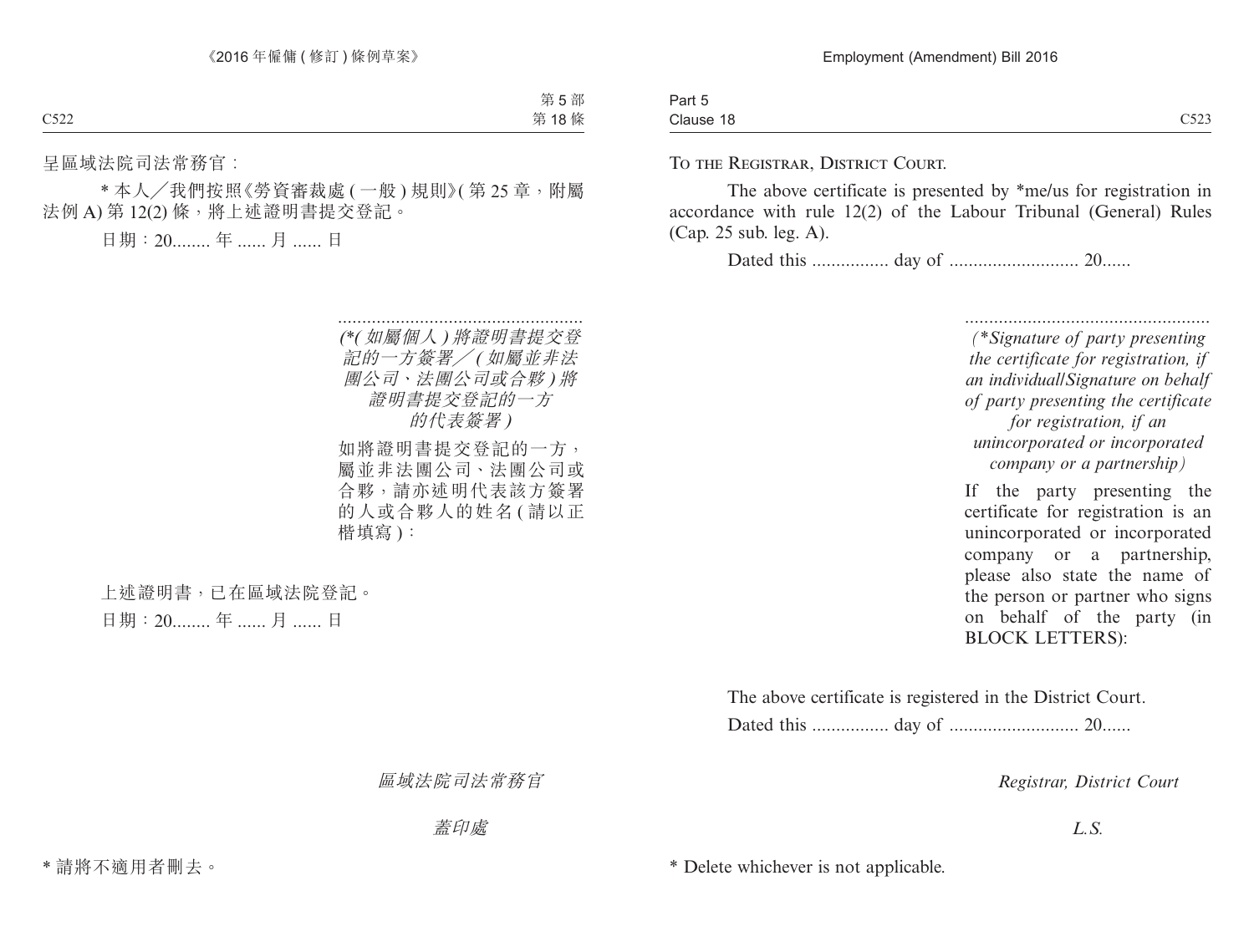| ∴ar                 |              |
|---------------------|--------------|
| $\sim$<br>Clause 18 | 7525<br>◡◡▃◡ |
|                     |              |

- *Note:* (a) Insert full name of the party in whose favour the award or order is made.
	- (b) Insert full name of the party against whom the award or order is made.".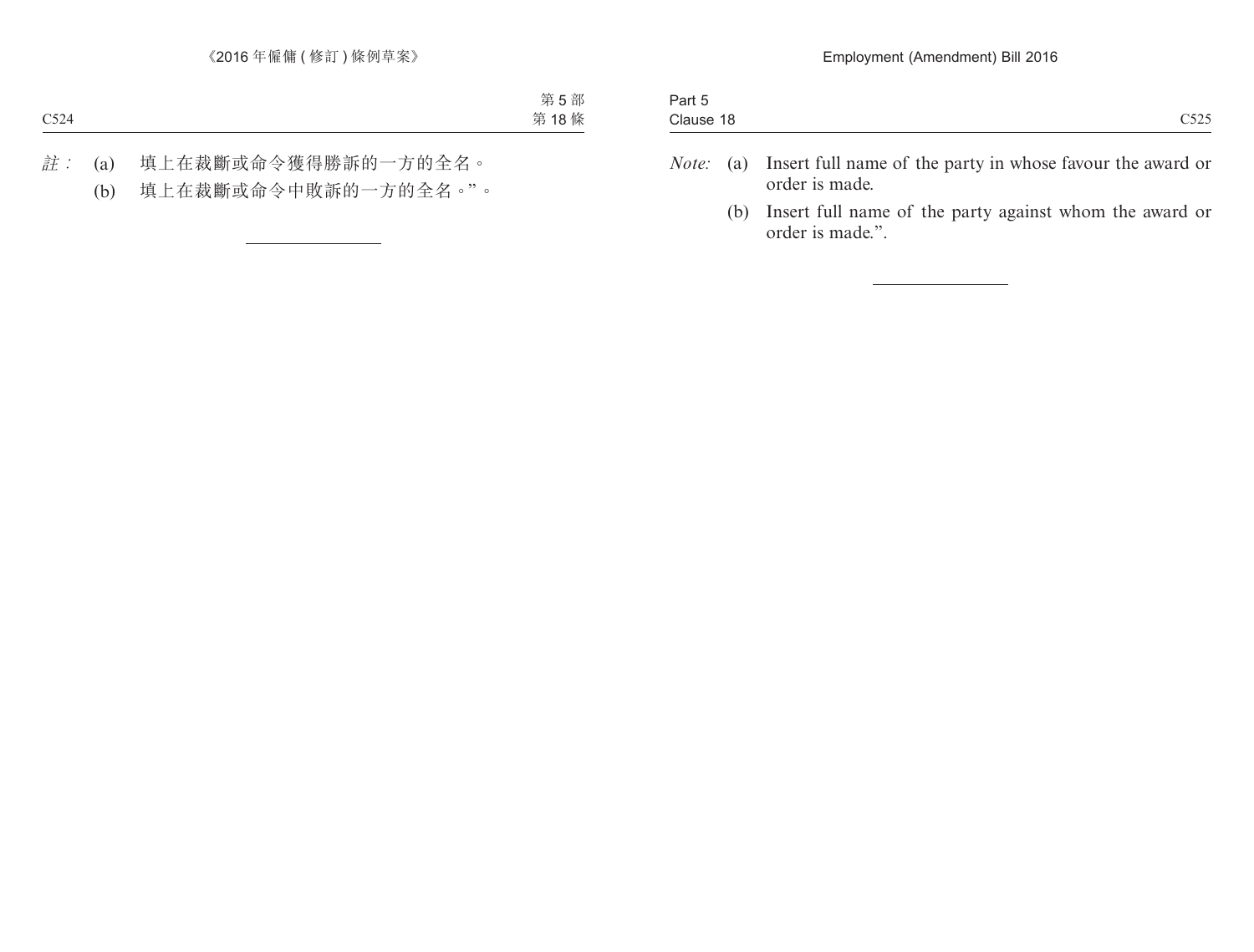## **Explanatory Memorandum**

The main object of this Bill is to amend the Employment Ordinance (Cap. 57) so that, if an employee is dismissed in any of the circumstances mentioned in section 32A(1)(c) of the Ordinance (which means in essence the employee concerned is dismissed without a valid reason and in contravention of a specified statutory provision)—

- (a) the employer's agreement is not a pre-requisite for ordering reinstatement or re-engagement of the employee;
- (b) the employer must pay a further sum to the employee if the employer fails to reinstate or re-engage the employee; and
- (c) a failure to pay the further sum is covered by the offence provisions (in section 43P of the Ordinance) on a failure to pay an award of specified entitlement.

The Bill also seeks to clarify the existing provision on engagement by the employer's successor or associated company under an order for re-engagement, and to make supplementary provisions on the procedure for such an arrangement.

## **Removing employer's agreement as pre-requisite for ordering reinstatement or re-engagement**

2. Clause 4 amends section 32N of the Ordinance so that the employer's agreement will not be a pre-requisite for ordering reinstatement or re-engagement in a case where an employee is dismissed in circumstances mentioned in section 32A(1)(c) of the Ordinance (*section 32A(1)(c) case*). (The employer's agreement will remain as a pre-requisite for ordering reinstatement or re-engagement in a case where an employee is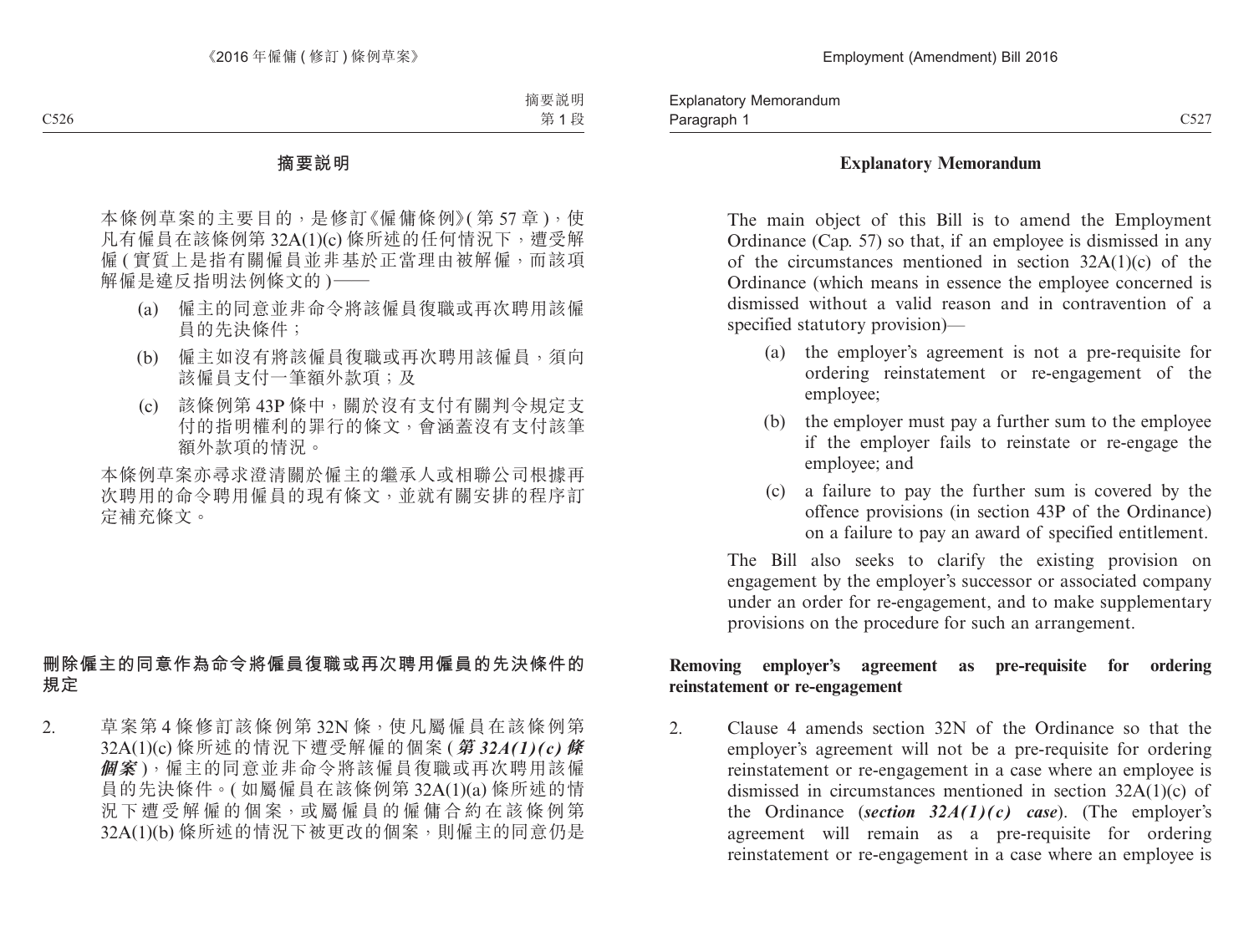dismissed in circumstances mentioned in section 32A(1)(a) of the Ordinance or where an employee's contract of employment is varied in circumstances mentioned in section 32A(1)(b) of the Ordinance.) Further, in a section  $32A(1)(c)$  case—

- (a) express provisions are made—
	- (i) to give an opportunity to the employer and the employee to present their cases in respect of the making of an order for reinstatement or re-engagement; and
	- (ii) for the circumstances to be taken into account in determining whether reinstatement or re-engagement is reasonably practicable;
- (b) the court or Labour Tribunal will be empowered to request the Commissioner for Labour for a report containing information that relates to the circumstances of the claim.

# **Consequence of failure to reinstate or re-engage; employer's liability to pay further sum**

- 3. Section  $32N(4)(d)$  and  $(6)(g)$  of the Ordinance currently provides for liabilities arising if the employee is not reinstated or re-engaged as ordered. These are liabilities for sums representing terminal payments and compensation that would have been awarded under sections 32O and 32P of the Ordinance respectively if neither an order for reinstatement nor an order for re-engagement had been made. Clause 4(3) and (7) amends section  $32N(4)(d)$  and  $(6)(g)$  of the Ordinance. Clause 5 adds new sections 32NA and 32NB to the Ordinance.
- 4. The new section 32NA elaborates on the employer's liabilities mentioned in paragraph 3 above. For a section 32A(1)(c) case, the new section  $32NA(1)(b)$  imposes on the employer an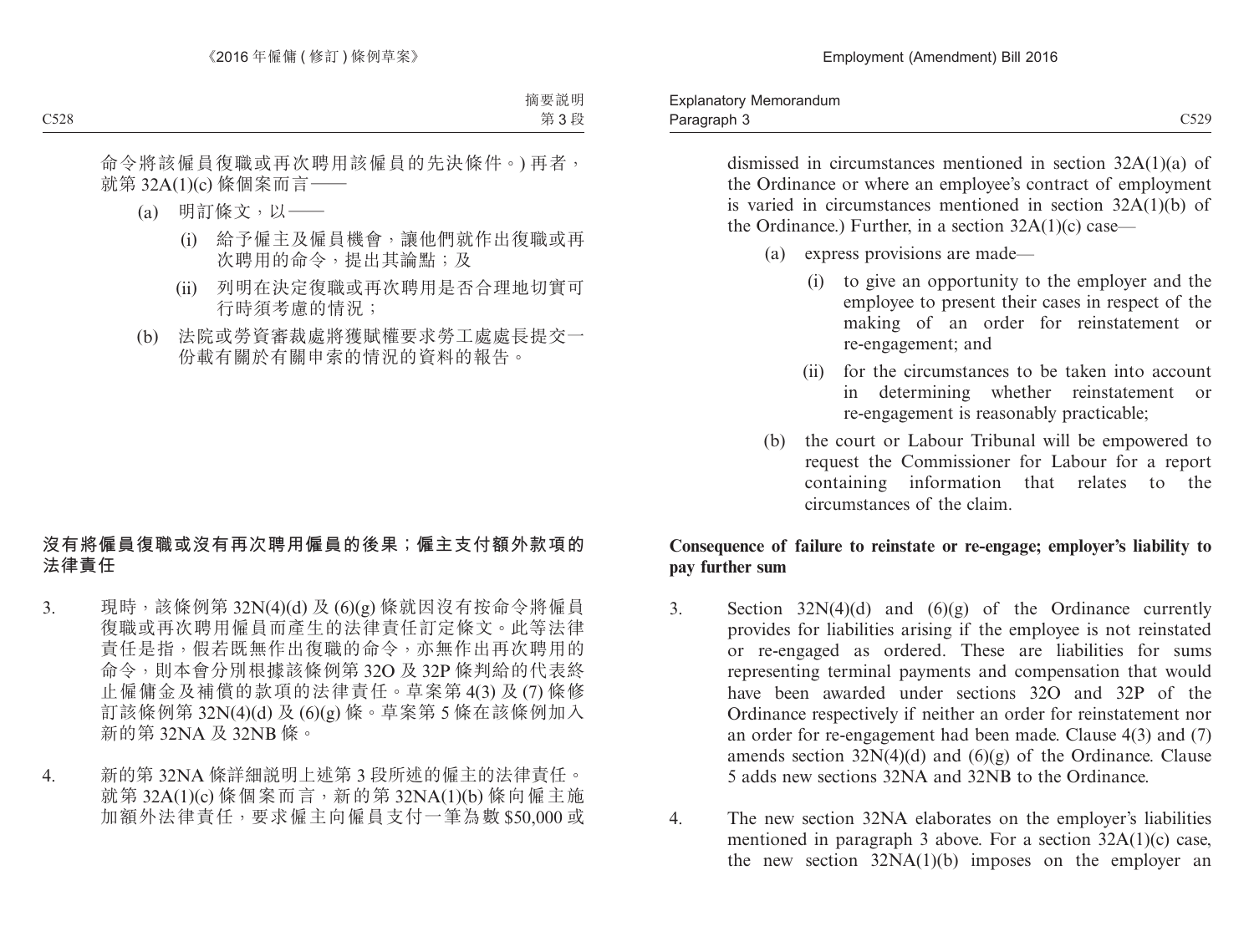additional liability to pay to the employee a further sum that is the lesser of \$50,000 or 3 times the employee's average monthly wages. The new section 32NB provides for calculation of the average monthly wages.

5. Clause 8 adds a new section 32PC to the Ordinance to provide for a mechanism by which the employer may, under certain specific conditions, apply for and obtain relief from the liability to pay the further sum mentioned in the new section  $32NA(1)(b)$ .

## **Alternative compliance with order for re-engagement by successor or associated company of employer**

- 6. The existing section 32N(6) of the Ordinance alludes to ordering engagement by a successor or associated company of the employer. Clause 7 adds new sections 32PA and 32PB to the Ordinance to clarify and supplement the concept by providing for—
	- (a) variation of an order for re-engagement made against an employer (*original employer*) to the effect that engagement of the employee by such a successor or associated company is to be treated as re-engagement in compliance with the order for re-engagement;
	- (b) an application for the variation; and
	- (c) the legal consequences following from the engagement by the successor or associated company.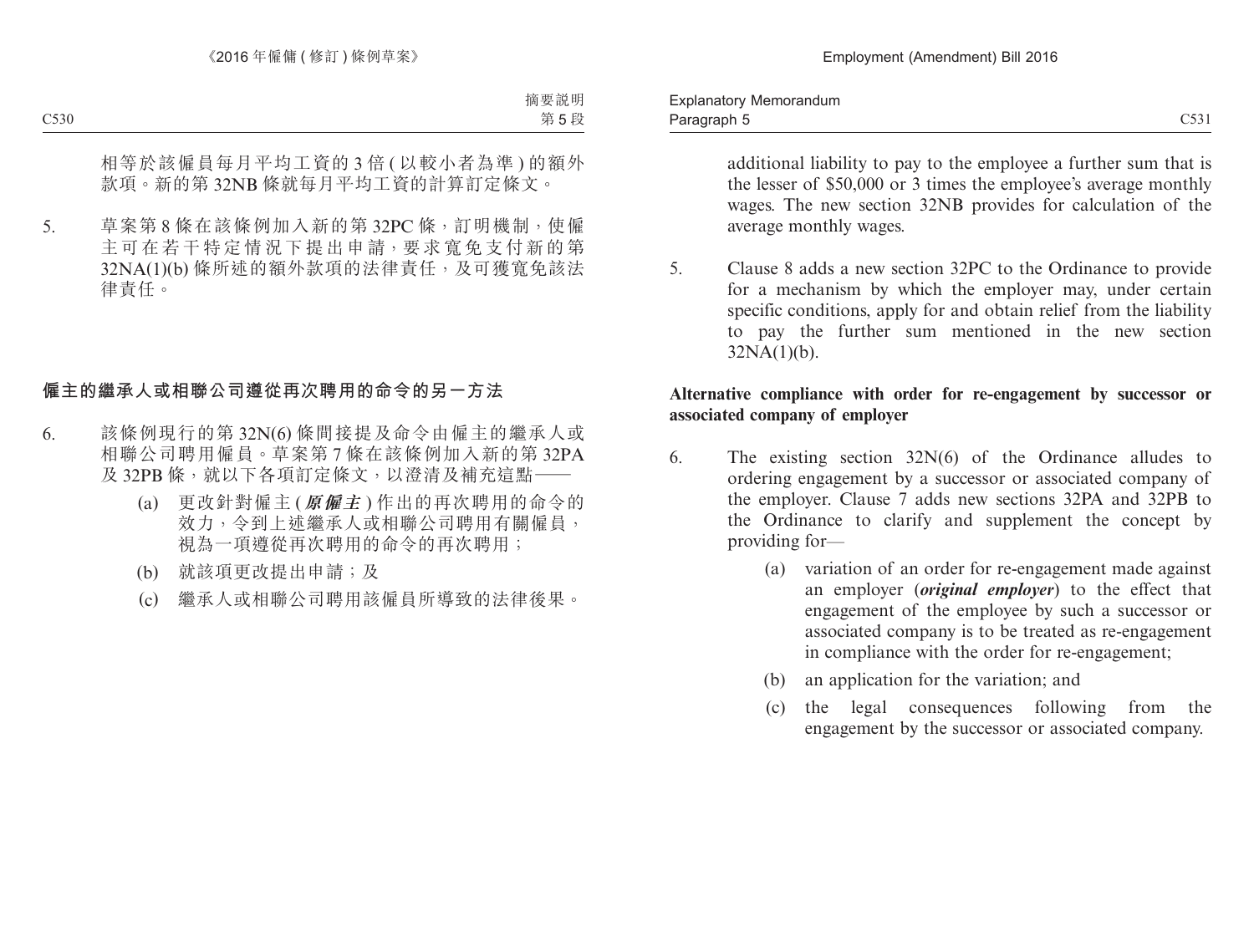#### **Offence of failure to pay sum specified in order for reinstatement or re-engagement**

- 7. At present, section 43P of the Ordinance contains an offence of failing, wilfully and without reasonable excuse, to comply with an award of specified entitlements (as defined by section 43N(1) of the Ordinance).
- 8. Clause 9 amends section 43N(1) of the Ordinance to extend the definition of *specified entitlement* to cover substantially the sums payable by an employer after failing to reinstate or re-engage an employee in accordance with an order for reinstatement or re-engagement.
- 9. Clause 10 amends section 43P of the Ordinance to—
	- (a) expressly cover an award subject to a condition, for clarity's sake; and
	- (b) state how section 43P of the Ordinance applies to an order for reinstatement or re-engagement that specifies any sum as payable if the employer fails to reinstate or re-engage an employee.
- 10. The effect is that an employer commits an offence if—
	- (a) the employer fails to reinstate or re-engage the employee as ordered; and
	- (b) the employer also fails, wilfully and without reasonable excuse, to pay specified entitlements payable on that failure (see paragraph 8 above).
- 11. Clause 11 expands section 43R of the Ordinance to enable the particulars of any pending application made for the purposes of the new section 32PA or 32PC, and the particulars of any decision made in relation to the application, to be proved in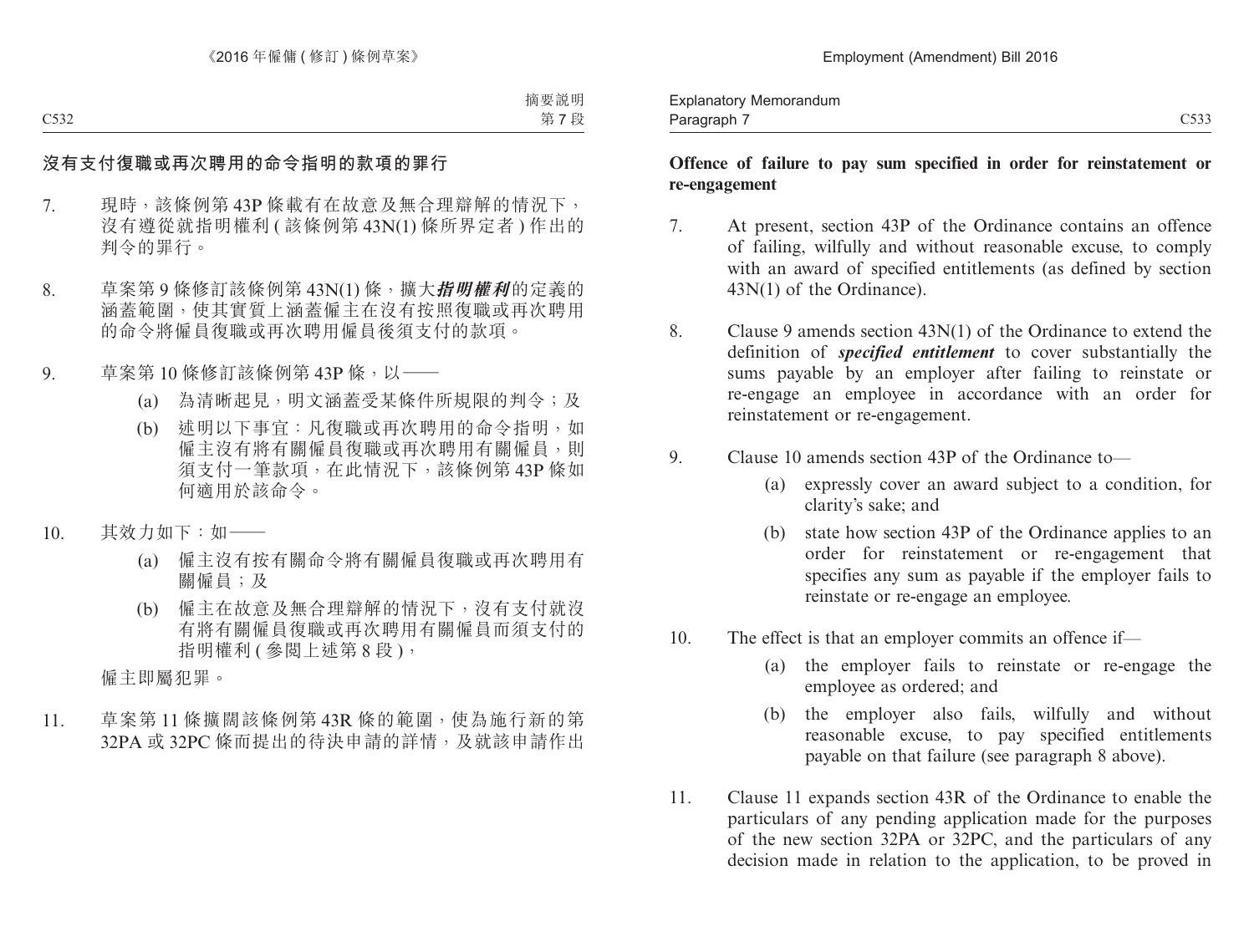criminal proceedings by a certificate issued by or on behalf of the registrar of the court or Labour Tribunal.

## **Related amendments to Labour Tribunal Ordinance (Cap. 25) and its subsidiary legislation**

- 12. Clauses 13, 14, 15, 16, 17 and 18 are related amendments to the Labour Tribunal Ordinance (Cap. 25) and its subsidiary legislation.
- 13. Clause 14 adds a new section 30A to the Labour Tribunal Ordinance (Cap. 25). The new section  $30A(2)$ , (3), (4) and (5) provides for the procedures for making an application for the purposes of the new section 32PA or 32PC of the Employment Ordinance (Cap. 57) mentioned in paragraphs 5 and 6 above. The effect of the new section 30A(6) is that, unless the Labour Tribunal otherwise orders, the making of the application does not operate to stay the execution of the order for reinstatement or re-engagement sought to be varied under the new section 32PA or 32PC.
- 14. Clauses 15 and 16 are amendments to the Labour Tribunal (General) Rules (Cap. 25 sub. leg. A) consequential to the addition of the new section 30A to the Labour Tribunal Ordinance (Cap. 25).
- 15. Clauses 17 and 18 make related amendments to the Schedule to the Labour Tribunal (Forms) Rules (Cap. 25 sub. leg. C) by—
	- (a) adding new Forms 10A, 10B and 10C for applications made for the purposes of the new sections 32PA and 32PC of the Employment Ordinance (Cap. 57) and the related notice of hearing; and
	- (b) substituting a new Form 17 for a certificate of a Labour Tribunal award or order.